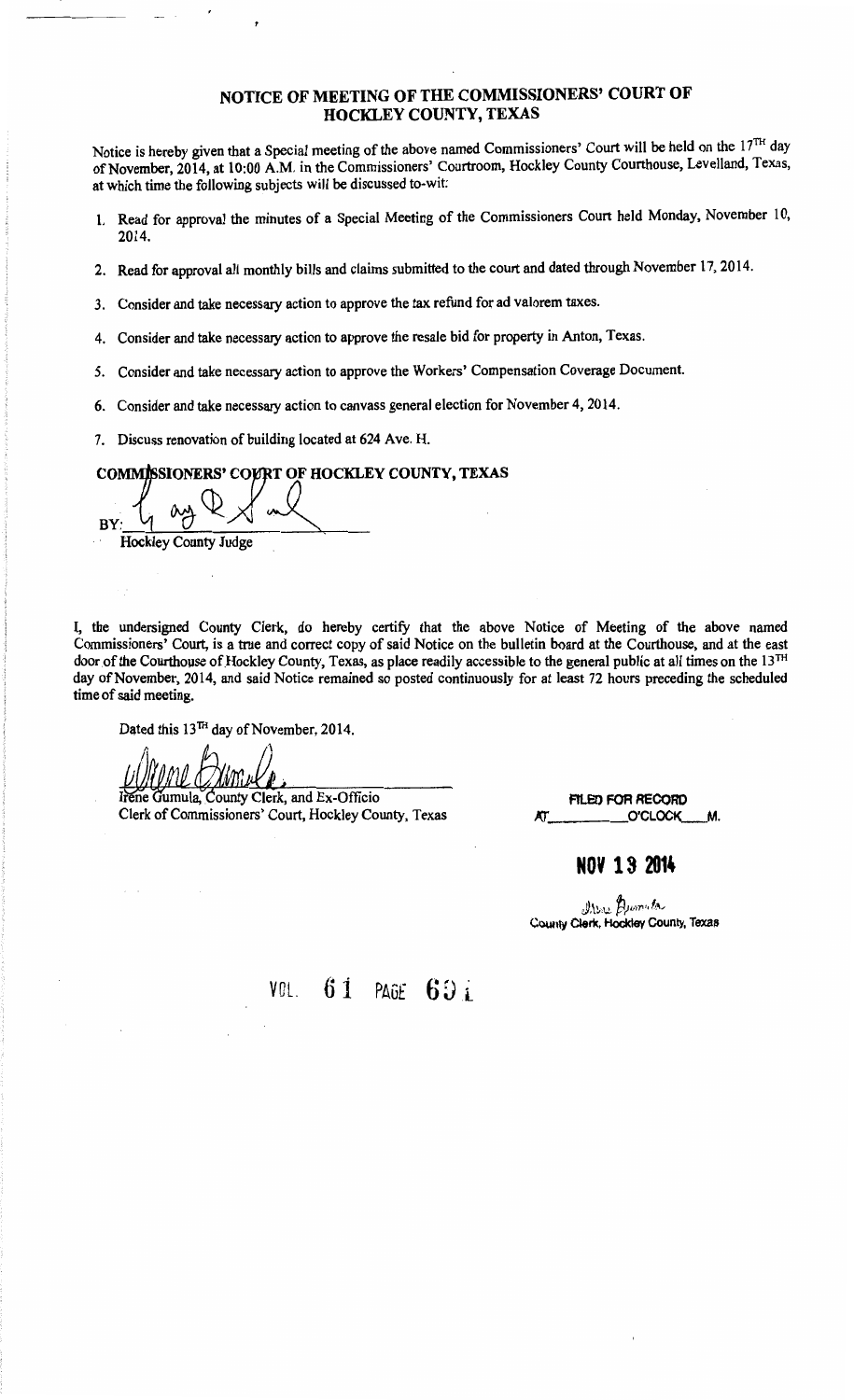## THE STATE OF TEXAS COUNTY OF HOCKLEY

## IN THE COMMISSIONER'S COURT OF HOCKLEY COUNTY, TEXAS

## SPECIAL MEETING NOVEMBER 17, 2014

Be it remembered that on this the  $17<sup>th</sup>$  day of November A.D. 2014, there came on to be held a Special meeting of the Commissioners' Court, and the Court having convened in Special session at the usual meeting place thereof at the Courthouse in Levelland, Texas, with the following members present to-wit:

| <b>Larry Sprowls</b>                                            | <b>County Judge</b>                |
|-----------------------------------------------------------------|------------------------------------|
| <b>Curtis D. Thrash</b>                                         | <b>Commissioner Precinct No. 1</b> |
| <b>Larry Carter</b>                                             | <b>Commissioner Precinct No. 2</b> |
| J. L. "Whitey" Barnett                                          | <b>Commissioner Precinct No. 3</b> |
| Thomas R "Tommy" Clevenger (ABSENT) Commissioner Precinct No. 4 |                                    |

Irene Gumula, County Clerk, and Ex-Officio Clerk of Commissioners' Court when the following proceedings were had, to-wit:

Motion by Commissioner Barnett, seconded by Commissioner Carter , 3 Votes Yes, 0 Votes No, that the Minutes of a Special meeting of the Commissioners' Court, held on the 10th day of November, A.D. 2014, be approved and stand as read.

Motion by Commissioner Carter, seconded by Commissioner Thrash, 3 Votes Yes, 0 Votes No, that all monthly claims and bills, submitted to the Court, and dated through November  $17<sup>th</sup>$ , A. D. 2014, be approved and stand as read.

Motion by Commissioner Carter, seconded by Commissioner Thrash, 3 Votes Yes, 0 Votes No, that Commissioners' Court approve the tax refund in the amount of Six Hundred Twelve Dollars and Three Cents (\$612.03) to Connie Butler, approve the tax refund in the amount of One Thousand Six Hundred Twenty Dollars and Twelve Cents (\$1620.00) to Mary Huerta, approve the tax refund in the amount of Nine Hundred One Dollars and Fifty Cents (901.52) to Roy Kauffman, approve the tax refund in the amount of Nine Hundred Ninety Eight Dollars and Sixty Seven Cents (\$998.67) to Vanderbilt Mortgage & Fin Inc., approve the tax refund in the amount of Eight Hundred Sixty Two Dollars and Fifty Eight Cents (\$862.58) to John Runnels, as per request of Debra Bramlett, Tax Assessor/Collector.

Motion by Commissioner Carter, seconded by Commissioner Barnett, 3 Votes Yes, 0 Votes No, that Commissioners' Court approve the resale of One Thousand One Hundred Dollars (\$1100.00) to Christopher Waters for property known as Lots 21-24, Blk. 61, Old Town Anton, Texas, as per Resale Bid recorded below.

VOL.  $61$  PAGE  $692$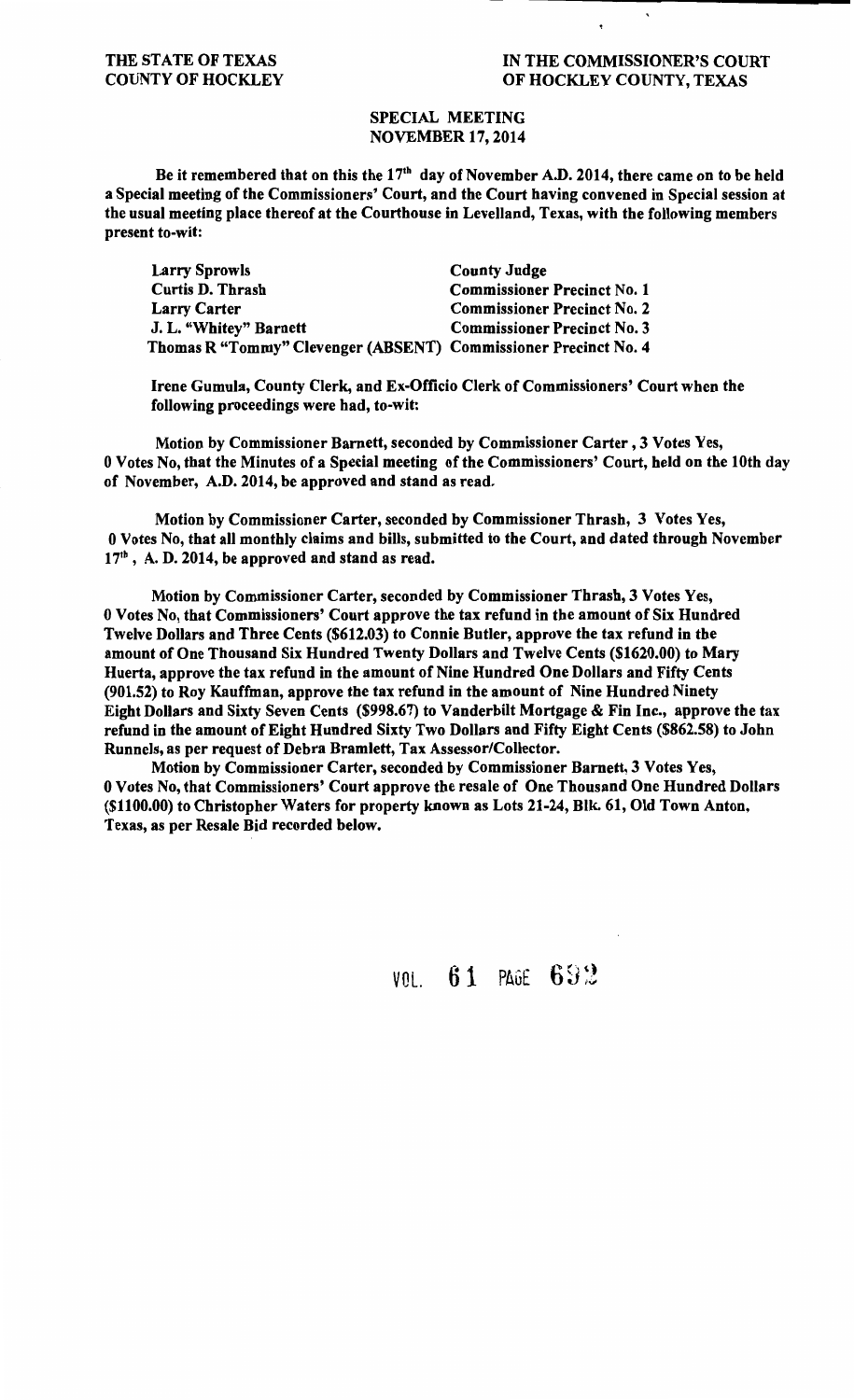

OFFICE OF

# **DEBRA C. BRAMLETT**

**www.co.hockley.tx.us.com** 

COUNTY TAX ASSESSOR HOCKLEY COUNTY LEVELLAND, TEXAS

**TO PAY ONLINE** 

ADDRESS ALL CORRESPONDENCE TO 802 HOUSTON ST.. SUITE 106 LEVELLAND. TX 79336 PHONE: (806) 894-4938 FAX: (806) 894-1102

**YVONNE GIPSON**  CHIEF DEPUTY

email: propertytax@hockleycounty.org

October 29, 2014

To all Concerned Entities:

RE: OT ANTON, BLOCK 61, LOT 21 & LOT 22-24

We have received a bid in our office for the above property from Christopher Waters in the amount of \$1, 100.00. We have submitted the bid to the Anton ISD and it has been approved by them. At this time I am submitting the bid to your entity for your consideration. Once you have made your decision on this bid for Mr. Waters please let me know of your decision, so I can notify Mr. Waters. Thank you for your time and consideration.

Sincerely fl}uJ,~ *t-,b/!a1nl!tfl* 

Debra C Bramlett Hockley County Tax Assessor Colleclor Enc/

Vn· ., L.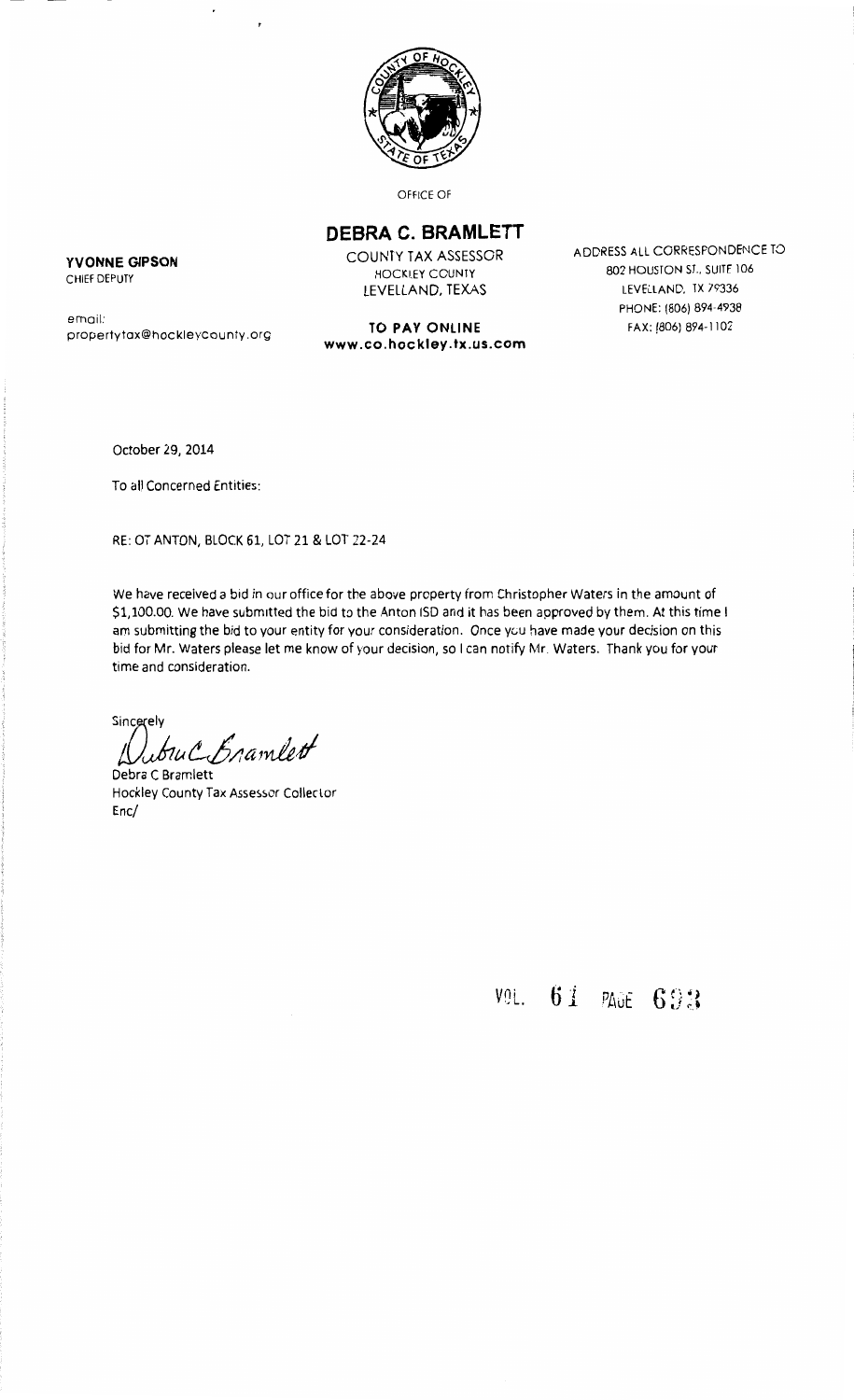# **BID FORM FOR RESALE OF PROPERTY** STRUCK OFF TO HOCKLEY COUNTY TAXING ENTITIES

DATE: 9/17/2014

NAME: Christopher Lubters AMOUNT OF BID<sup>\$</sup>/100.00 ADDRESS-2506 Carleton DR CITY STATE AND ZIP: Big Spring , TX 79720

PHONE NUMBER:  $432 - 413 - 5463$ 

LEGAL DESCRIPTION: Old Town Arton, Block 61, Lots 21-24. 204 Lawrence Ave, Anton, R 79313 SOY Lawrence Ave, Anton, R 79313<br>LISTANY SPECAIL CIRCUMSTANCES: This property will be utilized as a stasing point for my business, Bulldog Environmental Sarvings,<br>At a later date ance I am better established I will be<br>Moving the business to this presenty, it the bid is<br>Awarded. As a graduate of Anton High School in 199

THANK YOU FOR YOUR BID DEBRA C BRAMLETT **HOCKLEY COUNTY TAC** 

VOL. 61 PAGE 694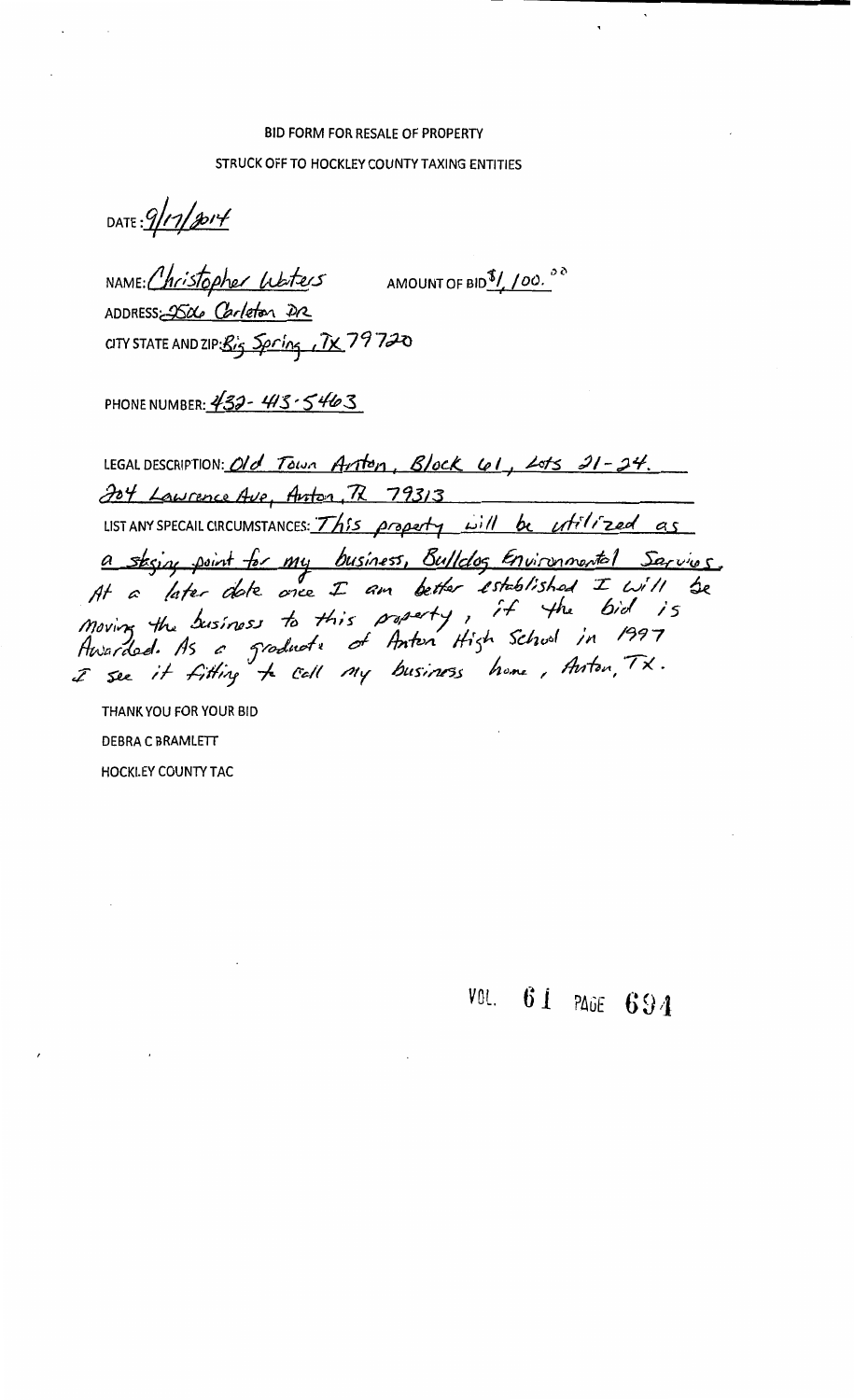|                                                                                                                                                 |                                                                                                                                          |                                                                                                                                  |                                                                                                                                   | <b>STATEMENT OF ALL TAXES DUE</b>                                                                                                                   |                                                                                                                                        |  |
|-------------------------------------------------------------------------------------------------------------------------------------------------|------------------------------------------------------------------------------------------------------------------------------------------|----------------------------------------------------------------------------------------------------------------------------------|-----------------------------------------------------------------------------------------------------------------------------------|-----------------------------------------------------------------------------------------------------------------------------------------------------|----------------------------------------------------------------------------------------------------------------------------------------|--|
| ACCT # R08399<br>DATE 09/17/2014<br>CR                                                                                                          |                                                                                                                                          | $(806)$ 894-4938                                                                                                                 | HOCKLEY COUNTY TAX OFFICE<br>802 HOUSTON ST SUITE 106<br>LEVELLAND TEXAS 79336                                                    |                                                                                                                                                     |                                                                                                                                        |  |
|                                                                                                                                                 | --Property Description-                                                                                                                  | OT ANTON, BLOCK 61, LOT 21 & LOT 22-24                                                                                           |                                                                                                                                   |                                                                                                                                                     |                                                                                                                                        |  |
| TOWN                                                                                                                                            | -ANTON<br>ACRES<br>$\sim$ 100 $\sim$ 100 $\sim$                                                                                          | .262                                                                                                                             | <b>LOCATION-</b>                                                                                                                  | 204 LAWRENCE AVE                                                                                                                                    |                                                                                                                                        |  |
| Values·                                                                                                                                         | LAND MKT VALUE<br>LAND AGR VALUE<br>EXEMPTIONS GRANTED:                                                                                  | 1,630                                                                                                                            | OTH                                                                                                                               | IMPR/PERS MKT VAL<br>MKT. BEFORE EXEMP<br>LIMITED TXBL. VAL<br>SUIT NO. TX 05-04-2477<br>(REMOVAL OF EXEMPTIONS MAY RESULT IN ADDITIONAL TAXES DUE) | 1,630                                                                                                                                  |  |
|                                                                                                                                                 |                                                                                                                                          |                                                                                                                                  |                                                                                                                                   |                                                                                                                                                     |                                                                                                                                        |  |
|                                                                                                                                                 | HOCKLEY COUNTY IN TRUST                                                                                                                  |                                                                                                                                  |                                                                                                                                   |                                                                                                                                                     |                                                                                                                                        |  |
|                                                                                                                                                 | PO BOX 3                                                                                                                                 |                                                                                                                                  |                                                                                                                                   |                                                                                                                                                     |                                                                                                                                        |  |
|                                                                                                                                                 | LEVELLAND                                                                                                                                | TX 79336-0003                                                                                                                    |                                                                                                                                   |                                                                                                                                                     |                                                                                                                                        |  |
| <b>TAXES 2007</b><br><b>TAXES 2008</b><br><b>TAXES 2009</b><br><b>TAXES 2010</b><br><b>TAXES 2011</b><br><b>TAXES 2012</b><br><b>TAXES 2013</b> | <b>TAXES 1997</b><br><b>TAXES 1998</b><br><b>TAXES 1999</b><br>TAXES 2003<br><b>TAXES 2004</b><br><b>TAXES 2005</b><br><b>TAXES 2006</b> | LEVY<br>21.37<br>22.50<br>22.50<br>43.17<br>45.14<br>42.46<br>39.43<br>35.10<br>34.61<br>37.20<br>37.46<br>40.13<br>39.80<br>.00 | P & I<br>45.30<br>45.00<br>42.30<br>60.44<br>57.78<br>49.25<br>41.01<br>32.29<br>27.68<br>25.29<br>20.98<br>17.66<br>12.72<br>.00 | ATTY FEES<br>10.00<br>10.13<br>9.72<br>20.72<br>20.58<br>18.34<br>16.10<br>13.47<br>12.46<br>12.49<br>11.69<br>11.55<br>10.50<br>.00                | AMT DUE<br>76.67<br>77.63<br>74.52<br>124.33<br>123.50<br>110.05<br>96.54<br>80.86<br>74.75<br>74.98<br>70.13<br>69.34<br>63.02<br>.00 |  |
|                                                                                                                                                 |                                                                                                                                          | 460.87                                                                                                                           | 477.70                                                                                                                            | 177.75                                                                                                                                              | 1,116.32<br>============                                                                                                               |  |
|                                                                                                                                                 | ACCT # R08399                                                                                                                            |                                                                                                                                  |                                                                                                                                   | <b>TOTAL DUE 09/2014</b><br><b>TOTAL DUE 10/2014</b><br><b>TOTAL DUE 11/2014</b><br>TOTAL DUE 12/2014                                               | 1,116.32<br>1,121.85<br>1,127.38<br>1,132.87                                                                                           |  |

VOL. 6 1 PAGE 6 *!)* fj

)811·LR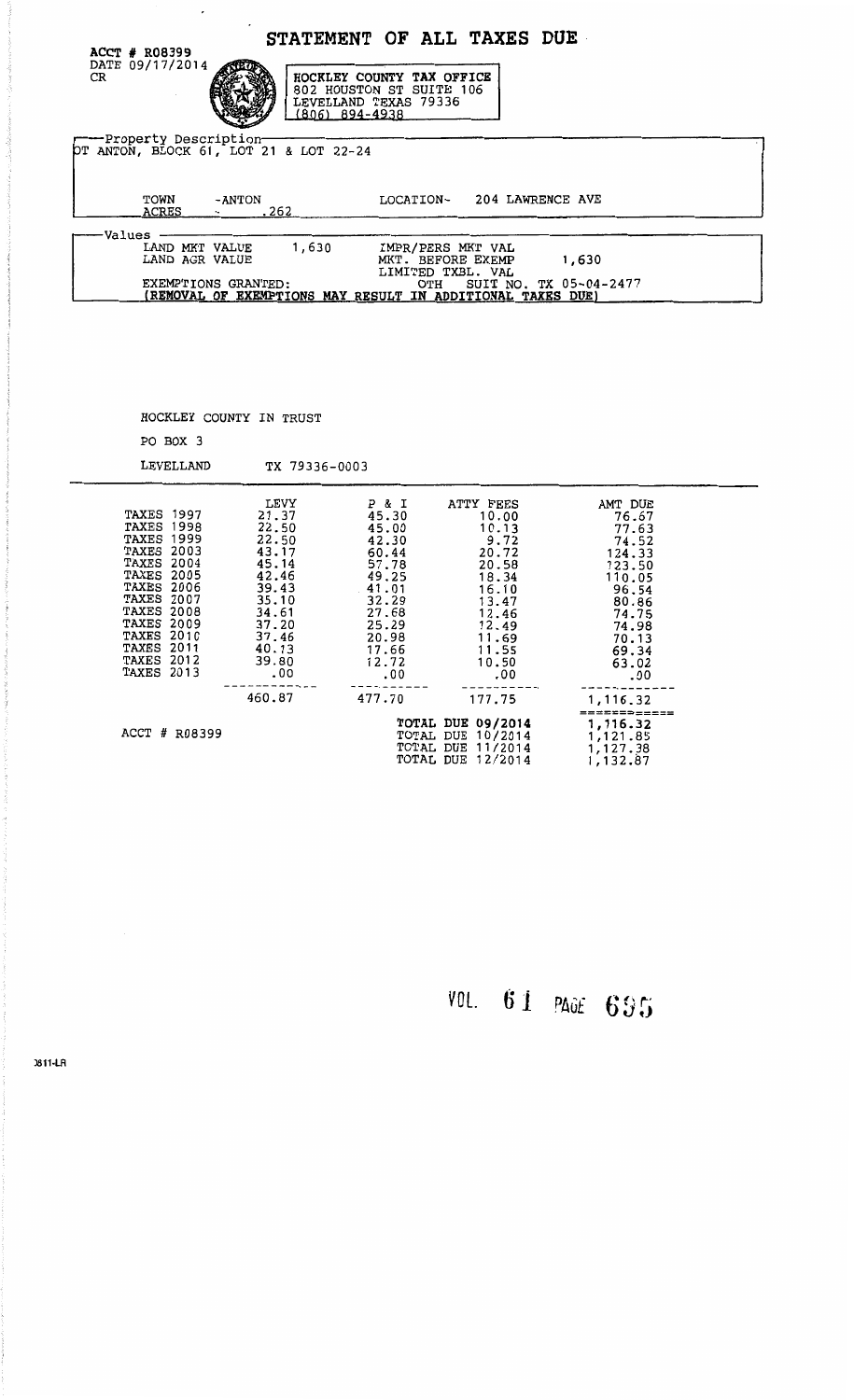# STATEMENT OF ALL TAXES DUE

 $\ddot{\phantom{1}}$ 

 $\Delta \phi$ 



HOCKLEY COUNTY TAX OFFICE<br>802 HOUSTON ST SUITE 106<br>LEVELLAND TEXAS 79336<br>(806) 894-4938

|                                                                                                                | BREAKDOWN OF TAX DUE BY JURISDICTION                |                                                        |                                                       |                                                      |
|----------------------------------------------------------------------------------------------------------------|-----------------------------------------------------|--------------------------------------------------------|-------------------------------------------------------|------------------------------------------------------|
| JURISDICTION<br>ANTON I S D<br>HOCKLEY COUNTY<br>SOUTH PLAINS COLLEGE<br>HIGH PLAINS WTR DIST<br>CITY OF ANTON | TAXES<br>263.26<br>53.82<br>39.63<br>1.33<br>102.83 | PEN & INT<br>308.47<br>47.22<br>34.43<br>1.19<br>86.39 | ATTY FEES<br>104.40<br>20.20<br>14.82<br>.50<br>37.83 | TOTAL<br>676.13<br>121.24<br>88.88<br>3.02<br>227.05 |
|                                                                                                                | TOTAL TAX LEVY FOR THE CURRENT ROLL YEAR            |                                                        |                                                       | . 00                                                 |

VOL. 61 PAGE 696

0811-LR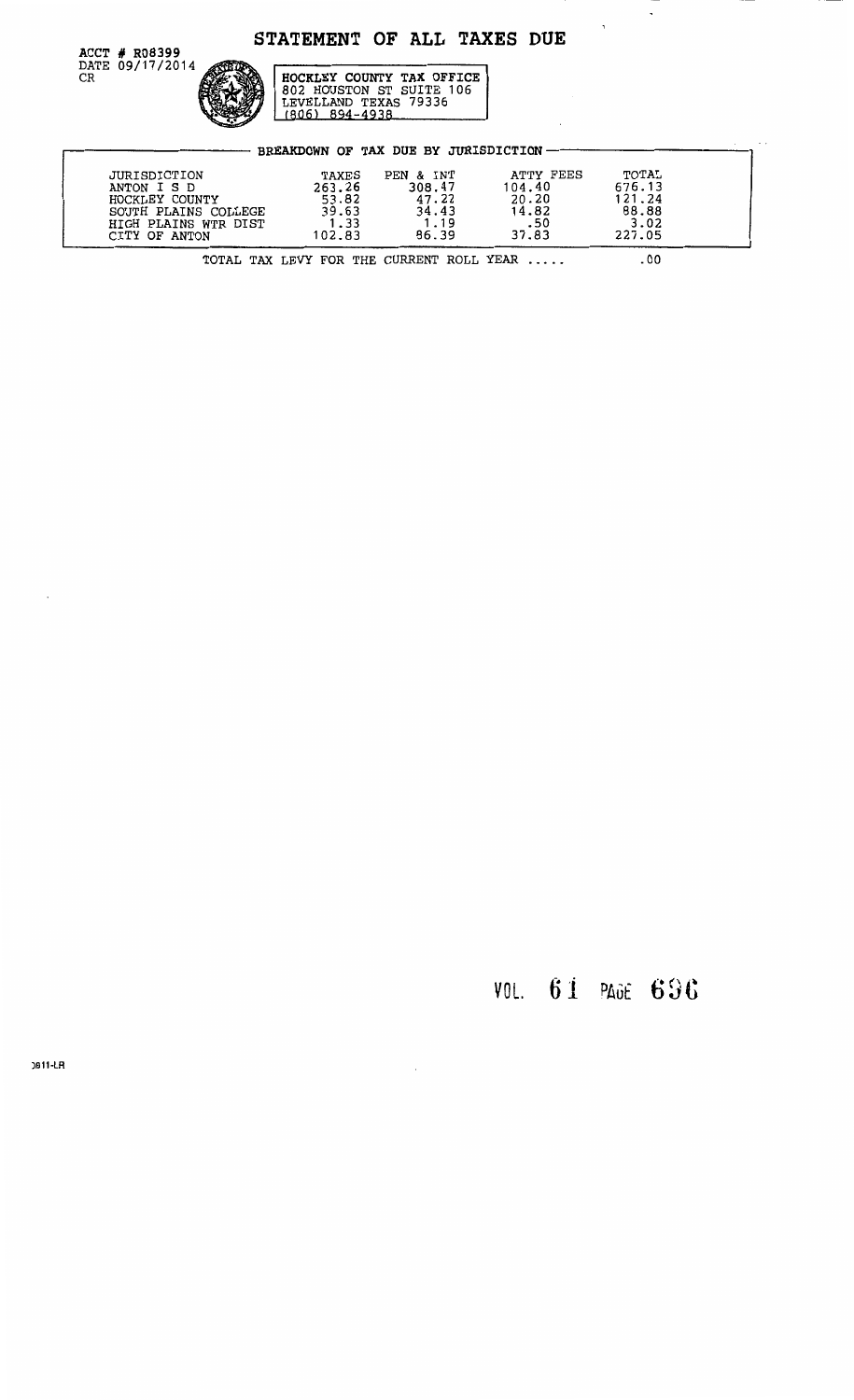Motion by Commissioner Carter, seconded by Commissioner Barnett, 3 Votes Yes, 0 Votes No, that Commissioners' Court approve the Workers' Compensation Coverage Document, as per Declaration form recorded below.

 $\mathcal{A}$ 

 $\mathcal{A}$ 

VOL. 61 PAGE 697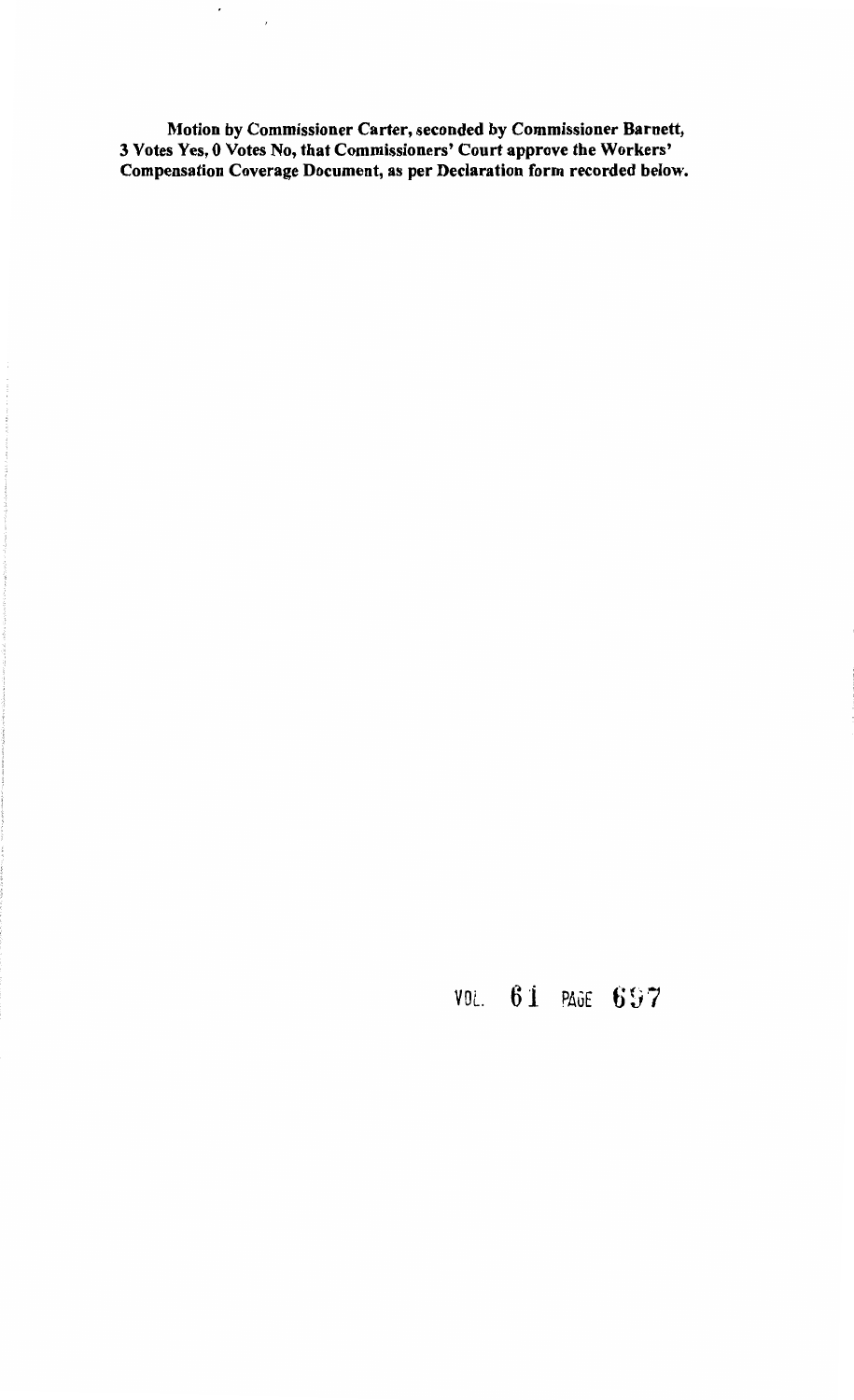# TEXAS ASSOCIATION OF COUNTIES RISK MANAGEMENT POOL

# WORKERS' COMPENSATION COVERAGE DOCUMENT

## DECLARATIONS

These Declarations form part of the Workers' Compensation Coverage Document between the Texas Association of Counties' Risk Management Pool and the Named Member shown in Item B, below. *<i>Item A. COVERAGE DOCUMENT NO.: Item B. MEMBER AND ADDRESS: 'Item* C. . *COVERAGE PERIOD:*  WC 1100 2014 01 01 Hockley County 802 Houston St Ste 101 From January 01, 2014 to January 01, 2015 \*Dates under this item are 12:01 AM United States Central Time Item D. 1. WORKERS' COMPENSATION COVERAGE: Part One of the Coverage Document applies to the Workers' Compensation Law of the State of Texas LIMITS OF INDEMNITY: Each Accident - Statutory Each Employee for Disease - Statutory 2. EMPLOYERS' LIABILITY COVERAGE: Part Two of the Coverage Document applies to work in the State of Texas. The limits of the Pool's Liability under Part Two are: Death by Accident **\$1,000,000 Each Accident** Death by Disease Aggregate per coverage period \$1,000,000 Each Claimant \$2,000,000 · 3. OPTIONAL COVERAGE: Covered only if indicated below. Elected Officials [ X ] Yes [ ] No Volunteers - First Responders Volunteers - Other Types as Specified Jurors Election Workers [ X] Yes []No [ ] Yes [ X] No [ X] Yes []No [ X] Yes []No Election Workers [X] Yes [J No<br>Item E. DEDUCTIBLE: **\$0** Item E. DEDUCTIBLE: **50**<br>Item F. TOTAL ANNUAL CONTRIBUTION: **583,993**<br>Item G. NOTICE OF OCCURRENCE: ·Notice of an occurrence or claim (including service of process) is to be delivered immediately to the Pool via the Texas Association of Counties Risk Management Pool Attn: Workers' Compensation Claims P.O. Box 160120 Austin, Texas 78716 Phone: (800) 752-6301 Fax (512} 346-9321 (Immediately, in addition to any fax transmission, transmit the notice of claim and related documents by U.S. Mail or other delivery service to the above address.)<br>Item H MEMBER'S DESIGNATED Risk Management Pool Coordinator: Ms. Linda Barnette --------------------··-. ------·-~····-·--- ··--- -~· *Item I. FORMS AND ENDORSEMENTS*  The forms and endorsements comprising this Workers' Compensation Coverage Document at issuance are: [TACRMP WC (01/12 ); TAC-WCNOL (01/12); TAC-WC/ ALLIANCE (01/13)] This agreement is issued by  $a_{\mathcal{Y}}$ , Sillow , as authorized representative

of the Pool on November 25, 2013 at Austin, TX

TAC RMP • WC (01/14) Board Approved 08/27/13

VOL.  $61$  PAGE  $698$  Page: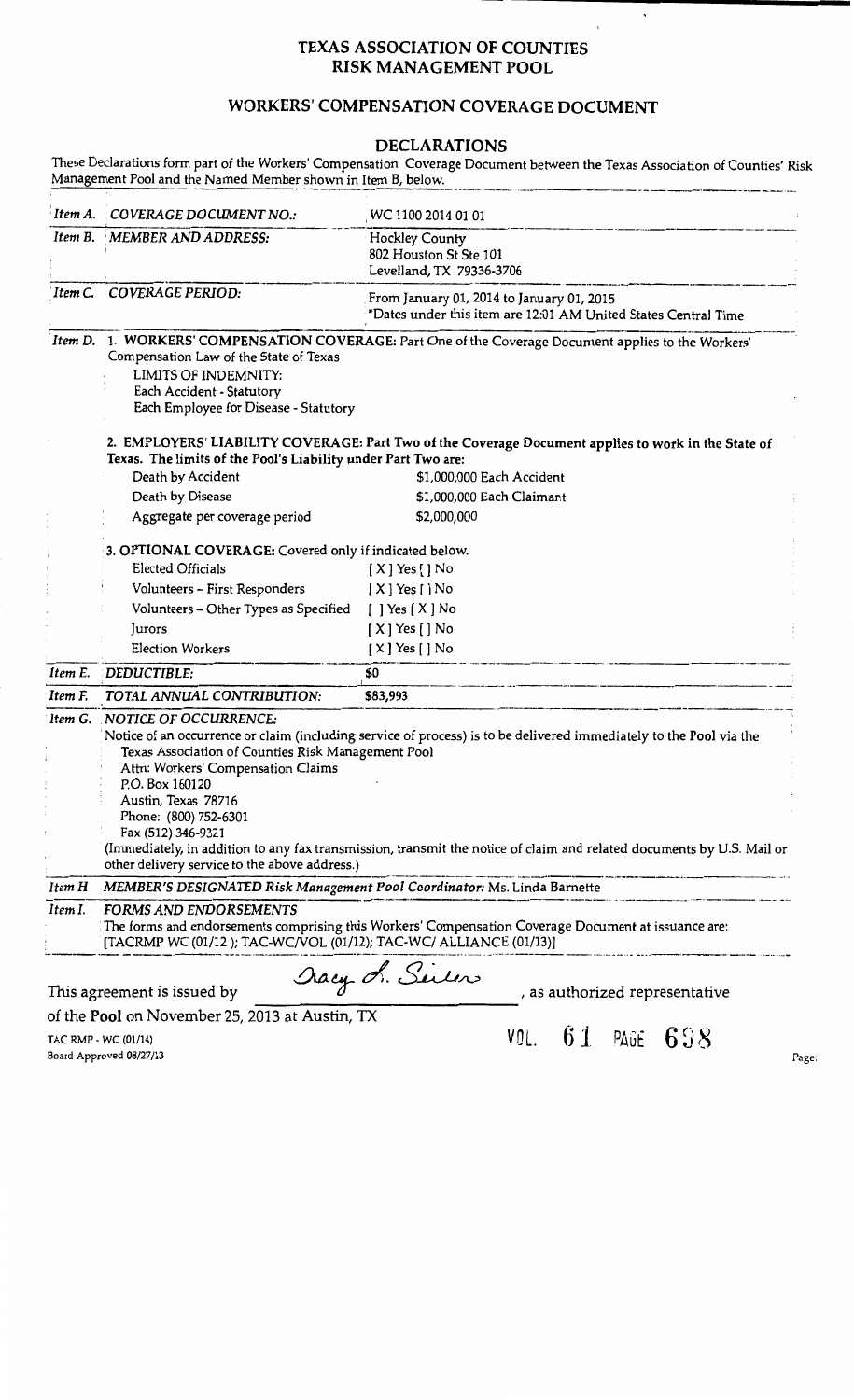# TEXAS ASSOCIATION OF COUNTIES RISK MANAGEMENT POOL

# WORKERS' COMPENSATION AND EMPLOYERS' LIABILITY COVERAGE

## Texas Volunteer Workers Coverage Amendatory Endorsement

This endorsement provides coverage in addition to that provided under the Workers' Compensation and Employers' Liability coverage form for volunteers as listed below.

| Description of Risk        | <b>Estimated Payroll</b> | Number of Employees |
|----------------------------|--------------------------|---------------------|
| Volunteer First Responders | 36,400                   |                     |
| Volunteer All Others       |                          |                     |

## ALL OTHER TERMS, CONDITIONS AND EXCLUSIONS OF THE COVERAGE REMAIN UNCHANGED.

Endorsement: WCNOL Endorsement Effective Date: January 01, 2014

Named Member: Hockley County

 $\cdot$ 

Attached to and forming part of Coverage Document Number: WC 1100 2014 01 01

TAC-WCNOL (01/12) Board Approved 01/1/12

**VOL. 61 PAGE 699** 

Page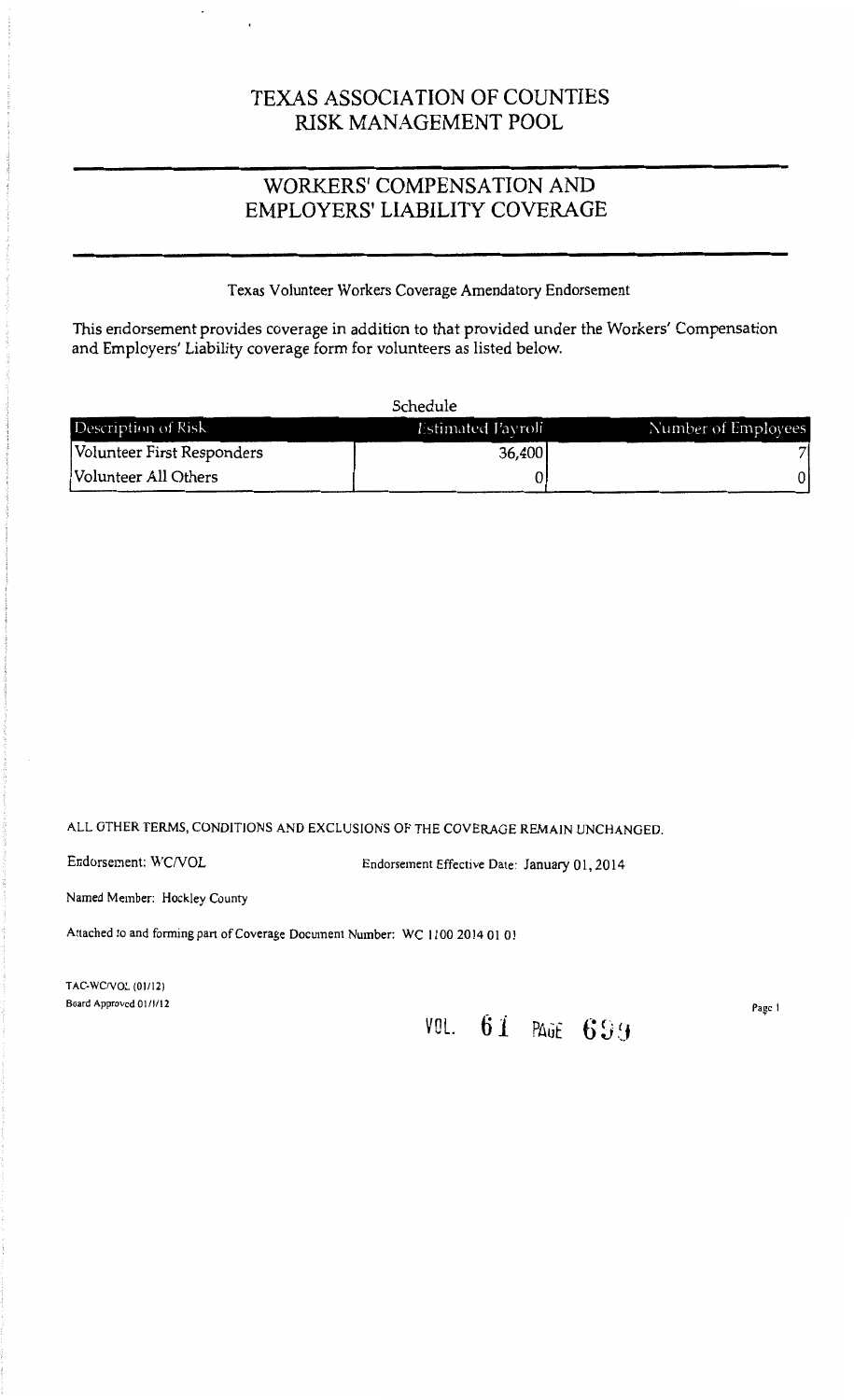Motion by Commissioner Carter, seconded by Commissioner Thrash, 3 Votes Yes, 0 Votes No, that Commissioners' Court approve the canvass for the November 4, 2014, General Election, as per Canvass recorded below.

 $\langle \rangle$ 

 $\bar{\gamma}$ 

 $\bar{\mathcal{A}}$ 

VOL. 6 i PAGE 7 J 0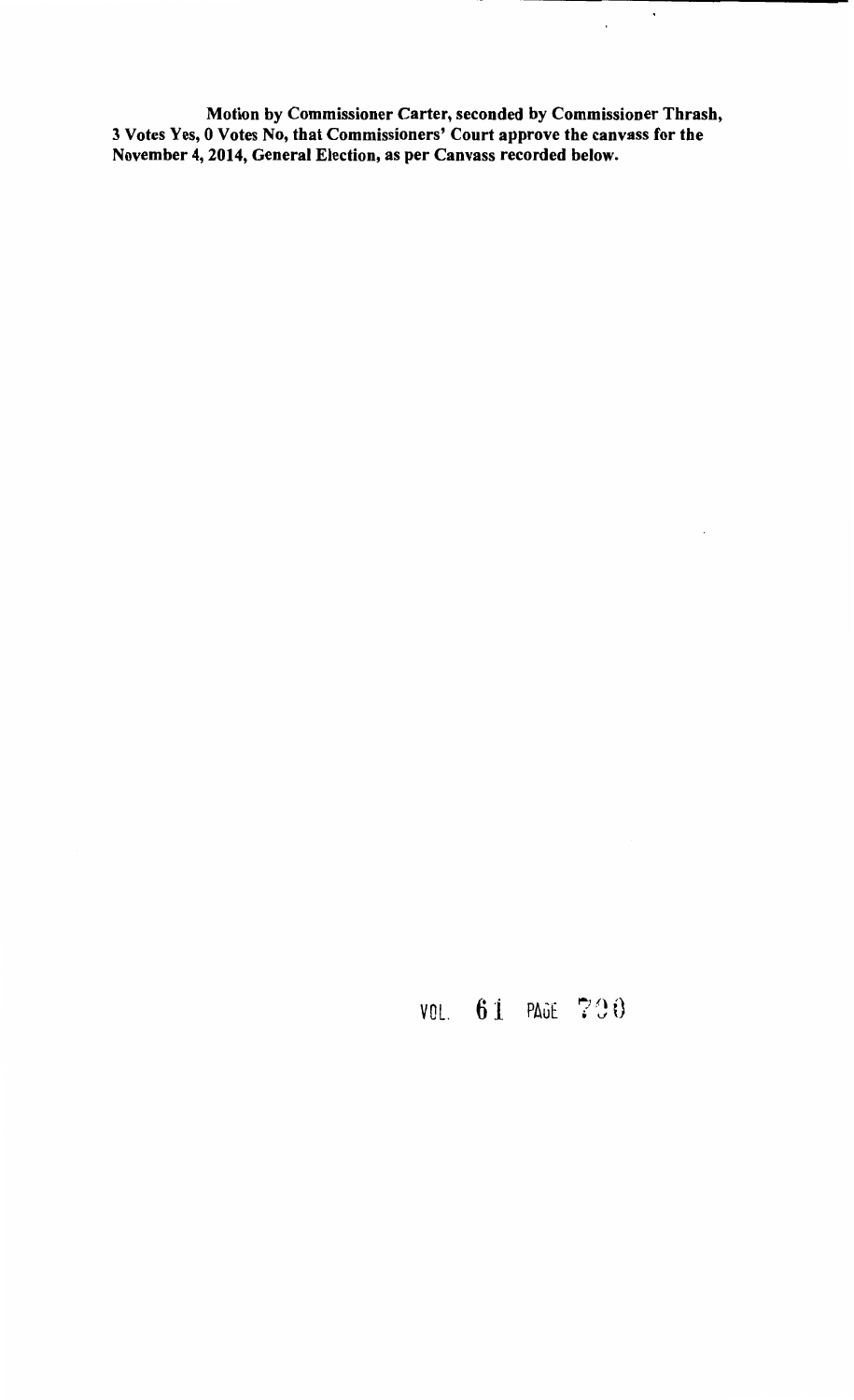**GENERAL ELECTION** HOCKLEY COUNTY, TEXAS NOVEMBER 4, 2014

| <b>EARLY VOTING</b>                        |                  |                     |                 |                 |              |                       |                            |                  |                                |                    |              |              |                 |              |                                 |         |
|--------------------------------------------|------------------|---------------------|-----------------|-----------------|--------------|-----------------------|----------------------------|------------------|--------------------------------|--------------------|--------------|--------------|-----------------|--------------|---------------------------------|---------|
|                                            |                  |                     |                 |                 |              |                       |                            |                  |                                |                    |              |              |                 |              |                                 | √, ma   |
| UNITED STATES SENATOR                      | 11               | 14                  | $\frac{15}{1}$  | 16              | 21           | 241                   | 32.                        | 33               | 35                             | 36                 | 43           | 44           | 45              |              | 46 TOTAL                        | ಾ<br>î• |
| JOHN CORNYN                                | 197              | $\boldsymbol{\eta}$ | 44              | 344             | 266          | 104                   | 170                        | 16               | 20                             | 16                 | 21           | 84           | 195             | 30           | 1584                            |         |
| DAVID M ALAMEEL                            | 15               | 11:                 | 2               | 35              | 21           | $\mathbf{11}$         | 13                         | $\mathbf o$      | 2                              | $\mathbf{9}$       | $\mathbf{o}$ | 11           | 25              |              | $\overline{\mathbf{6}}$<br>161  | PAUL    |
| <b>REBECCA PADDOCK</b>                     | 2.               | а                   | o               | 5               | 9            | $\mathbf{3}^{\prime}$ | з:                         | 0                |                                | 1                  | Ω            |              |                 |              | 1745<br>$\mathbf{0}$            |         |
| EMILY "SPICEYBROWN" SANCHEZ                | Ωi               | o                   | o               | з١              |              | 1.                    | 0.                         | $\mathbf{o}$     | o                              | ٥ŀ                 | ۵ï           |              | з               |              | e                               |         |
| <b>WRITE IN:</b>                           | o                | O!                  | $\mathbf{0}$    | $\mathbf{o}$    |              |                       | $\bullet$                  | $\mathbf{o}$     | o                              | 1                  | o            | $\mathbf{O}$ | о               |              |                                 |         |
|                                            |                  |                     |                 |                 |              |                       |                            |                  |                                |                    |              |              |                 |              |                                 | ≂<br>ౕు |
| UNITED STATES REPRESENTATIVE, DISTRICT 19  |                  |                     |                 |                 |              |                       |                            |                  |                                |                    |              |              |                 |              |                                 |         |
|                                            | 11               | 14                  | 15              | 16              | 21           | $24^{\circ}$          | 32                         | 33               | 35 <sub>1</sub>                | 36                 | 43           | 44           | 45              | 46           |                                 |         |
| <b>RANDY NEUGEBAUER</b>                    | 183              | 76                  | 42              | 3221            | 253          | 102                   | 161                        | 16               | 18                             | 15                 | 21           | 79           | 190             | <b>27</b>    | 1505                            | yği.    |
| <b>NEAL MARCHBANKS</b>                     | 25 <sub>1</sub>  | 12 <sub>1</sub>     | $\mathbf{z}$    | 51              | 31           | 14                    | 14                         | $\mathbf 0$      |                                | 12                 | $\mathbf o$  | 14           |                 |              | $\overline{\mathbf{r}}$<br>217  |         |
| RICHARD "CHIP" PETERSON                    |                  | 4                   | $\mathbf{z}$    | 14              | 14           | з.                    | 8                          | o                | $\mathbf{1}$                   | $\mathbf{o}$       | O            | 8            | $\frac{31}{8}$  |              | $\overline{ }$<br>1722          |         |
|                                            |                  |                     |                 |                 |              |                       |                            |                  |                                |                    |              |              |                 |              |                                 |         |
| <b>GOVERNOR</b>                            |                  |                     |                 |                 |              |                       |                            |                  |                                |                    |              |              |                 |              |                                 |         |
|                                            | 11               | $\frac{14}{1}$      | 15              | 16              | 21,          | 24                    | 32                         | 33               | 35                             | 36                 | 43           | 44           | 45.             |              | 46                              |         |
|                                            |                  |                     |                 |                 |              |                       |                            |                  |                                |                    |              |              |                 |              |                                 |         |
| <b>GREG ABBOTT</b>                         | 195 <sup>:</sup> | 78                  | 43              | 352             | 269          | 103                   | 173                        | 16               | 20                             | 18                 | 20           | 83           | 201             |              | 1601                            |         |
| <b>WENDY R DAVIS</b>                       | 19               | 11                  | 3               | 35              | 27           | 15                    | 13                         | 0                | 3                              | 10 <sub>i</sub>    | O            | 13           | 25 <sup>1</sup> |              | $\frac{30}{6}$<br>180           |         |
| KATHIE GLASS                               | 2                | з                   | n               | 4               | $\mathbf{z}$ |                       | 2                          | O                | O                              | 1                  | o:           |              | 3               |              | $\mathbf{o}$<br>1781            |         |
| <b>BRANDON PARMER</b>                      | O                | $\mathbf 0$         |                 | $\mathbf{1}$    | o            | 11                    | o                          | ٥                | O.                             | o                  | 0            |              |                 |              | n                               |         |
| WRITE IN:                                  | O۱               | o                   | $\mathbf{o}$    | $\mathbf{0}$    | n            |                       | ŋ                          | ٥                | $\mathbf{0}$                   | $\mathbf o$        | U:           | o            |                 | O:           | O<br>o                          |         |
|                                            |                  |                     |                 |                 |              |                       |                            |                  |                                |                    |              |              |                 |              |                                 |         |
| LIEUTENANT GOVERNOR                        |                  |                     |                 |                 |              |                       |                            |                  |                                |                    |              |              |                 |              |                                 |         |
|                                            | 11               | 14                  | 15 <sup>2</sup> | 16              | 21           | 24                    | 32                         | 33               | 35                             | 36                 | 43           |              | 45              |              |                                 |         |
|                                            |                  |                     |                 |                 |              |                       |                            |                  |                                |                    |              | 44           |                 |              | 46                              |         |
| <b>DAN PATRICK</b>                         | 193              | 77                  | 44              | 337             | 267          | 102                   | 171;                       | 16               | 21                             | 18                 | 21           | 81           | 197             | 29           | 1574                            |         |
| LETICIA VAN DE PUTTE                       | 22               | $\frac{11}{1}$      | 2               | 42              | 25           | 13                    | 12                         | 0                | 2i                             | 10                 | $\mathbf{o}$ | $11^{\circ}$ | <b>26</b>       |              | 182<br>6                        |         |
| <b>ROBERT D BUTLER</b>                     | $\mathbf{o}$     |                     | Ω               | 9               | 5            | 3                     | $\mathbf{3}^{\dagger}_{1}$ | 0                | ٥i                             |                    | 0.           |              | $\mathbf{v}$    |              | $\mathbf{1}$                    |         |
| CHANDRAKANTHA COURTNEY                     | $\mathbf o$      | n                   | $\mathbf o$     | 1.              |              | ٥                     | Oi                         | 0                | O٠                             | $\frac{1}{\alpha}$ | O.           |              | ٥               |              | $\frac{40}{2}$<br>$\bullet$     |         |
|                                            |                  |                     |                 |                 |              |                       |                            |                  |                                |                    |              |              |                 |              |                                 |         |
| <b>ATTORNEY GENERAL</b>                    |                  |                     |                 |                 |              |                       |                            |                  |                                |                    |              |              |                 |              |                                 |         |
|                                            |                  |                     |                 | 16 <sub>1</sub> | 21           | 24                    | 32 <sup>i</sup>            | 33               | 35                             | 36                 | 43           | 44           | 45              | 46 i         |                                 |         |
|                                            | 11               | 14                  | 15 <sup>1</sup> |                 |              |                       |                            |                  |                                |                    |              |              |                 |              |                                 |         |
|                                            |                  |                     |                 |                 |              |                       |                            |                  |                                |                    |              |              |                 |              |                                 |         |
| <b>KEN PAXTON</b>                          | 188              | 78                  | 40              | 339<br>Δi       | 256          | 101                   | 167                        | 15               |                                | 16                 | 20 j         | 82           | 191             | 27           | 1541                            |         |
| <b>SAM HOUSTON</b><br><b>JAMIE BALAGIA</b> | 24<br>2          | 11                  | з<br>o          | 42 <sup>2</sup> | 35           | 14<br>2               | 14<br>2                    | $\mathbf o$<br>0 | $\frac{21}{2}$<br>$\mathbf{0}$ | 11<br> 0           | O.           | 14<br>з      | 36'             | $\mathbf{3}$ | 9i<br>217<br>23<br>$\mathbf{0}$ |         |

**EARLY VOTING**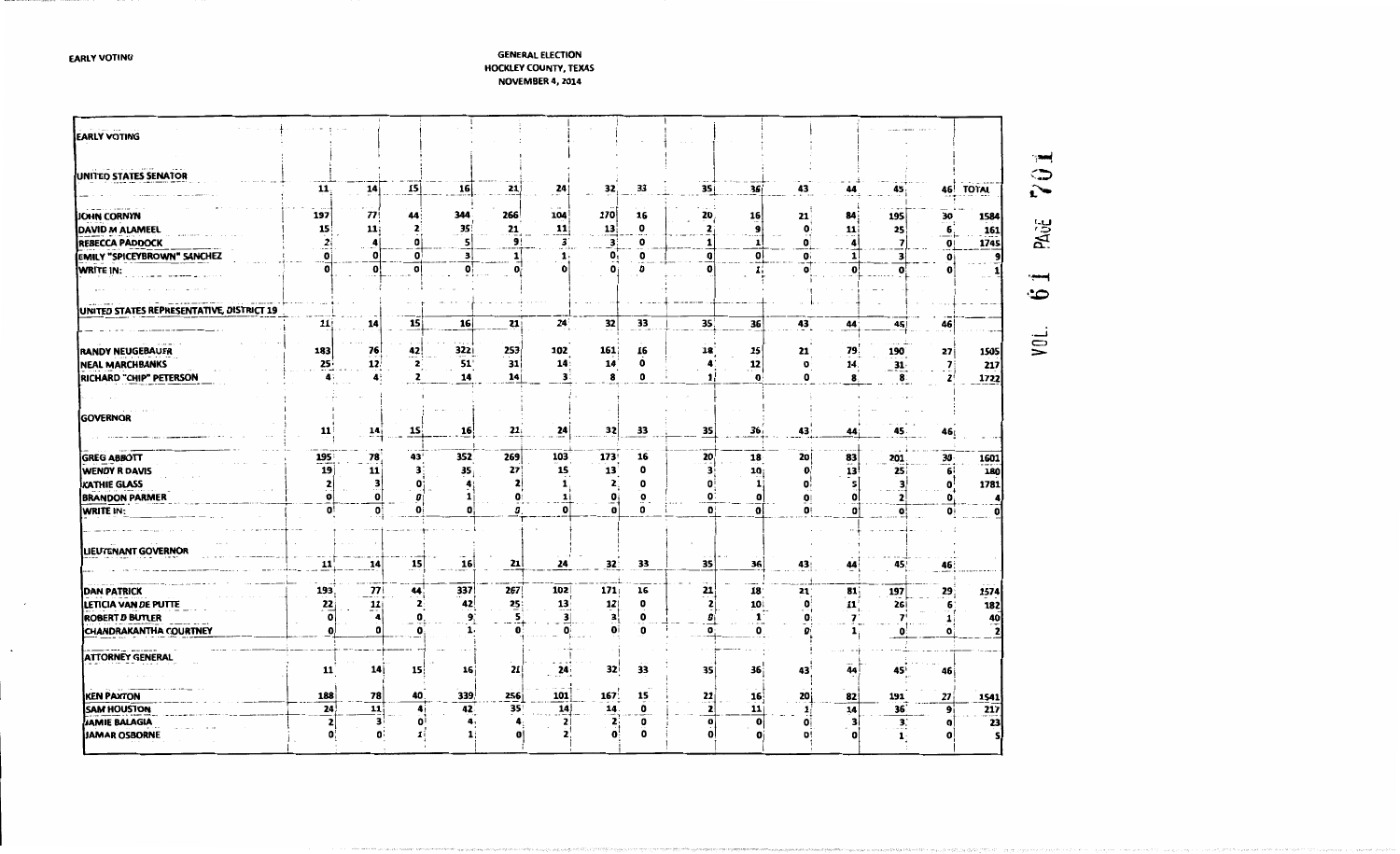### **GENERAL ELECTION** HOCKLEY COUNTY, TEXAS

**EARLY VOTING** 

 $\bullet$ 

 $\cdot$ 

NOVEMBER 4, 2014

| 11<br>14<br>15<br>16<br>21<br>24<br>32 <sup>i</sup><br>35<br>33<br>36<br>44<br>43<br>45 i<br><b>46 TOTAL</b><br>192<br>76<br>327<br>40<br>254<br>94<br>163<br>14<br>17<br>$\mathbf{16}$<br>20<br>80<br>193<br>28<br>1514<br><b>MIKE COLLIER</b><br>$\overline{12}$<br>35<br>16<br>15<br>$\overline{\mathbf{z}}$<br>4.<br>43<br>17<br>9<br>28<br>207<br>2<br>4 <sub>1</sub><br>14<br>1<br><b>BEN SANDERS</b><br>з<br>$\mathbf{a}$<br>2<br>3<br>3<br>$\mathbf{1}$<br>45<br>0<br>o<br>8<br>1<br>$\bar{o}$<br><b>DEB SHAFTO</b><br>$\mathbf{0}$<br>$\mathbf o$<br>$\mathbf{1}$<br>O<br>n<br>o<br>بارج<br>ာ<br>11<br>14<br><b>15</b><br>21<br>32<br>33<br>16<br>24<br>35,<br>36<br>45<br>43<br>44<br>46<br>$\tilde{\mathbf{C}}$<br><b>GEORGE P BUSH</b><br>196<br>78<br><b>258</b><br>43<br>337<br>17<br>27<br>100<br><b>165</b><br>15<br>16 <sub>1</sub><br>20<br>77<br>199<br>1548<br>PAGE<br>15<br>10 <sup>1</sup><br>15<br>43<br>28<br>$\mathbf{1}$<br>16 <sub>1</sub><br>8<br>13 <sub>1</sub><br>$\overline{ }$<br>187<br>5<br>24<br>$\mathbf{0}$<br><b>JUSTIN KNIGHT</b><br>$\mathbf{z}$<br>46<br>2 <sup>1</sup><br>ا و<br>5<br>3<br>4<br>0<br>1<br>6<br>4<br>$\mathbf{1}$<br>1<br>8<br>$\mathbf{0}$<br>$\Omega$<br>0.<br>O.<br>0<br>1<br>$\mathbf{1}$<br>مه<br>11<br>35!<br>14 <sub>i</sub><br>15<br>21.<br>32 <sub>1</sub><br>33<br>36<br>43<br>16 i<br>24<br>45!<br>46<br>44<br><b>SID MILLER</b><br>186<br>78<br>90 <br>41.<br>324<br>258<br>162<br>19<br>17 <sub>1</sub><br>14<br>16 <sup>°</sup><br>189<br>27 <sub>1</sub><br>1501<br>80<br>yn<br>JIM HOGAN<br>22<br>11<br>19<br>31<br>1!<br>219<br>4<br>50<br>17 <sub>i</sub><br>31<br>8<br>13<br>1<br>з,<br>8<br>$\overline{2}$<br>DAVID "ROCKY" PALMQUIST<br>$\frac{43}{11}$<br>3i<br>$\mathbf{o}$<br>5<br>5!<br>$\overline{7}$<br>1 <br>71<br>$\mathbf{z}$<br>0<br>3<br>$\mathbf{1}$<br>$\overline{\mathbf{z}}$<br>11<br>O<br>O.<br>O.<br>5i<br>1!<br>O.<br>$\mathbf o$<br>1<br>RAILROAD COMMISSIONER<br>15<br>11<br>35 j<br>16 <sup>1</sup><br>21<br>24<br>33<br>14<br>32<br>36<br>43<br>45<br>46<br>44<br><b>RYAN SITTON</b><br>190 <sup>1</sup><br>75<br>94<br>75<br>328<br>251<br>18<br>162<br>14<br>15 <sub>i</sub><br>18<br>187<br>28<br>1498<br>43<br><b>STEVE BROWN</b><br>17<br>10<br>12<br>30<br>17<br>8<br>$\overline{\mathbf{z}}$<br>16<br>7<br>199<br>47<br>1<br>28<br>з<br>$\mathbf{1}$<br><b>MARK A MILLER</b><br>3<br>0i<br>6<br>59<br>6<br>13<br>0<br>$\mathbf{0}$<br>O:<br>7<br>3.<br>10<br><b>MARTINA SALINAS</b><br>$\overline{\mathbf{3}}$<br>$\overline{\mathbf{3}}$<br>20<br>$\mathbf{1}$<br>$\mathbf{S}$<br>11<br>$\mathbf 0$<br>15<br>2:<br>1<br>o<br>$\mathbf{z}$<br>11<br>14<br>1S <sub>j</sub><br>21<br>36<br>16<br>33<br>32<br>35<br>24 <sub>1</sub><br>43 i<br>45<br>44<br>46<br>189<br>75 i<br>41<br>330<br>256<br>96<br>161<br>15<br>20<br>1514<br>17<br>17 <sub>1</sub><br>77<br>192<br>28 <sub>1</sub><br>17<br>11<br>A.<br>48<br>31 <sub>1</sub><br>19<br>18<br>$\mathbf{1}$<br>9<br>15<br>28<br>$\overline{\mathbf{z}}$<br>214<br>$\mathbf{z}$<br>$\blacktriangle$ :<br>1<br>6<br>5<br>$\mathbf{0}$<br>36<br>0<br>Ω<br>з<br>21<br>0<br>7<br>$\mathbf{1}$ |                                         |  |  |  |  |  |  |  |  |
|---------------------------------------------------------------------------------------------------------------------------------------------------------------------------------------------------------------------------------------------------------------------------------------------------------------------------------------------------------------------------------------------------------------------------------------------------------------------------------------------------------------------------------------------------------------------------------------------------------------------------------------------------------------------------------------------------------------------------------------------------------------------------------------------------------------------------------------------------------------------------------------------------------------------------------------------------------------------------------------------------------------------------------------------------------------------------------------------------------------------------------------------------------------------------------------------------------------------------------------------------------------------------------------------------------------------------------------------------------------------------------------------------------------------------------------------------------------------------------------------------------------------------------------------------------------------------------------------------------------------------------------------------------------------------------------------------------------------------------------------------------------------------------------------------------------------------------------------------------------------------------------------------------------------------------------------------------------------------------------------------------------------------------------------------------------------------------------------------------------------------------------------------------------------------------------------------------------------------------------------------------------------------------------------------------------------------------------------------------------------------------------------------------------------------------------------------------------------------------------------------------------------------------------------------------------------------------------------------------------------------------------------------------------------------------------------------------------------------------------------------------------------------------------------------------------------------------------------------------------------------------------------------------------------------------------------------------------------------------------------------------------------------------------------------------------------------------------------------------------------------------------------------------|-----------------------------------------|--|--|--|--|--|--|--|--|
|                                                                                                                                                                                                                                                                                                                                                                                                                                                                                                                                                                                                                                                                                                                                                                                                                                                                                                                                                                                                                                                                                                                                                                                                                                                                                                                                                                                                                                                                                                                                                                                                                                                                                                                                                                                                                                                                                                                                                                                                                                                                                                                                                                                                                                                                                                                                                                                                                                                                                                                                                                                                                                                                                                                                                                                                                                                                                                                                                                                                                                                                                                                                                         | COMPTROLLER OF PUBLIC ACCOUNTS          |  |  |  |  |  |  |  |  |
|                                                                                                                                                                                                                                                                                                                                                                                                                                                                                                                                                                                                                                                                                                                                                                                                                                                                                                                                                                                                                                                                                                                                                                                                                                                                                                                                                                                                                                                                                                                                                                                                                                                                                                                                                                                                                                                                                                                                                                                                                                                                                                                                                                                                                                                                                                                                                                                                                                                                                                                                                                                                                                                                                                                                                                                                                                                                                                                                                                                                                                                                                                                                                         |                                         |  |  |  |  |  |  |  |  |
|                                                                                                                                                                                                                                                                                                                                                                                                                                                                                                                                                                                                                                                                                                                                                                                                                                                                                                                                                                                                                                                                                                                                                                                                                                                                                                                                                                                                                                                                                                                                                                                                                                                                                                                                                                                                                                                                                                                                                                                                                                                                                                                                                                                                                                                                                                                                                                                                                                                                                                                                                                                                                                                                                                                                                                                                                                                                                                                                                                                                                                                                                                                                                         | <b>GLENN HEGAR</b>                      |  |  |  |  |  |  |  |  |
|                                                                                                                                                                                                                                                                                                                                                                                                                                                                                                                                                                                                                                                                                                                                                                                                                                                                                                                                                                                                                                                                                                                                                                                                                                                                                                                                                                                                                                                                                                                                                                                                                                                                                                                                                                                                                                                                                                                                                                                                                                                                                                                                                                                                                                                                                                                                                                                                                                                                                                                                                                                                                                                                                                                                                                                                                                                                                                                                                                                                                                                                                                                                                         |                                         |  |  |  |  |  |  |  |  |
|                                                                                                                                                                                                                                                                                                                                                                                                                                                                                                                                                                                                                                                                                                                                                                                                                                                                                                                                                                                                                                                                                                                                                                                                                                                                                                                                                                                                                                                                                                                                                                                                                                                                                                                                                                                                                                                                                                                                                                                                                                                                                                                                                                                                                                                                                                                                                                                                                                                                                                                                                                                                                                                                                                                                                                                                                                                                                                                                                                                                                                                                                                                                                         |                                         |  |  |  |  |  |  |  |  |
|                                                                                                                                                                                                                                                                                                                                                                                                                                                                                                                                                                                                                                                                                                                                                                                                                                                                                                                                                                                                                                                                                                                                                                                                                                                                                                                                                                                                                                                                                                                                                                                                                                                                                                                                                                                                                                                                                                                                                                                                                                                                                                                                                                                                                                                                                                                                                                                                                                                                                                                                                                                                                                                                                                                                                                                                                                                                                                                                                                                                                                                                                                                                                         |                                         |  |  |  |  |  |  |  |  |
|                                                                                                                                                                                                                                                                                                                                                                                                                                                                                                                                                                                                                                                                                                                                                                                                                                                                                                                                                                                                                                                                                                                                                                                                                                                                                                                                                                                                                                                                                                                                                                                                                                                                                                                                                                                                                                                                                                                                                                                                                                                                                                                                                                                                                                                                                                                                                                                                                                                                                                                                                                                                                                                                                                                                                                                                                                                                                                                                                                                                                                                                                                                                                         |                                         |  |  |  |  |  |  |  |  |
|                                                                                                                                                                                                                                                                                                                                                                                                                                                                                                                                                                                                                                                                                                                                                                                                                                                                                                                                                                                                                                                                                                                                                                                                                                                                                                                                                                                                                                                                                                                                                                                                                                                                                                                                                                                                                                                                                                                                                                                                                                                                                                                                                                                                                                                                                                                                                                                                                                                                                                                                                                                                                                                                                                                                                                                                                                                                                                                                                                                                                                                                                                                                                         | COMMISSIONER OF THE GENERAL LAND OFFICE |  |  |  |  |  |  |  |  |
|                                                                                                                                                                                                                                                                                                                                                                                                                                                                                                                                                                                                                                                                                                                                                                                                                                                                                                                                                                                                                                                                                                                                                                                                                                                                                                                                                                                                                                                                                                                                                                                                                                                                                                                                                                                                                                                                                                                                                                                                                                                                                                                                                                                                                                                                                                                                                                                                                                                                                                                                                                                                                                                                                                                                                                                                                                                                                                                                                                                                                                                                                                                                                         |                                         |  |  |  |  |  |  |  |  |
|                                                                                                                                                                                                                                                                                                                                                                                                                                                                                                                                                                                                                                                                                                                                                                                                                                                                                                                                                                                                                                                                                                                                                                                                                                                                                                                                                                                                                                                                                                                                                                                                                                                                                                                                                                                                                                                                                                                                                                                                                                                                                                                                                                                                                                                                                                                                                                                                                                                                                                                                                                                                                                                                                                                                                                                                                                                                                                                                                                                                                                                                                                                                                         |                                         |  |  |  |  |  |  |  |  |
|                                                                                                                                                                                                                                                                                                                                                                                                                                                                                                                                                                                                                                                                                                                                                                                                                                                                                                                                                                                                                                                                                                                                                                                                                                                                                                                                                                                                                                                                                                                                                                                                                                                                                                                                                                                                                                                                                                                                                                                                                                                                                                                                                                                                                                                                                                                                                                                                                                                                                                                                                                                                                                                                                                                                                                                                                                                                                                                                                                                                                                                                                                                                                         | <b>JOHN COOK</b>                        |  |  |  |  |  |  |  |  |
|                                                                                                                                                                                                                                                                                                                                                                                                                                                                                                                                                                                                                                                                                                                                                                                                                                                                                                                                                                                                                                                                                                                                                                                                                                                                                                                                                                                                                                                                                                                                                                                                                                                                                                                                                                                                                                                                                                                                                                                                                                                                                                                                                                                                                                                                                                                                                                                                                                                                                                                                                                                                                                                                                                                                                                                                                                                                                                                                                                                                                                                                                                                                                         |                                         |  |  |  |  |  |  |  |  |
|                                                                                                                                                                                                                                                                                                                                                                                                                                                                                                                                                                                                                                                                                                                                                                                                                                                                                                                                                                                                                                                                                                                                                                                                                                                                                                                                                                                                                                                                                                                                                                                                                                                                                                                                                                                                                                                                                                                                                                                                                                                                                                                                                                                                                                                                                                                                                                                                                                                                                                                                                                                                                                                                                                                                                                                                                                                                                                                                                                                                                                                                                                                                                         | <b>VALERIE ALESSI</b>                   |  |  |  |  |  |  |  |  |
|                                                                                                                                                                                                                                                                                                                                                                                                                                                                                                                                                                                                                                                                                                                                                                                                                                                                                                                                                                                                                                                                                                                                                                                                                                                                                                                                                                                                                                                                                                                                                                                                                                                                                                                                                                                                                                                                                                                                                                                                                                                                                                                                                                                                                                                                                                                                                                                                                                                                                                                                                                                                                                                                                                                                                                                                                                                                                                                                                                                                                                                                                                                                                         |                                         |  |  |  |  |  |  |  |  |
|                                                                                                                                                                                                                                                                                                                                                                                                                                                                                                                                                                                                                                                                                                                                                                                                                                                                                                                                                                                                                                                                                                                                                                                                                                                                                                                                                                                                                                                                                                                                                                                                                                                                                                                                                                                                                                                                                                                                                                                                                                                                                                                                                                                                                                                                                                                                                                                                                                                                                                                                                                                                                                                                                                                                                                                                                                                                                                                                                                                                                                                                                                                                                         |                                         |  |  |  |  |  |  |  |  |
|                                                                                                                                                                                                                                                                                                                                                                                                                                                                                                                                                                                                                                                                                                                                                                                                                                                                                                                                                                                                                                                                                                                                                                                                                                                                                                                                                                                                                                                                                                                                                                                                                                                                                                                                                                                                                                                                                                                                                                                                                                                                                                                                                                                                                                                                                                                                                                                                                                                                                                                                                                                                                                                                                                                                                                                                                                                                                                                                                                                                                                                                                                                                                         | COMMISSIONER OF AGRICULTURE             |  |  |  |  |  |  |  |  |
|                                                                                                                                                                                                                                                                                                                                                                                                                                                                                                                                                                                                                                                                                                                                                                                                                                                                                                                                                                                                                                                                                                                                                                                                                                                                                                                                                                                                                                                                                                                                                                                                                                                                                                                                                                                                                                                                                                                                                                                                                                                                                                                                                                                                                                                                                                                                                                                                                                                                                                                                                                                                                                                                                                                                                                                                                                                                                                                                                                                                                                                                                                                                                         |                                         |  |  |  |  |  |  |  |  |
|                                                                                                                                                                                                                                                                                                                                                                                                                                                                                                                                                                                                                                                                                                                                                                                                                                                                                                                                                                                                                                                                                                                                                                                                                                                                                                                                                                                                                                                                                                                                                                                                                                                                                                                                                                                                                                                                                                                                                                                                                                                                                                                                                                                                                                                                                                                                                                                                                                                                                                                                                                                                                                                                                                                                                                                                                                                                                                                                                                                                                                                                                                                                                         |                                         |  |  |  |  |  |  |  |  |
|                                                                                                                                                                                                                                                                                                                                                                                                                                                                                                                                                                                                                                                                                                                                                                                                                                                                                                                                                                                                                                                                                                                                                                                                                                                                                                                                                                                                                                                                                                                                                                                                                                                                                                                                                                                                                                                                                                                                                                                                                                                                                                                                                                                                                                                                                                                                                                                                                                                                                                                                                                                                                                                                                                                                                                                                                                                                                                                                                                                                                                                                                                                                                         |                                         |  |  |  |  |  |  |  |  |
|                                                                                                                                                                                                                                                                                                                                                                                                                                                                                                                                                                                                                                                                                                                                                                                                                                                                                                                                                                                                                                                                                                                                                                                                                                                                                                                                                                                                                                                                                                                                                                                                                                                                                                                                                                                                                                                                                                                                                                                                                                                                                                                                                                                                                                                                                                                                                                                                                                                                                                                                                                                                                                                                                                                                                                                                                                                                                                                                                                                                                                                                                                                                                         |                                         |  |  |  |  |  |  |  |  |
|                                                                                                                                                                                                                                                                                                                                                                                                                                                                                                                                                                                                                                                                                                                                                                                                                                                                                                                                                                                                                                                                                                                                                                                                                                                                                                                                                                                                                                                                                                                                                                                                                                                                                                                                                                                                                                                                                                                                                                                                                                                                                                                                                                                                                                                                                                                                                                                                                                                                                                                                                                                                                                                                                                                                                                                                                                                                                                                                                                                                                                                                                                                                                         | KENNETH KENDRICK                        |  |  |  |  |  |  |  |  |
|                                                                                                                                                                                                                                                                                                                                                                                                                                                                                                                                                                                                                                                                                                                                                                                                                                                                                                                                                                                                                                                                                                                                                                                                                                                                                                                                                                                                                                                                                                                                                                                                                                                                                                                                                                                                                                                                                                                                                                                                                                                                                                                                                                                                                                                                                                                                                                                                                                                                                                                                                                                                                                                                                                                                                                                                                                                                                                                                                                                                                                                                                                                                                         |                                         |  |  |  |  |  |  |  |  |
|                                                                                                                                                                                                                                                                                                                                                                                                                                                                                                                                                                                                                                                                                                                                                                                                                                                                                                                                                                                                                                                                                                                                                                                                                                                                                                                                                                                                                                                                                                                                                                                                                                                                                                                                                                                                                                                                                                                                                                                                                                                                                                                                                                                                                                                                                                                                                                                                                                                                                                                                                                                                                                                                                                                                                                                                                                                                                                                                                                                                                                                                                                                                                         |                                         |  |  |  |  |  |  |  |  |
|                                                                                                                                                                                                                                                                                                                                                                                                                                                                                                                                                                                                                                                                                                                                                                                                                                                                                                                                                                                                                                                                                                                                                                                                                                                                                                                                                                                                                                                                                                                                                                                                                                                                                                                                                                                                                                                                                                                                                                                                                                                                                                                                                                                                                                                                                                                                                                                                                                                                                                                                                                                                                                                                                                                                                                                                                                                                                                                                                                                                                                                                                                                                                         |                                         |  |  |  |  |  |  |  |  |
|                                                                                                                                                                                                                                                                                                                                                                                                                                                                                                                                                                                                                                                                                                                                                                                                                                                                                                                                                                                                                                                                                                                                                                                                                                                                                                                                                                                                                                                                                                                                                                                                                                                                                                                                                                                                                                                                                                                                                                                                                                                                                                                                                                                                                                                                                                                                                                                                                                                                                                                                                                                                                                                                                                                                                                                                                                                                                                                                                                                                                                                                                                                                                         |                                         |  |  |  |  |  |  |  |  |
|                                                                                                                                                                                                                                                                                                                                                                                                                                                                                                                                                                                                                                                                                                                                                                                                                                                                                                                                                                                                                                                                                                                                                                                                                                                                                                                                                                                                                                                                                                                                                                                                                                                                                                                                                                                                                                                                                                                                                                                                                                                                                                                                                                                                                                                                                                                                                                                                                                                                                                                                                                                                                                                                                                                                                                                                                                                                                                                                                                                                                                                                                                                                                         |                                         |  |  |  |  |  |  |  |  |
|                                                                                                                                                                                                                                                                                                                                                                                                                                                                                                                                                                                                                                                                                                                                                                                                                                                                                                                                                                                                                                                                                                                                                                                                                                                                                                                                                                                                                                                                                                                                                                                                                                                                                                                                                                                                                                                                                                                                                                                                                                                                                                                                                                                                                                                                                                                                                                                                                                                                                                                                                                                                                                                                                                                                                                                                                                                                                                                                                                                                                                                                                                                                                         |                                         |  |  |  |  |  |  |  |  |
|                                                                                                                                                                                                                                                                                                                                                                                                                                                                                                                                                                                                                                                                                                                                                                                                                                                                                                                                                                                                                                                                                                                                                                                                                                                                                                                                                                                                                                                                                                                                                                                                                                                                                                                                                                                                                                                                                                                                                                                                                                                                                                                                                                                                                                                                                                                                                                                                                                                                                                                                                                                                                                                                                                                                                                                                                                                                                                                                                                                                                                                                                                                                                         |                                         |  |  |  |  |  |  |  |  |
|                                                                                                                                                                                                                                                                                                                                                                                                                                                                                                                                                                                                                                                                                                                                                                                                                                                                                                                                                                                                                                                                                                                                                                                                                                                                                                                                                                                                                                                                                                                                                                                                                                                                                                                                                                                                                                                                                                                                                                                                                                                                                                                                                                                                                                                                                                                                                                                                                                                                                                                                                                                                                                                                                                                                                                                                                                                                                                                                                                                                                                                                                                                                                         |                                         |  |  |  |  |  |  |  |  |
|                                                                                                                                                                                                                                                                                                                                                                                                                                                                                                                                                                                                                                                                                                                                                                                                                                                                                                                                                                                                                                                                                                                                                                                                                                                                                                                                                                                                                                                                                                                                                                                                                                                                                                                                                                                                                                                                                                                                                                                                                                                                                                                                                                                                                                                                                                                                                                                                                                                                                                                                                                                                                                                                                                                                                                                                                                                                                                                                                                                                                                                                                                                                                         |                                         |  |  |  |  |  |  |  |  |
|                                                                                                                                                                                                                                                                                                                                                                                                                                                                                                                                                                                                                                                                                                                                                                                                                                                                                                                                                                                                                                                                                                                                                                                                                                                                                                                                                                                                                                                                                                                                                                                                                                                                                                                                                                                                                                                                                                                                                                                                                                                                                                                                                                                                                                                                                                                                                                                                                                                                                                                                                                                                                                                                                                                                                                                                                                                                                                                                                                                                                                                                                                                                                         |                                         |  |  |  |  |  |  |  |  |
|                                                                                                                                                                                                                                                                                                                                                                                                                                                                                                                                                                                                                                                                                                                                                                                                                                                                                                                                                                                                                                                                                                                                                                                                                                                                                                                                                                                                                                                                                                                                                                                                                                                                                                                                                                                                                                                                                                                                                                                                                                                                                                                                                                                                                                                                                                                                                                                                                                                                                                                                                                                                                                                                                                                                                                                                                                                                                                                                                                                                                                                                                                                                                         | CHIEF JUSTICE SUPREME COURT             |  |  |  |  |  |  |  |  |
|                                                                                                                                                                                                                                                                                                                                                                                                                                                                                                                                                                                                                                                                                                                                                                                                                                                                                                                                                                                                                                                                                                                                                                                                                                                                                                                                                                                                                                                                                                                                                                                                                                                                                                                                                                                                                                                                                                                                                                                                                                                                                                                                                                                                                                                                                                                                                                                                                                                                                                                                                                                                                                                                                                                                                                                                                                                                                                                                                                                                                                                                                                                                                         |                                         |  |  |  |  |  |  |  |  |
|                                                                                                                                                                                                                                                                                                                                                                                                                                                                                                                                                                                                                                                                                                                                                                                                                                                                                                                                                                                                                                                                                                                                                                                                                                                                                                                                                                                                                                                                                                                                                                                                                                                                                                                                                                                                                                                                                                                                                                                                                                                                                                                                                                                                                                                                                                                                                                                                                                                                                                                                                                                                                                                                                                                                                                                                                                                                                                                                                                                                                                                                                                                                                         |                                         |  |  |  |  |  |  |  |  |
|                                                                                                                                                                                                                                                                                                                                                                                                                                                                                                                                                                                                                                                                                                                                                                                                                                                                                                                                                                                                                                                                                                                                                                                                                                                                                                                                                                                                                                                                                                                                                                                                                                                                                                                                                                                                                                                                                                                                                                                                                                                                                                                                                                                                                                                                                                                                                                                                                                                                                                                                                                                                                                                                                                                                                                                                                                                                                                                                                                                                                                                                                                                                                         | <b>NATHAN HECHT</b>                     |  |  |  |  |  |  |  |  |
|                                                                                                                                                                                                                                                                                                                                                                                                                                                                                                                                                                                                                                                                                                                                                                                                                                                                                                                                                                                                                                                                                                                                                                                                                                                                                                                                                                                                                                                                                                                                                                                                                                                                                                                                                                                                                                                                                                                                                                                                                                                                                                                                                                                                                                                                                                                                                                                                                                                                                                                                                                                                                                                                                                                                                                                                                                                                                                                                                                                                                                                                                                                                                         | WILLIAM MOODY                           |  |  |  |  |  |  |  |  |
|                                                                                                                                                                                                                                                                                                                                                                                                                                                                                                                                                                                                                                                                                                                                                                                                                                                                                                                                                                                                                                                                                                                                                                                                                                                                                                                                                                                                                                                                                                                                                                                                                                                                                                                                                                                                                                                                                                                                                                                                                                                                                                                                                                                                                                                                                                                                                                                                                                                                                                                                                                                                                                                                                                                                                                                                                                                                                                                                                                                                                                                                                                                                                         | <b>TOM OXFORD</b>                       |  |  |  |  |  |  |  |  |
|                                                                                                                                                                                                                                                                                                                                                                                                                                                                                                                                                                                                                                                                                                                                                                                                                                                                                                                                                                                                                                                                                                                                                                                                                                                                                                                                                                                                                                                                                                                                                                                                                                                                                                                                                                                                                                                                                                                                                                                                                                                                                                                                                                                                                                                                                                                                                                                                                                                                                                                                                                                                                                                                                                                                                                                                                                                                                                                                                                                                                                                                                                                                                         |                                         |  |  |  |  |  |  |  |  |
|                                                                                                                                                                                                                                                                                                                                                                                                                                                                                                                                                                                                                                                                                                                                                                                                                                                                                                                                                                                                                                                                                                                                                                                                                                                                                                                                                                                                                                                                                                                                                                                                                                                                                                                                                                                                                                                                                                                                                                                                                                                                                                                                                                                                                                                                                                                                                                                                                                                                                                                                                                                                                                                                                                                                                                                                                                                                                                                                                                                                                                                                                                                                                         |                                         |  |  |  |  |  |  |  |  |
|                                                                                                                                                                                                                                                                                                                                                                                                                                                                                                                                                                                                                                                                                                                                                                                                                                                                                                                                                                                                                                                                                                                                                                                                                                                                                                                                                                                                                                                                                                                                                                                                                                                                                                                                                                                                                                                                                                                                                                                                                                                                                                                                                                                                                                                                                                                                                                                                                                                                                                                                                                                                                                                                                                                                                                                                                                                                                                                                                                                                                                                                                                                                                         |                                         |  |  |  |  |  |  |  |  |
|                                                                                                                                                                                                                                                                                                                                                                                                                                                                                                                                                                                                                                                                                                                                                                                                                                                                                                                                                                                                                                                                                                                                                                                                                                                                                                                                                                                                                                                                                                                                                                                                                                                                                                                                                                                                                                                                                                                                                                                                                                                                                                                                                                                                                                                                                                                                                                                                                                                                                                                                                                                                                                                                                                                                                                                                                                                                                                                                                                                                                                                                                                                                                         |                                         |  |  |  |  |  |  |  |  |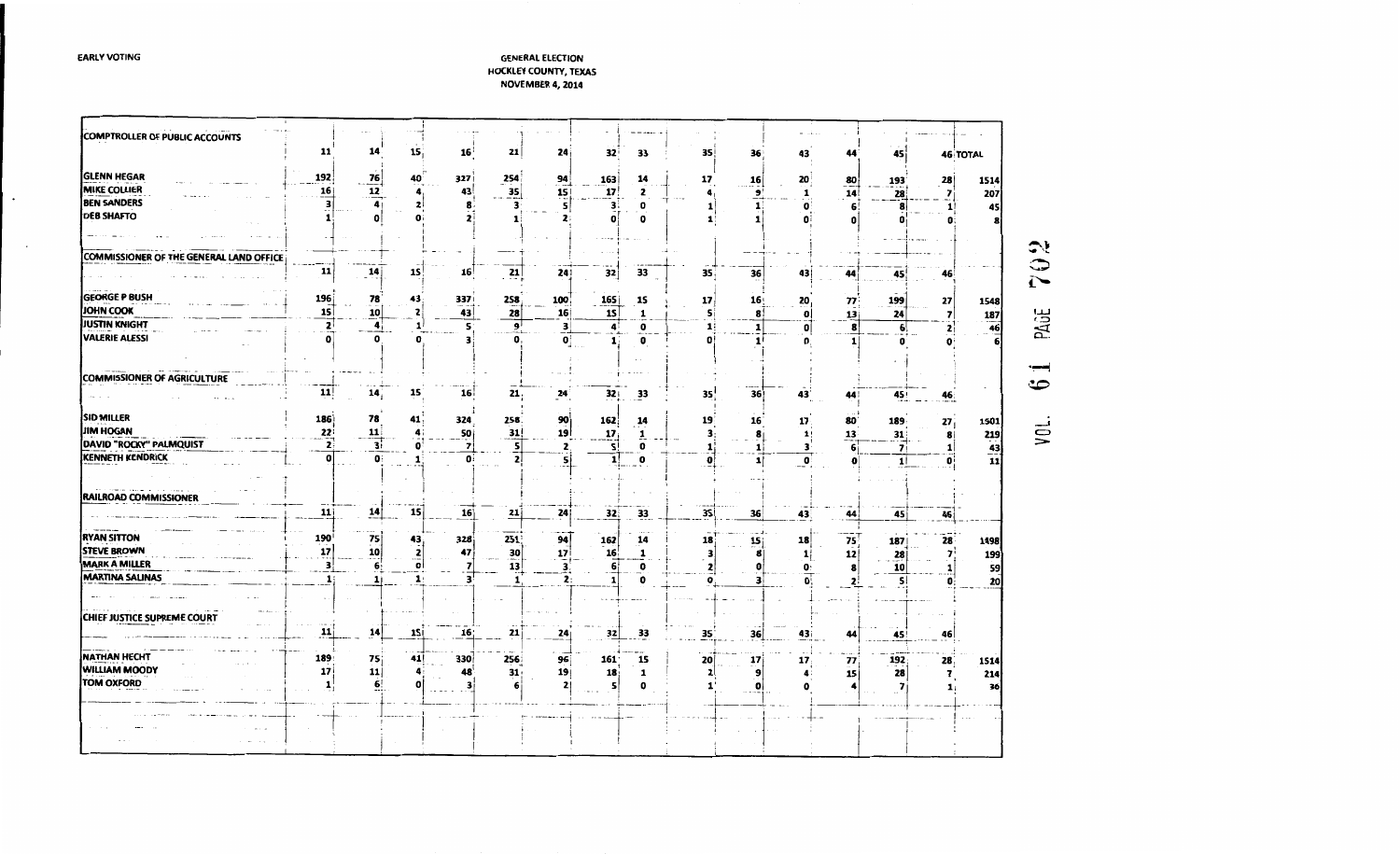### **GENERAL ELECTION HOCKLEY COUNTY, TEXAS** NOVEMBER 4, 2014

| JUSTICE, SUPREME COURT PLACE 6, UNEXPIRED TERM |               |                |                 |                      |                 |                 |                                                        |                                         |                        |                 |              |                         |                 |              |                                           |              |
|------------------------------------------------|---------------|----------------|-----------------|----------------------|-----------------|-----------------|--------------------------------------------------------|-----------------------------------------|------------------------|-----------------|--------------|-------------------------|-----------------|--------------|-------------------------------------------|--------------|
|                                                | 11            | 14             | 15;             | 16                   | 21:             | 24              | 32                                                     | 33                                      | 35                     | 36'             | 43,          | 44                      | 45              | 46 TOTAL     |                                           |              |
| <b>JEFF BROWN</b>                              | 188           | 76             | 41              | 333                  | 257             | 9S:             | 167                                                    | 15                                      | 18                     | 16              | 21           | 78                      | 191             | 29           | 1525                                      |              |
| LAWRENCE EDWARD MEYERS                         | 17            | 12             | ä               | 41                   | 28              | 14              | 14                                                     | 1                                       | $\mathbf{A}^{\dagger}$ | <b>10</b>       | $\mathbf{0}$ | 12                      | 24              | 6:           | 186                                       |              |
| <b>MARK ASH</b>                                |               |                | 1               | 5 <sub>1</sub>       |                 |                 | 3                                                      | n                                       | 1                      | o               | 0            |                         | 12              | 1            | $\overline{47}$                           |              |
|                                                |               |                |                 |                      |                 |                 |                                                        |                                         |                        |                 |              |                         |                 |              |                                           | ా            |
|                                                |               |                |                 |                      |                 |                 |                                                        |                                         |                        |                 |              |                         |                 |              |                                           | $\mathbf{r}$ |
| JUSTICE, SUPREME COURT, PLACE 7                |               |                |                 |                      |                 |                 |                                                        |                                         |                        |                 |              |                         |                 |              |                                           |              |
|                                                | $\mathbf{11}$ | 14             | 15              | 16 <sup>1</sup>      | $^{21}$         | 24              | $32^{\circ}$                                           | 33                                      | 35 <sup>3</sup>        | 36              | 43           |                         | 45              | 46           |                                           | í`           |
|                                                |               |                |                 |                      |                 |                 |                                                        |                                         |                        |                 |              |                         |                 |              |                                           |              |
| JEFF BOYD                                      | 186           | 76             | 40              | 329                  | 258             | 95              | 165                                                    | 15                                      | $\mathbf{19}$          | 17              | 18           | 73                      | 195             |              | 1512                                      | PAGE         |
| <b>GINA BENAVIDES</b>                          | 18            | 11             | 3               | 43                   | 27              | 15              | 13                                                     | 1                                       | 2                      | q               | 0            | 15 <sub>l</sub>         | 25              | $rac{26}{9}$ | 191                                       |              |
| <b>DON FULTON</b>                              |               | 4              |                 |                      |                 | 2               |                                                        | 0                                       |                        | o               | 3            |                         |                 |              |                                           |              |
| <b>CHARLES E WATERBURY</b>                     |               | $\mathbf{1}$   |                 | 1 <sup>1</sup>       |                 | $\overline{2}$  |                                                        | $\mathbf{o}$                            | $\frac{1}{1}$          | $\mathbf{0}$    | o۱           |                         |                 |              | $\frac{46}{9}$                            |              |
|                                                |               |                |                 |                      |                 |                 |                                                        |                                         |                        |                 |              |                         |                 |              |                                           |              |
|                                                |               |                |                 |                      |                 |                 |                                                        |                                         |                        |                 |              |                         |                 |              |                                           | $\bullet$    |
| JUSTICE, SUPREME COURT, PLACE 8                |               |                |                 |                      |                 |                 |                                                        |                                         |                        |                 |              |                         |                 |              |                                           |              |
|                                                | 11            | 14             | 15              | 16 <sup>1</sup>      | 21,             | 24 <sup>2</sup> | 32                                                     | 33                                      | 35                     | 36              | 43           | 44!                     | 45              | 46           |                                           |              |
|                                                |               |                |                 |                      |                 |                 |                                                        |                                         |                        |                 |              |                         |                 |              |                                           |              |
| PHIL JOHNSON                                   | 193           | 77             | 41              | 347                  | 265             | 96              | 167                                                    | 14                                      | 20                     | $\overline{11}$ | 21           | 79                      | 202             | 29           |                                           | yni.         |
| <b>RS ROBERTO KOELSCH</b>                      |               |                |                 |                      | 12              |                 | $\overline{\mathbf{z}}$                                | ۰                                       | $\mathbf{0}$           | 1               | Ω            | $\overline{\mathbf{z}}$ |                 | 3            | $\begin{array}{r} 1568 \\ 68 \end{array}$ |              |
| JIM CHISOLM                                    |               |                |                 | 9                    |                 |                 |                                                        | 1                                       | 1                      |                 | o            |                         |                 |              | 47                                        |              |
|                                                |               |                |                 |                      |                 |                 |                                                        |                                         |                        |                 |              |                         |                 |              |                                           |              |
|                                                |               |                |                 |                      |                 |                 |                                                        |                                         |                        |                 |              |                         |                 |              |                                           |              |
|                                                |               |                |                 |                      |                 |                 |                                                        |                                         |                        |                 |              |                         |                 |              |                                           |              |
| JUDGE, COURT OF CRIMINAL APPEALS, PLACE 3      |               |                |                 |                      |                 |                 |                                                        |                                         |                        |                 |              |                         |                 |              |                                           |              |
|                                                | 11            | 14             | $\overline{15}$ | 16 <sup>2</sup>      | 21              | 24              | 32                                                     | 33                                      | 35                     | 36 j            | 43           | 44                      | 45              | 46           |                                           |              |
|                                                |               |                |                 |                      |                 |                 |                                                        |                                         |                        |                 |              |                         |                 |              |                                           |              |
| <b>BERT RICHARDSON</b>                         | 187           | $\frac{74}{1}$ | 42              | 328                  | 256             | 91              | $\begin{array}{c}\n 163 \\  \hline\n 15\n \end{array}$ | 14                                      | 18                     | 16 <sup>1</sup> | 19           | 76                      | <b>192</b>      | 28 j         | 1504                                      |              |
| JOHN GRANBERG                                  | 15            | 11             | з               | 44                   | 27              | 17 <sup>1</sup> |                                                        | $\mathbf{1}$                            | $\Delta$               | 9               | $\mathbf{0}$ | 12)                     | 25              | 7            | 190                                       |              |
| <b>MARK W BENNETT</b>                          |               | 6              |                 | з                    |                 | S.              | 61                                                     | 1                                       | $\mathbf{1}$           |                 | 2            | $\overline{\mathbf{z}}$ |                 |              | 52                                        |              |
|                                                |               |                |                 |                      |                 |                 |                                                        |                                         |                        |                 |              |                         |                 |              |                                           |              |
|                                                |               |                |                 |                      |                 |                 |                                                        |                                         |                        |                 |              |                         |                 |              |                                           |              |
| JUDGE, COURT OF CRIMINAL APPEALS, PLACE 4      |               |                |                 |                      |                 |                 |                                                        |                                         |                        |                 |              |                         |                 |              |                                           |              |
|                                                | 11            | 14             | 15              | 16 <sup>1</sup>      | 21              | 24              | 32i                                                    | 33                                      | 35                     | 36              | 43           | 44                      | $\frac{45}{2}$  | 46           |                                           |              |
|                                                |               |                |                 |                      |                 |                 |                                                        |                                         |                        |                 |              |                         |                 |              |                                           |              |
| <b>KEVIN PATRICK YEARY</b>                     | 185<br>15     | 77             | 42)             | 334                  | 258             | 92              | 166<br>7                                               | 14                                      | $\frac{21}{0}$         | 15              | 14<br>7      | 75                      | 200             | 28           | 1521                                      |              |
| <b>QUANAH PARKER</b>                           | 3             | 4              | $\mathbf{z}$    | 28<br>6 <sup>1</sup> | <u>20:</u>      | 14              | 4.                                                     | $\mathbf{1}$<br>$\overline{\mathbf{0}}$ |                        | 4               |              |                         | 13              | 5            | $\frac{133}{33}$                          |              |
| IUDITH SANDERS-CASTRO                          |               |                |                 |                      |                 |                 |                                                        |                                         | $\pmb{\mathsf{o}}$     |                 |              |                         |                 | $\mathbf{o}$ |                                           |              |
| JUDGE, COURT OF CRIMINAL APPEALS, PLACE 9      |               |                |                 |                      |                 |                 |                                                        |                                         |                        |                 |              |                         |                 |              |                                           |              |
|                                                | 11            | 14             | 15 <sub>1</sub> | 16                   | 21              | 24              | 32                                                     | 33                                      | 35                     | 36              | 43           | 44                      | 45              |              |                                           |              |
|                                                |               |                |                 |                      |                 |                 |                                                        |                                         |                        |                 |              |                         |                 | 46           |                                           |              |
| DAVID NEWELL                                   | 192           | 75             | 42ļ             | $\overline{.}347$    | 265             | 99              | 167                                                    | $\overline{15}$                         |                        | $\overline{17}$ | 17           | 77                      | 200             | 29           |                                           |              |
| WILLIAM BRYAN STRANGE III                      |               |                | $\mathbf{1}$    | 9                    | 16 <sup>1</sup> | 7               | 8                                                      | 0                                       | $\frac{20}{0}$         | 2:              | 4            | 10                      | 13 <sup>1</sup> | 4            | 1562                                      |              |
| <b>GEORGE JOSEPH ALTGELT</b>                   |               |                | 2 <sub>1</sub>  | 5                    | 2               | 2               | з                                                      | $\Omega$                                | $\mathbf{1}$           | 1               | $\mathbf{0}$ | o                       |                 |              | $\frac{87}{31}$                           |              |
|                                                |               |                |                 |                      |                 |                 |                                                        |                                         |                        |                 |              |                         |                 |              |                                           |              |

heating completed the red and her unit religious response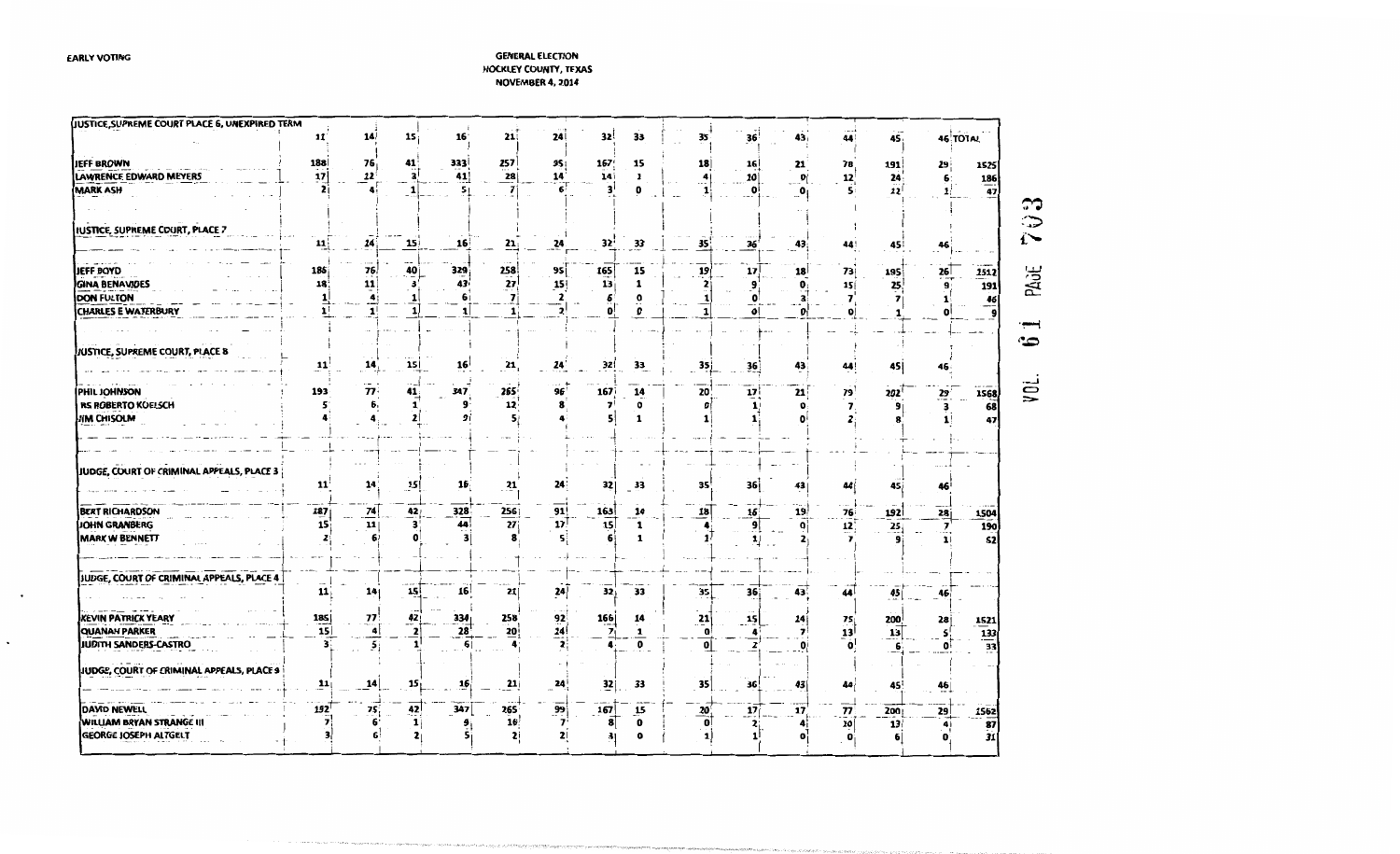$\bullet$ 

 $\sim$ 

| STATE REPRESENTATIVE DISTRICT 88                                                                                                                   |           |          |    |                         |           |           |           |    |         |         |      |                       |           |                 |                    |                          |
|----------------------------------------------------------------------------------------------------------------------------------------------------|-----------|----------|----|-------------------------|-----------|-----------|-----------|----|---------|---------|------|-----------------------|-----------|-----------------|--------------------|--------------------------|
|                                                                                                                                                    | 11        | 14       | 15 | 16                      | 21        | 24        | 32        | 33 | 35      | 36      | 43   |                       |           |                 | <b>46 TOTAL</b>    |                          |
|                                                                                                                                                    |           |          |    |                         |           |           |           |    |         |         |      |                       |           |                 |                    |                          |
| KEN KING<br><b>KERRY MCKENNON</b>                                                                                                                  | 196<br>10 | 76<br>12 | 41 | 352:<br>17 <sup>1</sup> | 270<br>15 | 107       | 170       | 16 | 19      | 16      | 20 j | 80<br>10 <sub>1</sub> | 204<br>16 | 28<br>s:        | 1595<br>109        |                          |
|                                                                                                                                                    |           |          |    |                         |           |           |           |    |         |         |      |                       |           |                 |                    |                          |
|                                                                                                                                                    |           |          |    |                         |           |           |           |    |         |         |      |                       |           |                 |                    |                          |
| CHIEF JUSTICE, 7TH COURT OF APPEALS DISTRICT                                                                                                       |           |          |    |                         |           |           |           |    |         |         |      |                       |           |                 |                    |                          |
|                                                                                                                                                    | 11        | 14       | 15 |                         | 21        | 24        | 32        | 33 | 35      | 36      |      |                       | 45        |                 |                    |                          |
|                                                                                                                                                    |           |          |    |                         |           |           |           |    |         |         |      |                       |           |                 |                    |                          |
| <b>BRIAN QUINN</b>                                                                                                                                 | 188       | 78       |    | 341                     | 257       | 97        | 163       | 14 | 20      | 16.     | 17   | 77                    | 207       | 29              | 1544               |                          |
|                                                                                                                                                    |           |          |    |                         |           |           |           |    |         |         |      |                       |           |                 |                    | PAGE                     |
|                                                                                                                                                    |           |          |    |                         |           |           |           |    |         |         |      |                       |           |                 |                    |                          |
| DISTRICT JUDGE 286TH JUDICIAL DISTRICT                                                                                                             |           |          |    |                         |           |           |           |    |         |         |      |                       |           |                 |                    |                          |
|                                                                                                                                                    | 11        | 14:      | 15 | 16                      | 21        | 24        | 32        | 33 | 35 l    | 36      | 43.  |                       |           |                 |                    |                          |
|                                                                                                                                                    |           |          |    |                         |           |           |           |    |         |         |      |                       |           |                 |                    |                          |
| <b>PAT PHELAN</b>                                                                                                                                  | 201       | 78       | 43 | 353                     | 267       | 104       | 169       | 16 | 21      | 19      | 17   | 81                    | 208       | 31 <sup>1</sup> | 1608               |                          |
|                                                                                                                                                    |           |          |    |                         |           |           |           |    |         |         |      |                       |           |                 |                    |                          |
|                                                                                                                                                    |           |          |    |                         |           |           |           |    |         |         |      |                       |           |                 |                    |                          |
| JUSTICE OF THE PEACE PRICINCT NO. 4                                                                                                                |           |          |    |                         |           |           |           |    |         |         |      |                       |           |                 |                    | $\widetilde{\mathsf{S}}$ |
|                                                                                                                                                    |           | 14       |    |                         | 21        |           | 32        | 33 | 35      | 36      | 43   |                       |           |                 |                    |                          |
|                                                                                                                                                    |           |          |    |                         |           |           |           |    |         |         |      |                       |           |                 |                    |                          |
| <b>STEVE MOORE</b>                                                                                                                                 |           |          |    |                         |           |           |           |    |         |         | 20   | 77.                   |           | 28              | 28                 |                          |
| <b>DEBORAH WILLIAMSON</b>                                                                                                                          |           |          |    |                         |           |           |           |    |         |         |      | 19 <sup>1</sup>       |           |                 |                    |                          |
|                                                                                                                                                    |           |          |    |                         |           |           |           |    |         |         |      |                       |           |                 |                    |                          |
|                                                                                                                                                    |           |          |    |                         |           |           |           |    |         |         |      |                       |           |                 |                    |                          |
|                                                                                                                                                    |           |          |    |                         |           |           |           |    |         |         |      |                       |           |                 |                    |                          |
| PROPOSITION 1 : THE CONTITUTIONAL AMENDMENT PROVIDING FOR THE USE AND DEDICATION OF CERTAIN MONEY TRANSFERRED TO THE STATE  HIGHWAY FUND TO ASSIST |           |          |    |                         |           |           |           |    |         |         |      |                       |           |                 |                    |                          |
| IN THE COMPLETION OF TRANSPORTATION CONSTRUCTION, MAINTENANCE AND REHABILITATION PROJECTS, NOT TO INCLUDE TOLL ROADS.                              |           |          |    |                         |           |           |           |    |         |         |      |                       |           |                 |                    |                          |
|                                                                                                                                                    | 11        | 14       | 15 | 16 <sup>2</sup>         | 21        | 24        | 32        | 33 | 35      |         |      |                       |           |                 |                    |                          |
|                                                                                                                                                    |           |          |    |                         |           |           |           |    |         |         |      |                       |           |                 |                    |                          |
| FOR                                                                                                                                                | 146       | 53<br>24 | 30 | 273<br>60               | 190<br>59 | 81<br>22! | 119<br>37 |    | 16<br>з | 15<br>з | 12   | 32                    | 159<br>50 | 22<br>S.        | <u>1171</u><br>343 |                          |
| AGAINST                                                                                                                                            | 27        |          |    |                         |           |           |           |    |         |         |      |                       |           |                 |                    |                          |
|                                                                                                                                                    |           |          |    |                         |           |           |           |    |         |         |      |                       |           |                 |                    |                          |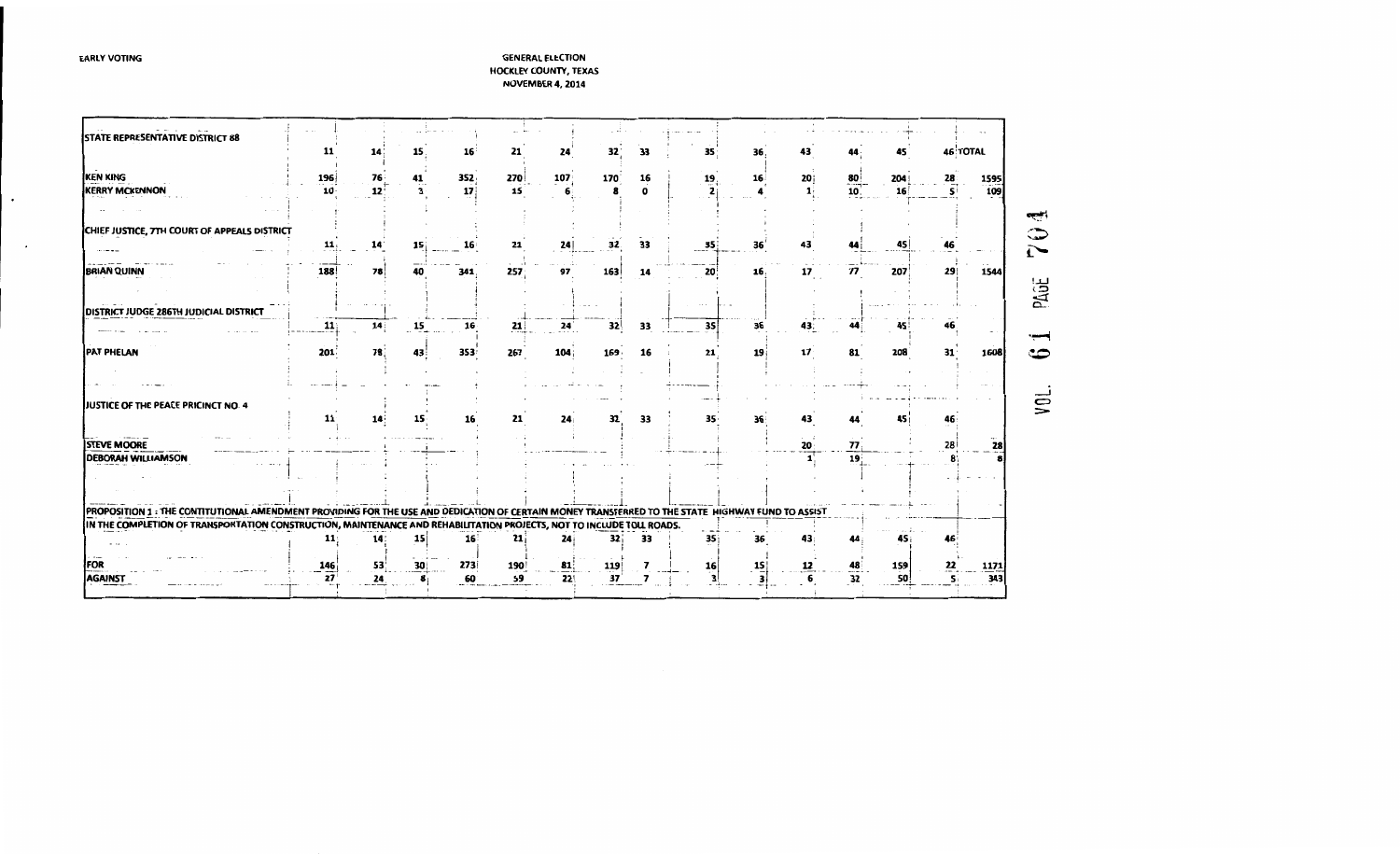| <b>ELECTION DAY VOTING</b>                |              |                |                 |                 |                    |                 |                              |                              |                         |                 |                                  |                 |                      |                          |             |                 |
|-------------------------------------------|--------------|----------------|-----------------|-----------------|--------------------|-----------------|------------------------------|------------------------------|-------------------------|-----------------|----------------------------------|-----------------|----------------------|--------------------------|-------------|-----------------|
|                                           |              |                |                 |                 |                    |                 |                              |                              |                         |                 |                                  |                 |                      |                          |             |                 |
| UNITED STATES SENATOR                     | 11           | $\frac{14}{1}$ | 15              | 16              | 21                 | 24              | 32.                          | 33                           | 35                      | 36              | $^{43}$                          | 44              | 45                   | 461                      | <b>PROV</b> | <b>TOTAL</b>    |
| JOHN CORNYN                               | 79           | 149            | 69              | 299             | 175                | 129             | 180                          | 15                           | 17                      | 37              | 79                               | 132             | 132                  | 116                      |             | 1610            |
| DAVID NM ALAMEEL                          |              | 6              | 6               | 23              | 23                 | 7               | 39                           | 0                            |                         | 13              | 5'                               | 29              | 25                   | 25                       |             | 209             |
| <b>REBECCA PADDOCK</b>                    | $\mathbf{0}$ | 2              | 4               | ς               | 11:                | 3               |                              | 0                            | 1                       | 1               |                                  | $\mathbf{z}$    | 4                    | $\overline{\phantom{a}}$ |             |                 |
| EMILY "SPICEYBROWN" SANCHEZ               | $\mathbf{0}$ | 1!             | $\mathbf o$     | з               | 2 <sub>i</sub>     | 0i              | 4                            | 1                            | o                       | $\mathbf{1}$    | 1                                | 2               | 3 <sub>i</sub>       | $\mathbf{0}$             |             | $\frac{40}{18}$ |
| <b>WRITE IN:</b>                          | O            | 0              |                 | o               | 0                  | Ω               | O                            | $\mathbf 0$                  |                         | $\mathbf{0}$    | Ω                                |                 | $\mathbf{o}$         | $\mathbf{0}$             |             |                 |
|                                           |              |                |                 |                 |                    |                 |                              |                              |                         |                 |                                  |                 |                      |                          |             |                 |
|                                           |              |                |                 |                 |                    |                 |                              |                              |                         |                 |                                  |                 |                      |                          |             |                 |
| UNITED STATES REPRESENTATIVE, DISTRICT 19 |              |                |                 |                 |                    |                 |                              |                              |                         |                 |                                  |                 |                      |                          |             |                 |
|                                           | 11           | 14             | 15              | 16 <sup>2</sup> | $21^{\circ}$       | 24              | 32                           | 33                           | 35 <sub>1</sub>         | 36 <sup>1</sup> | 43                               | 44              | 45                   | 46                       |             |                 |
|                                           |              |                |                 |                 |                    |                 |                              |                              |                         |                 |                                  |                 |                      |                          |             |                 |
| <b>RANDY NEUGEBAUER</b>                   | 76           | 138            | 67              | 279             | 175                | 121             | 183                          | 16                           | 17                      | 37              | 77                               | 123             | 131                  | 109                      |             | 1551            |
| <b>NEAL MARCHBANKS</b>                    | 5            | 12             |                 | 35 <sub>1</sub> | 26                 | 13 <sub>1</sub> | 38 <sub>i</sub>              | a                            | 5 <sub>1</sub>          | 14              | 8                                | 35              | 31                   | 27                       |             | 257             |
| RICHARD "CHIP" PETERSON                   | å            | 8i             |                 | 16              | 9.                 | 5.              | $\overline{\mathbf{z}}$      | 1                            | $\mathbf{0}$            |                 | 2                                | 10              | 2                    | 61                       |             | 74              |
|                                           |              |                |                 |                 |                    |                 |                              |                              |                         |                 |                                  |                 |                      |                          |             |                 |
| <b>GOVERNOR</b>                           |              |                |                 |                 | 21                 | 24              | 32                           | 33                           | 35                      | 36 i            | 43                               | 44              | 45                   | 46                       |             |                 |
|                                           | 11           | 14             | 15              | 16              |                    |                 |                              |                              |                         |                 |                                  |                 |                      |                          |             |                 |
| <b>GREG ABBOTT</b>                        | 79           | 148            | 66              | 299             | 183                | 126             | 181                          | 16                           | 19                      | <b>38</b>       | 80                               | 138             |                      | 111                      |             | 1621            |
| <b>WENDY R DAVIS</b>                      | S)           | 9 <sub>1</sub> | 10              | 28              | 26                 | 12              | 44                           |                              | з                       | 14              | 6                                | 28              | $\frac{135}{27}$     | 32                       |             | 245             |
| KATHIE GLASS                              |              | $\mathbf{1}$   | 2               | 3               | 1                  | 1               | $\mathbf{z}$                 | 0                            | 0:                      | o               |                                  | 2               | $\mathbf{2}$         | 1                        |             | 17              |
| <b>BRANDON PARMER</b>                     | 0            | $\mathbf{1}$   |                 |                 | 1                  | 0               | 0                            | 0                            | 0                       |                 |                                  | 1               | 0                    | o                        |             |                 |
| WRITE IN:                                 | 0            | $\mathbf{0}$   |                 |                 | $\mathbf 0$        | 0               | ŋ                            | 0                            | o                       |                 |                                  |                 | 0                    | n                        |             |                 |
|                                           |              |                |                 |                 |                    |                 |                              |                              |                         |                 |                                  |                 |                      |                          |             |                 |
| LIEUTENANT GOVERNOR                       |              |                |                 |                 |                    |                 |                              |                              |                         |                 |                                  |                 |                      |                          |             |                 |
|                                           | 11           | 14             | 15 <sup>1</sup> | 16 <sub>1</sub> | 21                 | 24 <sup>°</sup> | 32                           | 33                           | 35                      | 36              | 43                               | 44              | 45.                  | 46                       |             |                 |
|                                           |              |                |                 |                 |                    |                 |                              |                              |                         |                 |                                  |                 |                      |                          |             |                 |
| <b>DAN PATRICK</b>                        | 78           | 143            | 65              | 291             | 174                | <b>119</b>      | <b>178</b>                   | 15                           | 17 <sup>3</sup>         | 37              | 76                               | 132;            | 131                  | 105                      |             | 1563            |
| LETICIA VAN DE PUTTE                      | $6 \mid$     | -8i            | 11              | 28              | 34 <sub>3</sub>    | 15              | 48 i                         | $\mathbf 0$                  | З.                      | 14              | э                                | 32 <sub>i</sub> | 26                   | 34                       |             | 268             |
| <b>ROBERT D BUTLER</b>                    | 0<br>ŋ       | 7 <sup>1</sup> |                 | 7<br>ω          | $\mathbf{Q}$<br>31 | з,<br>O         | $\mathbf{1}$<br>$\mathbf{0}$ | $\overline{\mathbf{0}}$<br>1 | $\mathbf{1}$<br>٠.<br>1 | 0               | $\mathbf{2}^{\mathsf{t}}$ .<br>0 | 4<br>0          | з                    | 5<br>$\mathbf{o}$        |             | 34              |
| CHANDRAKANTHA COURTNEY                    |              | Oi             |                 |                 |                    |                 |                              |                              |                         |                 |                                  |                 | 2                    |                          |             |                 |
|                                           |              |                |                 |                 |                    |                 |                              |                              |                         |                 |                                  |                 |                      |                          |             |                 |
| <b>ATTORNEY GENERAL</b>                   |              |                |                 |                 |                    |                 |                              |                              |                         |                 |                                  |                 |                      |                          |             |                 |
|                                           | 11           | 14             | 15              | 16.             | 21                 | 24 <sub>1</sub> | 32                           | 33                           | 35.                     | 36              | 43                               | 44              | 45                   | 46.                      |             |                 |
|                                           |              |                |                 |                 |                    |                 |                              |                              |                         |                 |                                  |                 |                      |                          |             |                 |
| <b>KEN PAXTON</b>                         | 77           | 136            | 66              | 287             | 176                | 124             | 176                          | $\overline{15}$              | 16 <sub>1</sub>         | 36              | 74                               | 129             | 122                  | 111                      |             | 1547            |
| <b>SAM HOUSTON</b>                        | 7:           | 18             | 9               | 36              | 32                 | 11              | 44                           | 1                            | s'                      | 13              | 11                               | 35              | 36 <sup>1</sup>      | 29                       |             | 287             |
|                                           | $\mathbf{0}$ | 3              | 3               |                 | 1                  | 2               | 7                            | o                            |                         | 2ì              |                                  | з,              | $\blacktriangleleft$ | з                        |             | 33              |
| JAMIE BALAGIA                             |              |                |                 |                 |                    |                 |                              |                              |                         |                 |                                  |                 |                      |                          |             |                 |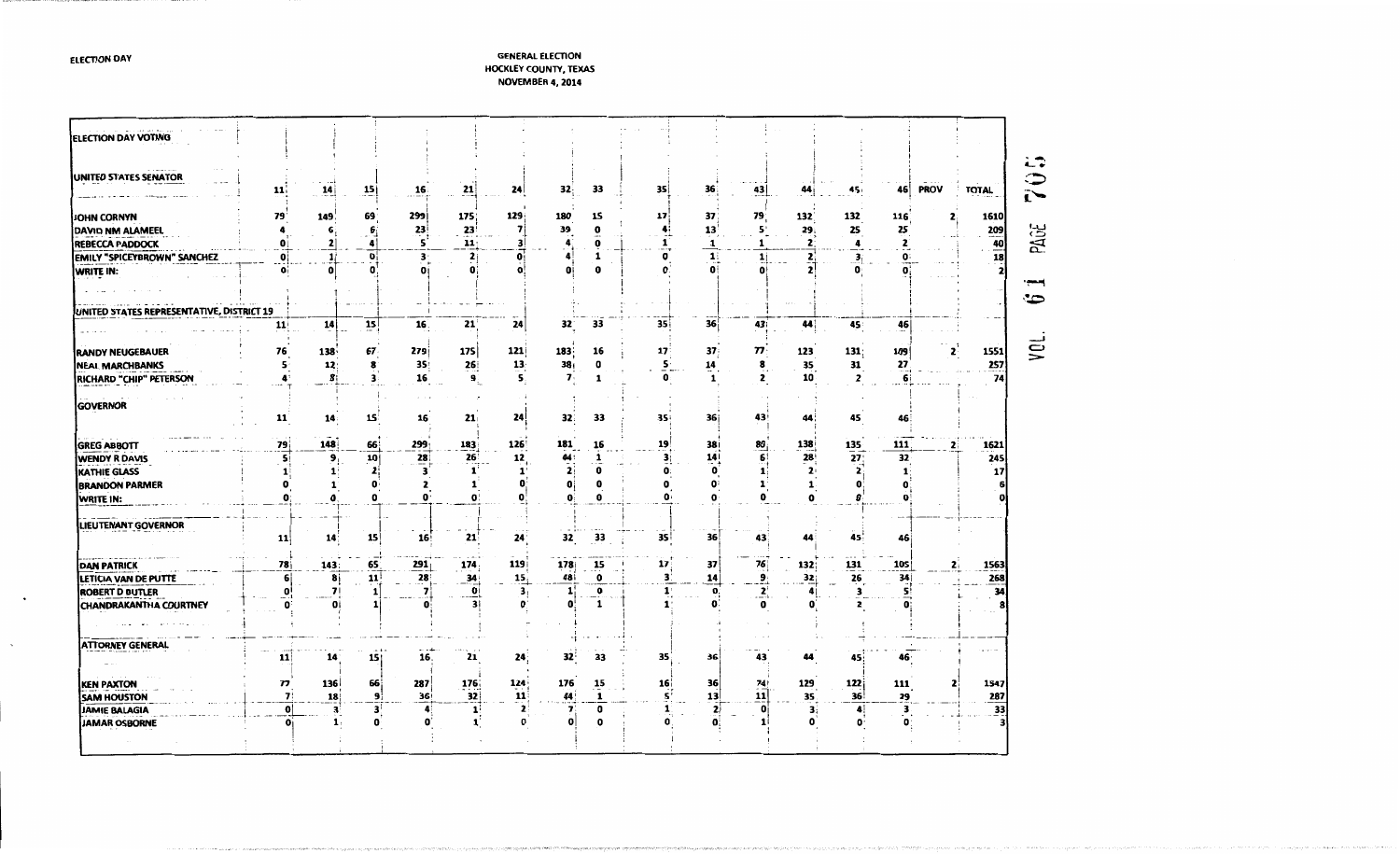| <b>COMPTROLLER OF PUBLIC ACCOUNTS</b>          |              |                 |                         |                          |                       |                                          |                 |             |                 |                 |                         |                                          |                      |              |                      |                                                           |
|------------------------------------------------|--------------|-----------------|-------------------------|--------------------------|-----------------------|------------------------------------------|-----------------|-------------|-----------------|-----------------|-------------------------|------------------------------------------|----------------------|--------------|----------------------|-----------------------------------------------------------|
|                                                | 11           | 14              | 15                      | 16                       | 21:                   | 24                                       | 32              | 33          | 35              | 36              | 43:                     | 44                                       | 45                   | 46           | TOTAL                |                                                           |
| <b>GLENN HEGAR</b>                             | 77           | 139             | 64                      | 282                      | 175i                  | 115                                      | 175             | 16          | 16              | 36              | 76                      | 117                                      | 123                  | 108          | 1521                 |                                                           |
| <b>MIKE COLLIER</b>                            | 6            | 13              | 10 <sub>3</sub>         | 32                       | $\overline{29}$       |                                          | 42              | $\mathbf 0$ | 5               | 14              | 8                       |                                          | 35 <sup>2</sup>      | 29           |                      | 278                                                       |
| <b>BEN SANDERS</b>                             | o            |                 | з۱                      | $\overline{\mathbf{z}}$  | $\overline{4}$        | $\begin{array}{c}\n16 \\ 5\n\end{array}$ | 41              | 0           | 1               | $\mathbf{2}$    | 11                      | 39<br>6.                                 | 31                   | 4            |                      |                                                           |
| <b>DEB SHAFTO</b>                              | 1            | 1               | 0                       | 1                        | $\mathbf{2}$          | Ω                                        |                 | 1           |                 |                 | o۱                      | 2                                        | 1                    |              |                      | $\frac{44}{14}$<br>$\mathbb Q$                            |
| <b>COMMISSIONER OF THE GENERAL LAND OFFICE</b> |              |                 |                         |                          |                       |                                          |                 |             |                 |                 |                         |                                          |                      |              |                      | $\tilde{\mathbf{t}}$                                      |
|                                                | 11           | 14 <sup>°</sup> | 15                      | 16 <sup>1</sup>          | 21                    | 24                                       | 32              | 33          | 35              | 36              | 43.                     | 44                                       | 45                   | 46           |                      | PAGE                                                      |
| <b>GEORGE P BUSH</b>                           | 77           | 139             | 68                      | 287                      | 176                   | 125                                      | 177             | 15          | 19              | 39.             | 78                      | 134                                      | 130                  | <b>116</b>   | 1582                 |                                                           |
| JOHN COOK                                      | 6            | 11              | 7                       | ${\bf 26}$               | 26                    | 12                                       | 43              | O           | 3               | 12              | 8.                      | 27                                       | 29                   | 23           |                      | 233                                                       |
| <b>JUSTIN KNIGHT</b>                           | 0            | 8               | з                       | 9                        | 71                    | 1                                        | 5               | 1           | O               | 1               | 0,                      |                                          | $\mathbf{z}$         | 4            |                      | $\frac{47}{1}$                                            |
| <b>VALERIE ALESSI</b>                          | $\mathbf{1}$ | O               | 1                       | $\overline{\mathbf{z}}$  | $\mathbf{1}^{\prime}$ | $\mathbf{1}$                             | 4               | 0           |                 | $\mathbf o$     | $\mathbf{1}$            | $\underline{\mathbf{6}}$<br>$\mathbf{1}$ | 21                   | $\mathbf{0}$ |                      | 14<br>∽                                                   |
| COMMISSIONER OF AGRICULTURE                    |              |                 |                         |                          |                       |                                          |                 |             |                 |                 |                         |                                          |                      |              |                      |                                                           |
|                                                | 11           | 14              | 15 <sub>1</sub>         | 16 <sup>2</sup>          | 21                    | 24 <sub>1</sub>                          | 32 <sup>2</sup> | 33          | 35              | 36'             | 43                      | 44                                       | 45                   | 46           |                      |                                                           |
| <b>SID MILLER</b>                              | 75           | 137             | 65                      | 281                      | 175                   | 115                                      | 166             | 15          | 17              | 35              | 74'                     |                                          |                      |              |                      | yet                                                       |
| <b>JIM HOGAN</b>                               |              | 13              | $\overline{\mathbf{z}}$ | 32                       | 29                    | 15                                       | 48              | 0           |                 | 16              | 8                       | 117<br>39                                | 121<br>35            | 109          | 1504<br>2            |                                                           |
| DAVID "ROCKY" PALMQUIST                        |              |                 | 2                       | $\overline{\mathbf{z}}$  | 3!                    | з                                        | 8               | 0           | 1               | 0               | O                       | 4                                        | $\ddot{\phantom{a}}$ | 30<br>3      |                      | 283<br>39                                                 |
| KENNETH KENDRICK                               |              | з               |                         | 1                        | $\mathbf{r}$          | $\mathbf{z}$                             | 3               | 1           |                 |                 | 1                       | 2                                        | $\mathbf{1}$         |              |                      | 24                                                        |
|                                                |              |                 |                         |                          |                       |                                          |                 |             |                 |                 |                         |                                          |                      |              |                      |                                                           |
| <b>RAILROAD COMMISSIONER</b>                   |              |                 |                         |                          |                       |                                          |                 |             |                 |                 |                         |                                          |                      |              |                      |                                                           |
|                                                | 11           | 14              | 15 <sup>°</sup>         | 16                       | 21                    | <b>24</b>                                | 32              | 33          | 35              | 36              | 43                      | 44                                       | 45                   | 46           |                      |                                                           |
| <b>RYAN SITTON</b>                             | 78           | 134             | 65                      | 281                      | 172                   | 118                                      | 168             | 15          | 17 <sup>1</sup> | 34              | 78                      | 122                                      | 119:                 | 105          | 1508<br>$\mathbf{z}$ |                                                           |
| <b>STEVE BROWN</b>                             |              | 13              | $\overline{\mathbf{z}}$ | 30                       | 25                    | 11                                       | 45              | $\mathbf 0$ | з               | 13              | $\blacktriangleleft$    | 32                                       | 34                   | 28           |                      |                                                           |
| <b>MARK A MILLER</b>                           |              | 8               |                         | 11.                      | 6                     | 4                                        | 4,              | 0           | $\mathbf{1}$    | 1               | 2                       | 6                                        | з                    |              |                      | $\begin{array}{r} \n \overline{251} \\  57\n \end{array}$ |
| <b>MARTINA SALINAS</b>                         |              | 1               | 2                       | $\mathbf{1}$             | 6                     | 2                                        | 9               | 1           | 1               |                 | 2                       | $\mathbf{z}$                             | s                    |              |                      | 39                                                        |
|                                                |              |                 |                         |                          |                       |                                          |                 |             |                 |                 |                         |                                          |                      |              |                      |                                                           |
| CHIEF JUSTICE SUPREME COURT                    |              |                 |                         |                          |                       |                                          |                 |             |                 |                 |                         |                                          |                      |              |                      |                                                           |
|                                                | 11           | 14              | 15 <sub>1</sub>         | 16 <sub>i</sub>          | 21                    | 24                                       | 32              | 33          | 35              | 36              | 43                      | 44                                       | 45 !                 | 46           |                      |                                                           |
| <b>NATHAN HECHT</b>                            | 79           | 137             | 66                      | 285                      | 176                   | 122                                      | 169             | 15          | 17              | 35              | 74                      | 116                                      | 122                  | 111          | 1526<br>2            |                                                           |
| <b>WILLIAM MOODY</b>                           |              | 14              | 8                       | 28                       | $\overline{30}$       | 12                                       | 51              | 0           | 5               | 17 <sup>2</sup> | 8                       | 42                                       | 37                   | 26           |                      | 283                                                       |
| TOM OXFORD                                     |              | 6 <sup>1</sup>  | з                       | $\overline{\phantom{a}}$ | 6                     | 3                                        | 4               | 1           | o               | $\mathbf{1}$    | 21                      | 6                                        | 2                    |              |                      | 45                                                        |
| JUSTICE, SUPREME COURT PLACE 6, UNEXPIRED TERM |              |                 |                         |                          |                       |                                          |                 |             |                 |                 |                         |                                          |                      |              |                      |                                                           |
|                                                | 11           | 14              | $15^{1}$                | 16 <sup>1</sup>          | 21                    | 24 <sub>1</sub>                          | 32              | 33          | 35              | 36 i            | 43                      | 44                                       | 45                   | 46           | <b>TOTAL</b>         |                                                           |
| JEFF BROWN                                     | 78           | 137             | 67                      | 286                      | 177                   | 125 <sup>1</sup>                         | 172             | 15          | 16              | 38              | 74                      | 128                                      | 128                  | 116          | 1559<br>2            |                                                           |
| <b>LAWRENCE EDWARD MEYERS</b>                  | 6            | 13              | 8                       | 26                       | 29 <sub>1</sub>       | 9                                        | 42              | 1           |                 | 14              | $\overline{\mathbf{z}}$ | 32                                       | 28                   | 24           |                      | 243                                                       |
| <b>MARK ASH</b>                                | 0            | 51              |                         | 6                        | 6                     | $\overline{\mathbf{z}}$                  | ۰               |             |                 |                 |                         | 3                                        |                      |              |                      | 48                                                        |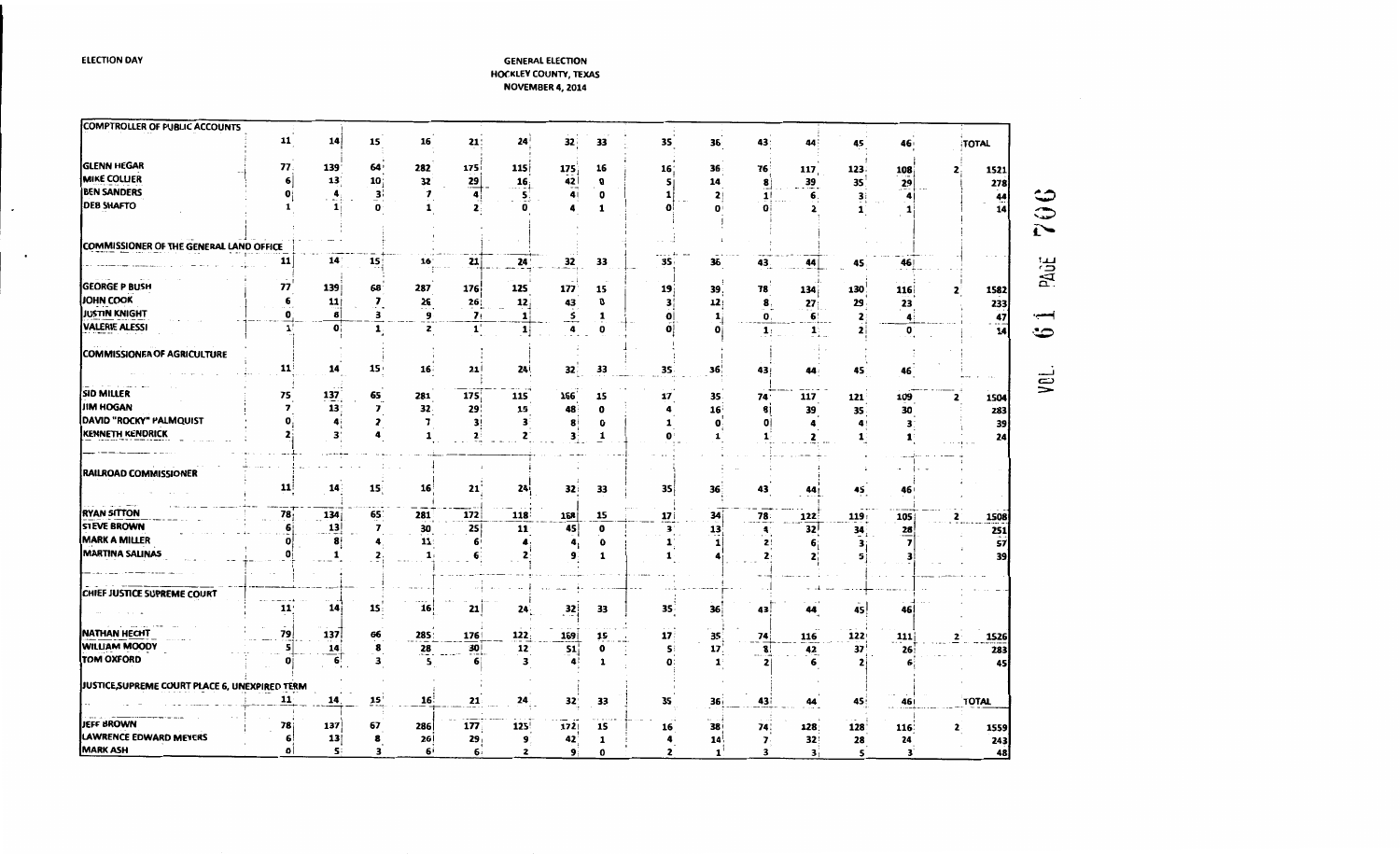### **GENERAL ELECTION HOCKLEY COUNTY, TEXAS NOVEMBER 4, 2014**

| JUSTICE, SUPREME COURT, PLACE 7           | 11             | 14'             | 15              | 16               | 21              | 24              | 32              | 33                 | 35 <sub>1</sub>      | 36                   | 43                      | 44           | 45            | 46.                     |       |
|-------------------------------------------|----------------|-----------------|-----------------|------------------|-----------------|-----------------|-----------------|--------------------|----------------------|----------------------|-------------------------|--------------|---------------|-------------------------|-------|
| <b>JEFF BOYD</b>                          | 79             | 135             | 68              | 281              | 172i            | 123             | 166             | 15                 | 17 <sub>3</sub>      | 34:                  | 75 i                    | 123          | 120           | $109 -$                 | 1519  |
| <b>GINA BENAVIDES</b>                     | 5              | 13              | 8               | 31               | 33'             | 10              | 48              | 1                  | $\ddot{\phantom{a}}$ | 16 <sub>i</sub>      | 8                       | 39           | 40            | 25                      | 281   |
| <b>DON FULTON</b>                         | o              | 6               | 1               | 6                |                 | 3               | 8               | 0                  |                      | $\mathbf{0}$         | 1:                      | $\mathbf{z}$ | 2             | 8                       | 44    |
| <b>CHARLES E WATERBURY</b>                |                |                 |                 | n                |                 | Ω               | ı               |                    |                      | 2                    |                         | O            |               |                         |       |
|                                           |                |                 |                 |                  |                 |                 |                 |                    |                      |                      |                         |              |               |                         |       |
|                                           |                |                 |                 |                  |                 |                 |                 |                    |                      |                      |                         |              |               |                         |       |
| JUSTICE, SUPREME COURT, PLACE 8           |                |                 |                 |                  |                 |                 |                 |                    |                      |                      |                         |              |               |                         |       |
|                                           | 11             | 14.             | 15              | 16,              | 21              | 24              | 32:             | 33                 | 35                   | 36                   | 43                      | 44           | 45            | 46                      |       |
| PHIL JOHNSON                              | 79             | 137             | 70              | 289              | 180             | 127             | 186             | 15                 | 18                   | 40                   | 78                      | 134          | $136^{\circ}$ | 121                     | 1612  |
| RS ROBERTO KOELSCH                        | 31             | 10 <sub>1</sub> | 5               | 12               | 10              | З,              | 16 <sub>i</sub> | 1                  | $\mathbf{1}$         | $\vert$              | 2                       | 9            | 13'           | 12 i                    | 100   |
| <b>JIM CHISOLM</b>                        | $\mathbf{1}$ : | 7 <sub>1</sub>  | 3               | 4                | 8               | 3               | 5               | $\mathbf 0$        | 2                    | 31                   | $\mathbf{1}$            | 9!           | 41            | $\mathbf{1}$            | 51    |
|                                           |                |                 |                 |                  |                 |                 |                 |                    |                      |                      |                         |              |               |                         |       |
| JUDGE, COURT OF CRIMINAL APPEALS, PLACE 3 |                |                 |                 |                  |                 |                 |                 |                    |                      |                      |                         |              |               |                         |       |
|                                           | 11;            | 14              | 15              | 16:              | 21              | 24              | 32!             | 33                 | 35 <sub>1</sub>      | 36 <sup>°</sup>      | 43                      | 44           | 45            | 46.                     |       |
| <b>BERT RICHARDSON</b>                    | 78:            | <b>135</b>      | 66              | 280.             | 173             | 123             | 170             | 15                 | 17                   | 37                   | 73                      | 125          | 124           | 112                     | 1530  |
| JOHN GRANBERG                             | 6              | $12^{\circ}$    | 6.              | 26               | 30 <sup>1</sup> | 9               | 45              | 0                  | 5ļ                   | 14                   | $\overline{\mathbf{z}}$ | 34           | 30            | 23                      | 247   |
| <b>MARK W BENNETT</b>                     | o              | 6               | 6               | 10               | 9               |                 | $\mathbf{z}$    | 1                  | o:                   | $\mathbf{z}$         |                         | 3            | 7             | $\overline{\mathbf{z}}$ | 66    |
|                                           |                |                 |                 |                  |                 |                 |                 |                    |                      |                      |                         |              |               |                         |       |
| JUDGE, COURT OF CRIMINAL APPEALS, PLACE 4 |                |                 |                 |                  |                 |                 |                 |                    |                      |                      |                         |              |               |                         |       |
|                                           | 11             | 14 <sup>1</sup> | 15 <sup>2</sup> | 16               | 21              | 24              | 32              | 33                 | 35                   | 36 i                 | 43                      | 44           | 45:           | 46                      |       |
|                                           |                |                 |                 |                  |                 |                 |                 |                    |                      |                      |                         |              |               |                         |       |
| <b>KEVIN PATRICK YEARY</b>                | 76             | 135             | 66              | 286              | 176             | 124             | 177             | 15                 | 17                   | 39                   | 74                      | 126          | 132           | 110                     | 1555  |
| <b>QUANAH PARKER</b>                      | s              | 14              | 9               | 15               | 14 <sub>1</sub> | Si.             | 21              | 0                  | $\mathbf{1}$         | 4                    | s'                      | 21           | 18:           | 19                      | 151   |
| <b>JUDITH SANDERS-CASTRO</b>              | з              | 1               | 2               | 5                | 10              | 3:              | 9               | 1                  | 3İ                   | 3                    | 2                       | 7            |               |                         | 56    |
| JUDGE, COURT OF CRIMINAL APPEALS, PLACE 9 |                |                 |                 |                  |                 |                 |                 |                    |                      |                      |                         |              |               |                         |       |
|                                           | 11:            | 14:             | 15 <sup>1</sup> | 16 <sup>1</sup>  | 21              | $\overline{24}$ | 32              | 33                 | 35 <sub>i</sub>      | 36                   | 43 j                    | 44           | 45.           | 46                      |       |
|                                           |                |                 |                 |                  |                 |                 |                 |                    |                      |                      |                         |              |               |                         |       |
| <b>DAVID NEWELL</b>                       | 78             | 138             | 68              | 288              | 181             | 127             | 185             | 15                 | 18                   | 40 <sub>1</sub>      | 74                      | 133          | 135.          | <b>119</b>              | 1601  |
| <b>WILLIAM BRYAN STRANGE III</b>          |                | 7               | 6               | 12               | 8               |                 | 17              | 0                  | 2                    | $\blacktriangleleft$ | 3                       | 11           | 14.           | 13                      | 105   |
| <b>GEORGE JOSEPH ALTGELT</b>              | 2              |                 | з:              | 3                | q               | 2               | 5,              |                    | 1                    | 1                    | з                       | 7            |               | 1                       | 45    |
|                                           |                |                 |                 |                  |                 |                 |                 |                    |                      |                      |                         |              |               |                         |       |
|                                           |                |                 |                 |                  |                 |                 |                 |                    |                      |                      |                         |              |               |                         |       |
| STATE REPRESENTATIVE DISTRICT 88          |                |                 |                 |                  |                 |                 |                 |                    |                      |                      |                         |              |               |                         |       |
|                                           | 11             | 14 <sub>i</sub> | 15              | 16.              | 21              | 24              | 32              | 33                 | 35                   | 36                   | 43                      | 44.          | 45 j          | 46:                     | TOTAL |
|                                           |                |                 | 67              | 298 <sub>i</sub> | <b>181</b>      | 130             | 186 i           |                    | 18 <sub>1</sub>      | 41                   | 77                      | 140          | 138           | 117                     | 1627  |
| <b>KEN KING</b>                           | 79             | 138<br>13       | 10 <sup>1</sup> | 13               | 14:             | S.              | 22              | 15<br>$\mathbf{1}$ |                      |                      |                         | $12^{\circ}$ | 17            | 15i                     | 136   |
| <b>KERRY MCKENNON</b>                     |                |                 |                 |                  |                 |                 |                 |                    |                      |                      |                         |              |               |                         |       |
|                                           |                |                 |                 |                  |                 |                 |                 |                    |                      |                      |                         |              |               |                         |       |

707 PAGE است.  $\ddot{\circ}$ 

you.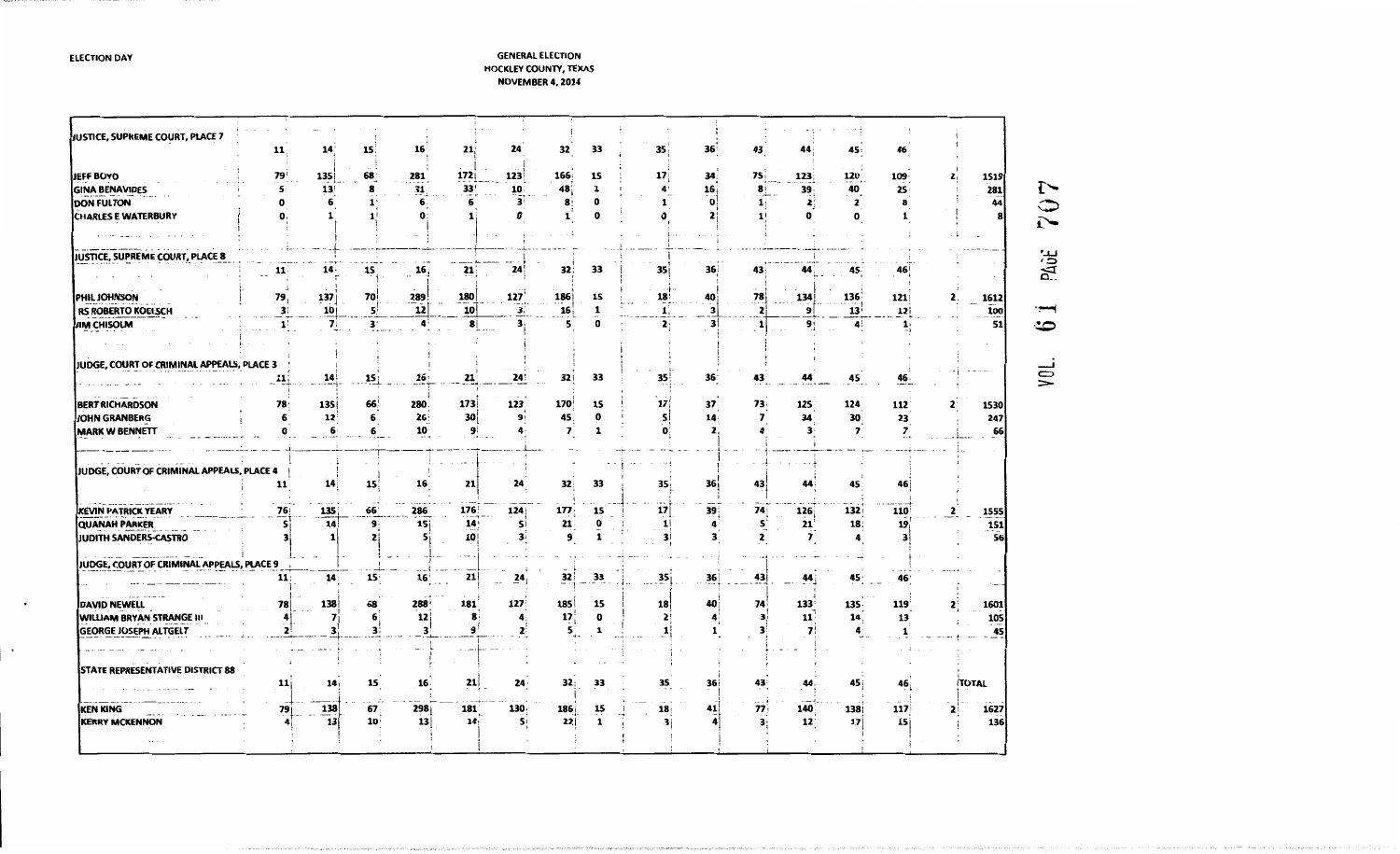$\bullet$  $\sim$ 

 $\overline{\phantom{a}}$ 

| CHIEF JUSTICE, 7TH COURT OF APPEALS DISTRICT                                                                                                     |    |                      |                 |                 |         |                 |     |    |                          |                 |           |           |     |                        |           |                |
|--------------------------------------------------------------------------------------------------------------------------------------------------|----|----------------------|-----------------|-----------------|---------|-----------------|-----|----|--------------------------|-----------------|-----------|-----------|-----|------------------------|-----------|----------------|
|                                                                                                                                                  | 11 | 14                   | 15              | 16 <sup>1</sup> |         | 24              | 32  | 33 | 35                       | 36              | 43        |           | 45  | 46                     |           |                |
| <b>BRIAN QUINN</b>                                                                                                                               | 77 | 141                  | 69:             | 286             | 184     | 122i            | 191 | 16 | 20                       | 40              | 77        | 138       | 144 | 123                    | 1630      | ು೧             |
|                                                                                                                                                  |    |                      |                 |                 |         |                 |     |    |                          |                 |           |           |     |                        |           | ာ              |
| DISTRICT JUDGE 286TH JUDICIAL DISTRICT                                                                                                           | 11 |                      | 15              | 16              | 21      | 24              | 32  | 33 | 35                       | 36              |           |           |     |                        |           |                |
| <b>PAT PHELAN</b>                                                                                                                                | 78 | 144                  | 70 i            | 299             | 186.    | 128             | 193 | 16 | 21                       | 42              | <b>76</b> | 140       | 143 | 126                    | 1664      | PAGE           |
|                                                                                                                                                  |    |                      |                 |                 |         |                 |     |    |                          |                 |           |           |     |                        |           |                |
| JJUSTICE OF THE PEACE PRICINCT NO. 4                                                                                                             | 11 | 14                   | 15              |                 | 21      | 24              | 32  | 33 | 35                       | 36              | 43        |           |     |                        |           | ∽              |
| <b>STEVE MOORE</b><br><b>DEBORAH WILLIAMSON</b>                                                                                                  |    |                      |                 |                 |         |                 |     |    |                          |                 | 71<br>13. | 126<br>44 |     | 110<br>30 <sub>1</sub> | 110<br>30 |                |
|                                                                                                                                                  |    |                      |                 |                 |         |                 |     |    |                          |                 |           |           |     |                        |           | $\mathbf{\Xi}$ |
| PROPOSITION 1: THE CONTITUTIONAL AMENDMENT PROVIDING FOR THE USE AND DEDICATION OF CERTAIN MONEY TRANSFERRED TO THE STATE HIGHWAY FUND TO ASSIST |    |                      |                 |                 |         |                 |     |    |                          |                 |           |           |     |                        |           |                |
| IN THE COMPLETION OF TRANSPORTATION CONSTRUCTION, MAINTENANCE AND REHABILITATION PROJECTS, NOT TO INCLUDE TOLL ROADS.                            | 11 | 14                   | 15 <sup>1</sup> | 16              | 211<br> | 24              | 32  | 33 | 35 i                     | 36 <sub>1</sub> | 43        |           |     |                        |           |                |
| <b>IFOR</b>                                                                                                                                      | 49 | 98<br>. <del>.</del> | 53<br>.         | 210             | 136     | 92              | 164 |    | 12                       | 35 <sub>1</sub> | 48        | 107       | 111 | 98                     | 140       |                |
| AGAINST                                                                                                                                          | 22 | 39                   | $15^{\circ}$    | 48              | 40      | 19 <sub>1</sub> |     |    | $\overline{\phantom{a}}$ |                 | 23.       | $27 -$    | 32  | 27                     | 352       |                |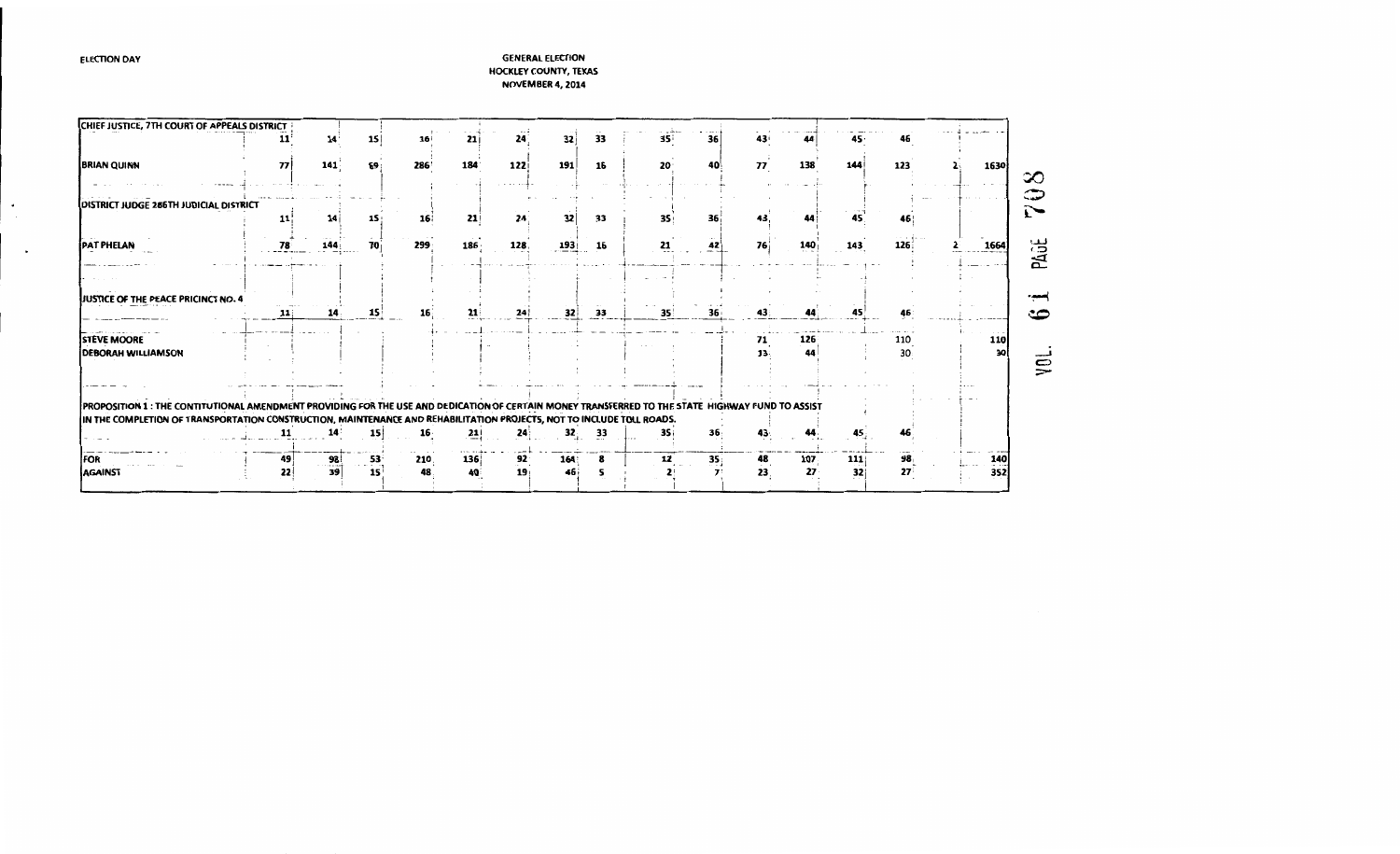EARLY AND ELECTION DAY

| <b>EARLY AND ELECTION DAY</b>             |                 |                |                 |                 |              |                      |                 |             |                 |                 |                 |                |                |              |                 |                   |
|-------------------------------------------|-----------------|----------------|-----------------|-----------------|--------------|----------------------|-----------------|-------------|-----------------|-----------------|-----------------|----------------|----------------|--------------|-----------------|-------------------|
|                                           |                 |                |                 |                 |              |                      |                 |             |                 |                 |                 |                |                |              |                 | ◡.                |
|                                           |                 |                |                 |                 |              |                      |                 |             |                 |                 |                 |                |                |              |                 | ≎                 |
| UNITED STATES SENATOR                     | 11              | 14,            | 15 <sub>1</sub> | 16,             | 21           | 24                   | 32              | 33          | 35 <sub>1</sub> | 36              | 43              | 44             | 45             | 46: PROV     | <b>TOTAL</b>    | P                 |
|                                           |                 |                |                 |                 |              |                      |                 |             |                 |                 |                 |                |                |              |                 |                   |
| <b>JOHN CORNYN</b>                        | 276             | 226            | 113             | 643             | 441          | 233                  | 350             | 31          | 37              | 53              | 100             | 216            | 327            | 146          | 3194<br>2:      | PAGE              |
| DAVID NM ALAMEEL                          | 19              | 17             | 8               | 58              | 44           | 18                   | 52              | $\mathbf o$ | 6               | 22              | 5               | 40             | 50             | 31           | 370             |                   |
| <b>REBECCA PADDOCK</b>                    | $\mathbf{z}$    | 6              | 4               | 10              | 20           | 6,                   | 7               |             | 2.              | $\mathbf{z}$    | 1!              | 6              | 11             | 2            |                 |                   |
| <b>EMILY "SPICEYBROWN" SANCHEZ</b>        | $\mathbf{0}$    |                |                 | 6               |              | $\mathbf{1}$         |                 |             | 0               | $\mathbf{1}$    | 1               | 3 <sub>1</sub> | 6              | 0            | $\frac{79}{27}$ |                   |
| WRITE IN:                                 | O!              | Oi             | o               | 0               | o            | $\mathbf o$          |                 | O           |                 | 1.              | ٥l              | 2:             | O,             | 0            |                 |                   |
|                                           |                 |                |                 |                 |              |                      |                 |             |                 |                 |                 |                |                |              |                 | ಲ                 |
|                                           |                 |                |                 |                 |              |                      |                 |             |                 |                 |                 |                |                |              |                 |                   |
| UNITED STATES REPRESENTATIVE, DISTRICT 19 |                 |                |                 |                 |              |                      |                 |             |                 |                 |                 |                |                |              |                 |                   |
|                                           | 11              | $\frac{14}{1}$ | 15              | 16 <sup>2</sup> | 21           | 24                   | 32              | 33          | 35              | 36              | 43              | 44             | 45.            | 46           |                 |                   |
| <b>RANDY NEUGEBAUER</b>                   | 259             | 214            | 109             | 601             | 428          | 223                  | 344             | 32          | 35              | 52              | 98              | 202            | 321            | 136          | 3056            | $\widetilde{\Xi}$ |
| <b>NEAL MARCHBANKS</b>                    | 30 <sub>1</sub> | 24             | 10              | 86              | 57           | 27                   | 52 <sup>i</sup> | o           | 9               | 26              | 8               | 49             | 62             | 34           | 474             |                   |
| RICHARD "CHIP" PETERSON                   | 8.              | 12             | 5.              | 30              | 23           | 8                    | 15              | 1           | 1               | 1               | 2               | 18             | 10             | 8            | 142             |                   |
|                                           |                 |                |                 |                 |              |                      |                 |             |                 |                 |                 |                |                |              |                 |                   |
|                                           |                 |                |                 |                 |              |                      |                 |             |                 |                 |                 |                |                |              |                 |                   |
| <b>GOVERNOR</b>                           |                 |                |                 |                 |              |                      |                 |             |                 |                 |                 |                |                |              |                 |                   |
|                                           | 11              | 14.            | 15              | 16              | 21           | $24^{\circ}$         | 32              | 33          | 35              | 36              | 43              | 44             | 45             | 46 i         |                 |                   |
|                                           |                 |                |                 |                 |              |                      |                 |             |                 |                 |                 |                |                |              |                 |                   |
| <b>GREG ABBOTT</b>                        | 274             | 226            | 109             | 651             | 452          | 229                  | 354             | 32          | 39              | 56 <sub>1</sub> | 100             | 221            | 336            | 141          | 3222<br>2       |                   |
| <b>WENDY R DAVIS</b>                      | 24              | 20             | 13              | 63              | 53           | 27                   | 57              | 1           | 6               | 24              | 6               | 41             | 52             | 38           | 427<br>2        |                   |
| <b>KATHIE GLASS</b>                       | з               | 4              | 2               | 7               | з            | 2                    |                 | O           | 0               | 1               |                 | 7.             | 51             | $\mathbf{1}$ | 40              |                   |
| <b>BRANDON PARMER</b>                     | 0               | 1              | 0               | з               | 1,           | 1)                   | 0               | 0           | $\mathbf{0}$    | o               | 1               | 1              | 2.             | o            | 10              |                   |
| WRITE IN:                                 | U               | o              | o               | o               | O            | O                    | O.              | 0           | 0Ì              | O               | 0               | 0              | O              | O.           |                 |                   |
|                                           |                 |                |                 |                 |              |                      |                 |             |                 |                 |                 |                |                |              |                 |                   |
| LIEUTENANT GOVERNOR                       |                 |                |                 |                 |              |                      |                 |             |                 |                 |                 |                |                |              |                 |                   |
|                                           | 11 <sup>1</sup> | 14             | _15             | 16 <sup>1</sup> | 21           | 24                   | 32 <sub>2</sub> | 33          | 35              | 36              | $\overline{43}$ | 44             | 45.            | 46           |                 |                   |
|                                           |                 |                |                 |                 |              |                      |                 |             |                 |                 |                 |                |                |              |                 |                   |
| DAN PATRICK                               | 271.            | 220            | 109             | 628             | 441          | 221                  | 349             | 31          | 38              | 55              | 97              | 213            | 328            | 134          | 3137            |                   |
| LETICIA VAN DE PUTTE                      | 28              | 19             | 13              | 70              | 59           | 28                   | 60              | $\mathbf 0$ | $\mathbf{s}$    | 24              | 9               | 43             | 52             | 40           | 450             |                   |
| <b>ROBERT D BUTLER</b>                    | $\mathbf{0}$    | 11             | $\mathbf{1}$    | 16              | 51           | 6                    | 4               | o           |                 | 1               | $\mathbf{z}$    | 11             | 10             | 6.           | 74              |                   |
| <b>CHANDRAKANTHA COURTNEY</b>             | O:              | $\mathbf{O}$   | 1               | 1               | 3İ           | O:                   | 0               | 1           |                 | o               | o               |                | 2              | 0            | 10              |                   |
|                                           |                 |                |                 |                 |              |                      |                 |             |                 |                 |                 |                |                |              |                 |                   |
| <b>ATTORNEY GENERAL</b>                   |                 |                |                 |                 |              |                      |                 |             |                 |                 |                 |                |                |              |                 |                   |
|                                           | 11              | 14             | 15              | 16              | 21           | 24                   | 32              | 33          | 35              | 36              | 43              | 44             | 45             | 46           |                 |                   |
|                                           |                 |                |                 |                 |              |                      |                 |             |                 |                 |                 |                |                |              |                 |                   |
| <b>KEN PAXTON</b>                         | 265             | 214            | 106             | 626             | 432          | 225                  | 343             | 30          | 37              | 52              | 94              | 211            | 313            | 138          | 3088            |                   |
| <b>SAM HOUSTON</b>                        | 31              | 29             | 13              | 78              | 67           | 25                   | 58              |             | 7               | 24              | 12              | 49             | 72             | 38           | 504             |                   |
| <b>JAMIE BALAGIA</b>                      | 2               | 6!             | з.              | 8               | Sί           | $\blacktriangleleft$ | 9               |             | 1               | 2               | 0               | 6              | $\mathbf{z}_i$ | 3            | 56              |                   |
| JAMAR OSBORNE                             | 0               | $\mathbf{1}$   | $\mathbf{1}$    |                 | $\mathbf{1}$ | 2.                   | 0               |             | o               | $\mathbf{0}$    | 1               | 0              | 1              | 0            | я               |                   |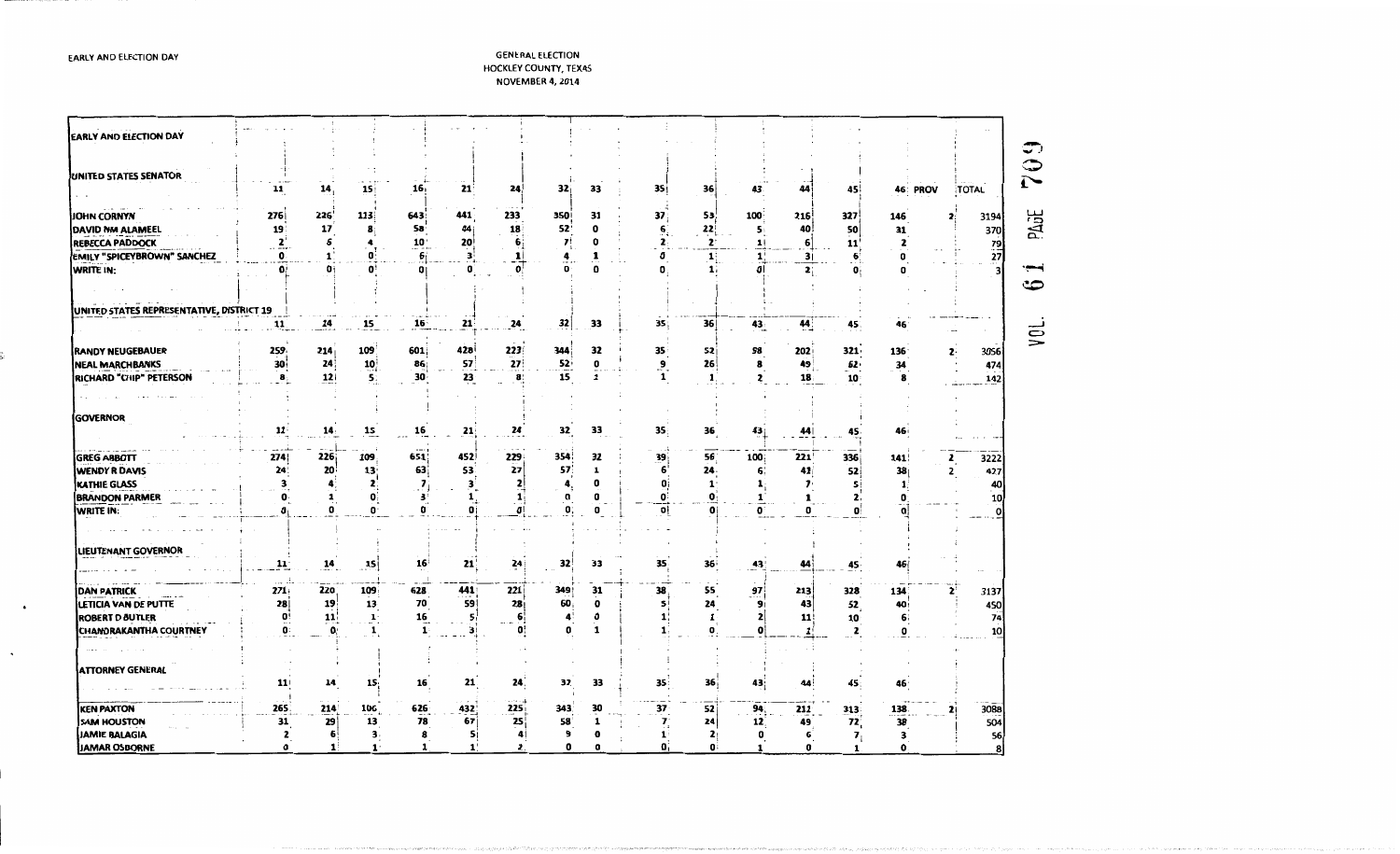$\bullet$  $\sim$ 

 $\bullet$ 

### **GENERAL ELECTION** HOCKLEY COUNTY, TEXAS NOVEMBER 4, 2014

| COMPTROLLER OF PUBLIC ACCOUNTS          |                    |                    |                    |                 |                 |                           |                 |              |              |                                        |                           |                 |                 |              |   |          |
|-----------------------------------------|--------------------|--------------------|--------------------|-----------------|-----------------|---------------------------|-----------------|--------------|--------------|----------------------------------------|---------------------------|-----------------|-----------------|--------------|---|----------|
|                                         | 11                 | 14                 | 15                 | 16 <sup>1</sup> | 21              | 24                        | 32              | 33           | 35           | 36 <sup>°</sup>                        | 43                        | 44              | 45              |              |   |          |
|                                         |                    |                    |                    |                 |                 |                           |                 |              |              |                                        |                           |                 |                 |              |   |          |
| GLENN HEGAR                             | 269                | 215                | 104                | 609             | 429             | 209                       | 338             | 30           | 33           | 52                                     | 96 <sub>1</sub>           | 197             | 316             | 136          | 2 | 3035     |
| <b>MIKE COLLIER</b>                     | 22                 | 25 <sub>1</sub>    | 14                 | 75              | 64              | 31 <sup>1</sup>           | 59              | $\mathbf{z}$ | 9            | 23                                     | 9                         | 53              | 63              | 36           |   | 485      |
| <b>BEN SANDERS</b>                      | 3'                 |                    | 5                  | 15 <sub>1</sub> | 7               | 10                        | $\overline{7}$  | o            | 2            | з                                      | 1                         | 12              | 11              |              |   | 89       |
| <b>DEB SHAFTO</b>                       | 2                  | $\mathbf{1} \cdot$ | O                  | 3               | з               | $\mathbf{z}$              | 4               | 1            | 1,           | $\mathbf{1}$                           | O                         | 2               |                 |              |   | 22       |
|                                         |                    |                    |                    |                 |                 |                           |                 |              |              |                                        |                           |                 |                 |              |   |          |
| COMMISSIONER OF THE GENERAL LAND OFFICE |                    |                    |                    |                 |                 |                           |                 |              |              |                                        |                           |                 |                 |              |   |          |
|                                         | 11                 | 14                 | 15                 | 16.             | 21              | 24                        | 32 <sub>1</sub> | 33           | 35           | 36                                     | 43                        |                 |                 |              |   |          |
|                                         |                    |                    |                    |                 |                 |                           |                 |              |              |                                        |                           | 44              | 45              | 46           |   |          |
| <b>GEORGE P BUSH</b>                    | 273                | 217                | 111                | 624             | 434             | 225                       | 342             | 30           | 36;          | 55                                     | 98                        | 211             | 329             | 143          |   | 3128     |
| IOHN COOK                               | 21:                | 21                 | 9 <sub>i</sub>     | 69!             | 54              | 28                        | 58              | 1            | 8            | 20                                     | 8                         | 40              | 53              | 30           |   | 420      |
| <b>IUSTIN KNIGHT</b>                    | 2                  | 12 <sup>2</sup>    |                    | 14:             | 16 <sub>1</sub> | 4                         | 9               | 1            | 11           | $\mathbf{z}$                           | 0                         | 14              | 8               | 6            |   | 93       |
| <b>VALERIE ALESSI</b>                   | $\mathbf{1}$       | 0                  |                    | 51              | $\mathbf{1}$    | 1:                        | 5í              | 0            |              |                                        | $\mathbf{1}$              | $\mathbf{z}$    |                 |              |   | 20       |
|                                         |                    |                    |                    |                 |                 |                           |                 |              |              |                                        |                           |                 |                 |              |   |          |
|                                         | ۰,                 |                    |                    |                 |                 |                           |                 |              |              |                                        |                           |                 |                 |              |   |          |
| COMMISSIONER OF AGRICULTURE             |                    |                    |                    |                 |                 |                           |                 |              |              |                                        |                           |                 |                 |              |   |          |
|                                         | 11                 | 14 <sub>i</sub>    | 15 <sub>1</sub>    | 16              | 21              | 24                        | 32              | 33           | 35           | 36:                                    | 43                        | 44              | 45              | 46           |   |          |
|                                         |                    |                    |                    |                 |                 |                           |                 |              |              |                                        |                           |                 |                 |              |   |          |
| SID MILLER<br><b>IIM HOGAN</b>          | 261                | 215                | 106                | 605             | 433             | 205                       | 328             | $^{29}$      | 36           | 51                                     | 91                        | 197             | 310             | 136          | 2 | 3005     |
| DAVID "ROCKY" PALMQUIST                 | 29<br>$\mathbf{z}$ | 24<br>7            | 11<br>$\mathbf{z}$ | 82              | 60              | 34 <sub>i</sub>           | 65              | 1            | 7            | 24                                     | 9                         | 52              | 66              | 38           |   | 502      |
| KENNETH KENDRICK                        | $\mathbf{z}$       | 3                  |                    | 14 <sup>3</sup> | 8               | $5^{\prime}_{\downarrow}$ | 13              | 0            | $\mathbf{z}$ | $\mathbf{1}^{\dagger}$<br>$\mathbf{z}$ | 3<br>1                    | 10 <sub>i</sub> | 11              |              |   | 82<br>35 |
|                                         |                    |                    |                    |                 |                 |                           |                 |              |              |                                        |                           | <b>2</b> i      |                 |              |   |          |
|                                         |                    |                    |                    |                 |                 |                           |                 |              |              |                                        |                           |                 |                 |              |   |          |
| RAILROAD COMMISSIONER                   |                    |                    |                    |                 |                 |                           |                 |              |              |                                        |                           |                 |                 |              |   |          |
|                                         | 11                 | 14                 | 15 <sup>1</sup>    | 16 <sup>°</sup> | 21              | 24                        | 32 <sub>1</sub> | 33           | 35           | 36 i                                   | 43                        | 44              | 45              | 46           |   |          |
|                                         |                    |                    |                    |                 |                 |                           |                 |              |              |                                        |                           |                 |                 |              |   |          |
| RYAN SITTON                             | 268                | 209                | 108                | 609             | 423             | 212                       | 330             | 29           | 35           | 49!                                    | 96                        | 197             | 306             | 133          |   | 3006     |
| STEVE BROWN                             | 23                 | 23                 | 9                  | 77              | 55              | 28                        | 61              | 1            | 6.           | 21                                     | $\overline{\mathbf{S}}$ . | 44              | 62              | 35           |   | 450      |
| MARK A MILLER                           | 3                  | 14                 | 4                  | 18.             | 19              | 7                         | 10.             | 0            | з.           | 1 <sub>1</sub>                         | $\mathbf{2}$              | 14              | 13 <sup>2</sup> | 8            |   | 116      |
| <b>MARTINA SALINAS</b>                  | 1i                 | $\mathbf{z}$       |                    |                 | $\overline{ }$  |                           | 10:             | 1            | 1            | 7!                                     |                           |                 | 10              | з            |   | 59       |
|                                         |                    |                    |                    |                 |                 |                           |                 |              |              |                                        |                           |                 |                 |              |   |          |
| CHIEF JUSTICE SUPREME COURT             |                    |                    |                    |                 |                 |                           |                 |              |              |                                        |                           |                 |                 |              |   |          |
|                                         | 11                 | 14 <sup>1</sup>    |                    | 16              |                 |                           |                 | 33           |              |                                        |                           |                 |                 |              |   |          |
|                                         |                    |                    | 15,                |                 | $21 -$          | 24                        | 32              |              | 35           | 36                                     | 43                        | 44              | 45              | 46           |   |          |
| NATHAN HECHT                            | $268 -$            | 212                | 107                | 615             | 432             | 218                       | 330             | 30           | 37           | <b>52</b>                              | 91                        | 193             | 314             | 139          | , | 3040     |
| WILLIAM MOODY                           | 22                 | 25                 | 12                 | 76:             | 61              | 31                        | 69              | $\mathbf{1}$ | $\mathbf{7}$ | 26                                     | 12                        | 57              | 65              | 33.          |   | 497      |
| <b>TOM OXFORD</b>                       | 11                 | 12 <sub>1</sub>    | з.                 | 8               | 12 <sub>1</sub> | 5,                        | 5               | 1            |              |                                        | $\mathbf{2}$              | 10              | 9               | $\mathbf{z}$ |   | 77       |
|                                         |                    |                    |                    |                 |                 |                           |                 |              |              |                                        |                           |                 |                 |              |   |          |
|                                         |                    |                    |                    |                 |                 |                           |                 |              |              |                                        |                           |                 |                 |              |   |          |
|                                         |                    |                    |                    |                 |                 |                           |                 |              |              |                                        |                           |                 |                 |              |   |          |
|                                         |                    |                    |                    |                 |                 |                           |                 |              |              |                                        |                           |                 |                 |              |   |          |

710 PAGE سب.  $\bullet$ 

vou.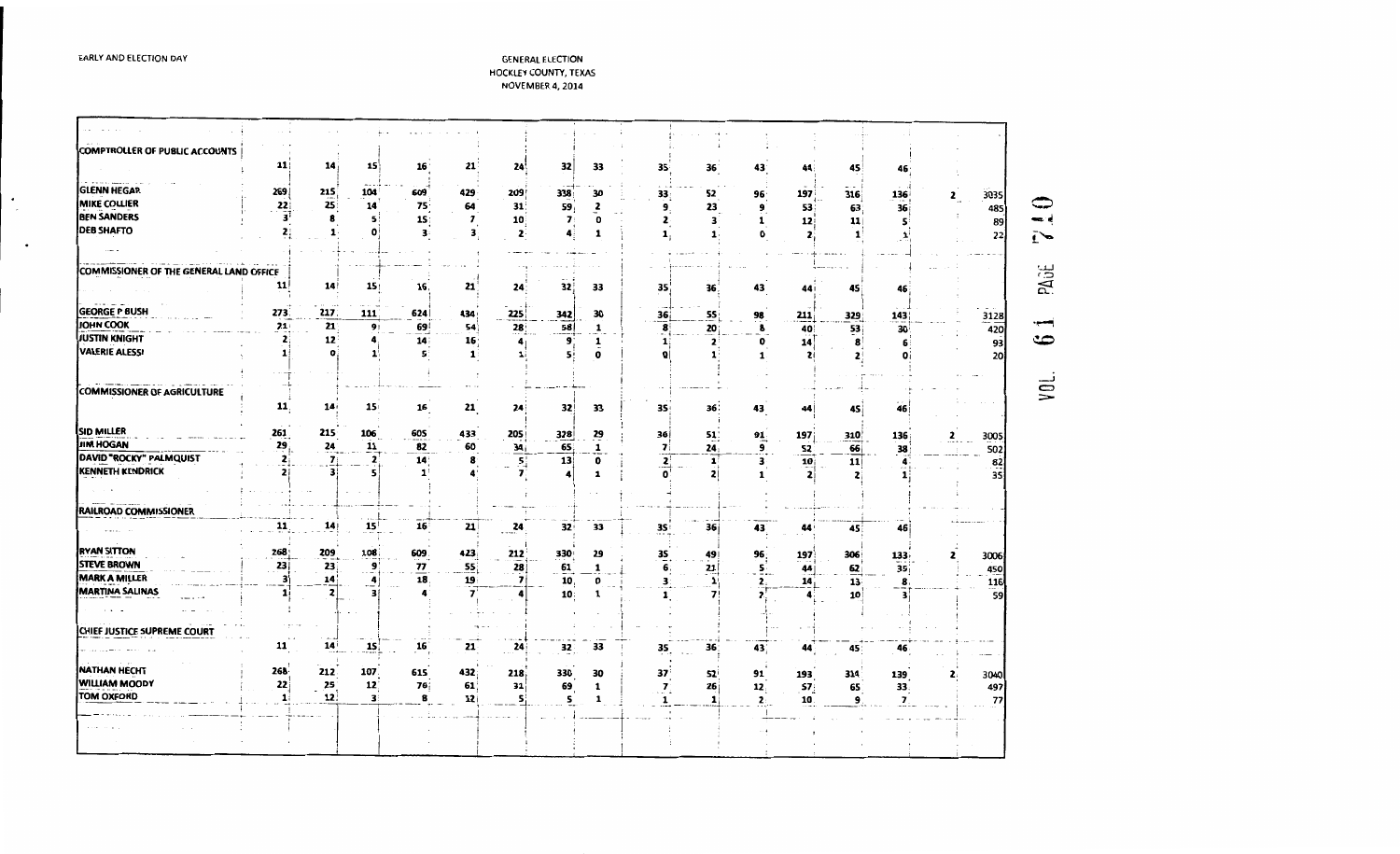| 14<br>15<br>16<br>21:<br>24<br>32<br>33<br>11<br>35<br>36<br>43<br>45<br>44<br>46<br>108<br>619<br>434<br>220<br>339<br>95<br>JEFF BROWN<br>266<br>213<br>30<br>54<br>206<br>319<br>3084<br>34<br>145<br>2<br>$\overline{23}$<br>25<br>57 <sub>5</sub><br>56<br>11<br>23<br>$\mathbf{z}$<br>8<br>429<br>LAWRENCE EDWARD MEYERS<br>67<br>24<br>52<br>7<br>44<br>30<br>95<br>11<br>13<br>12<br>3<br>17<br><b>MARK ASH</b><br>$\mathbf{z}$<br>9<br>0<br>8<br>JUSTICE, SUPREME COURT, PLACE 7<br>24<br>32<br>33<br>35<br>21.<br>36<br>43<br>11<br>$\frac{14}{1}$<br>15<br>16 <sub>i</sub><br>44<br>45<br>46<br>610<br>430<br>331<br>93<br>JEFF BOYD<br>265<br>211<br>108<br>218<br>30<br>196<br>315 <sub>i</sub><br>135<br>3031<br>36<br>51<br>2.<br>74<br><b>GINA BENAVIDES</b><br>23<br>11<br>61<br>25<br>65<br>24<br>60<br>25<br>6<br>472<br>$\overline{\mathbf{z}}$<br>54<br>34<br>8<br>90<br>DON FULTON<br>12<br>13 <sup>1</sup><br>5<br>14<br>10 <sub>i</sub><br>2<br>0<br>2.<br>$\mathbf{1}$<br>o<br>9<br>9<br>9<br>0<br>$\mathbf{z}$<br>1<br>CHARLES E WATERBURY<br>2<br>1 <sub>1</sub><br>17<br>2<br>Ω<br>1<br>15<br>14<br>16<br>21<br>24<br>32<br>33<br>36<br>45<br>11<br>35<br>43<br>44<br>46<br>PHIL JOHNSON<br>272<br>445<br>223<br>353<br>29<br>338<br>214<br>111<br>636<br>38<br>57<br>213<br>3180<br>99<br>150<br>$\mathbf{z}$<br>23<br><b>RS ROBERTO KOELSCH</b><br>16<br>6<br>21<br>22<br>11<br>1<br>$16 -$<br>22<br>168<br>15.<br>1<br>2<br>S١<br>13 <sup>1</sup><br>10 <sub>1</sub><br><b>JIM CHISOLM</b><br>13 <sup>1</sup><br>11<br>12<br>98<br>Si<br>11<br>7<br>1<br>2.<br>JUDGE, COURT OF CRIMINAL APPEALS, PLACE 3<br>14<br>15<br>16<br>21<br>24<br>32<br>33<br>45<br>35<br>43<br>44<br>46<br>11<br>36<br><b>BERT RICHARDSON</b><br>265<br>209<br>108<br>608<br>333<br>35<br>92<br>201<br>3034<br>429<br>214<br>29<br>53<br>316<br>140<br>$\mathbf{z}$<br>JOHN GRANBERG<br>57<br>23<br>70<br>26<br>60<br>23<br>$\overline{\mathbf{z}}$<br>55<br>437<br>21<br>9 <sub>l</sub><br>٩<br>46<br>30<br>13<br><b>MARK W BENNETT</b><br>13<br>2<br>118<br>6<br>17<br>12<br>10<br>16<br>2<br>JUDGE, COURT OF CRIMINAL APPEALS, PLACE 4<br>21'<br>32<br>33<br>15 <sub>3</sub><br>24<br>44<br>45<br>14<br>16<br>35<br>36<br>11,<br>43<br>46<br><b>KEVIN PATRICK YEARY</b><br>212<br>108<br>620<br>216<br>343<br>29<br>54<br>201<br>261<br>434<br>38<br>88<br>332<br>138<br>3076<br>2<br>28<br><b>QUANAH PARKER</b><br>43<br>34<br>20<br>18<br>11<br>1<br>31<br>24<br>284<br>19<br>11<br>8<br>12<br>34<br>JUDITH SANDERS-CASTRO<br>з۱<br>$\overline{\mathbf{z}}$<br>6.<br>6<br>11<br>14<br>5Í<br>13<br>3.<br>89<br>10<br>1<br>3<br>2<br>JUDGE, COURT OF CRIMINAL APPEALS, PLACE 9<br>15<br>32 <sub>i</sub><br>33<br>14<br>16 <sub>1</sub><br>21<br>24:<br>35<br>36<br>43<br>45<br>46<br>11<br>44 | JUSTICE, SUPREME COURT PLACE 6, UNEXPIRED TERM |     |     |     |     |     |      |     |    |    |    |    |     |     |     |      |
|----------------------------------------------------------------------------------------------------------------------------------------------------------------------------------------------------------------------------------------------------------------------------------------------------------------------------------------------------------------------------------------------------------------------------------------------------------------------------------------------------------------------------------------------------------------------------------------------------------------------------------------------------------------------------------------------------------------------------------------------------------------------------------------------------------------------------------------------------------------------------------------------------------------------------------------------------------------------------------------------------------------------------------------------------------------------------------------------------------------------------------------------------------------------------------------------------------------------------------------------------------------------------------------------------------------------------------------------------------------------------------------------------------------------------------------------------------------------------------------------------------------------------------------------------------------------------------------------------------------------------------------------------------------------------------------------------------------------------------------------------------------------------------------------------------------------------------------------------------------------------------------------------------------------------------------------------------------------------------------------------------------------------------------------------------------------------------------------------------------------------------------------------------------------------------------------------------------------------------------------------------------------------------------------------------------------------------------------------------------------------------------------------------------------------------------------------------------------------------------------------------------------------------------------------------------------------------------------------------------------------------------------------------------------------------------------------------------------------------------------------------------------------------------------------------|------------------------------------------------|-----|-----|-----|-----|-----|------|-----|----|----|----|----|-----|-----|-----|------|
|                                                                                                                                                                                                                                                                                                                                                                                                                                                                                                                                                                                                                                                                                                                                                                                                                                                                                                                                                                                                                                                                                                                                                                                                                                                                                                                                                                                                                                                                                                                                                                                                                                                                                                                                                                                                                                                                                                                                                                                                                                                                                                                                                                                                                                                                                                                                                                                                                                                                                                                                                                                                                                                                                                                                                                                                          |                                                |     |     |     |     |     |      |     |    |    |    |    |     |     |     |      |
|                                                                                                                                                                                                                                                                                                                                                                                                                                                                                                                                                                                                                                                                                                                                                                                                                                                                                                                                                                                                                                                                                                                                                                                                                                                                                                                                                                                                                                                                                                                                                                                                                                                                                                                                                                                                                                                                                                                                                                                                                                                                                                                                                                                                                                                                                                                                                                                                                                                                                                                                                                                                                                                                                                                                                                                                          |                                                |     |     |     |     |     |      |     |    |    |    |    |     |     |     |      |
|                                                                                                                                                                                                                                                                                                                                                                                                                                                                                                                                                                                                                                                                                                                                                                                                                                                                                                                                                                                                                                                                                                                                                                                                                                                                                                                                                                                                                                                                                                                                                                                                                                                                                                                                                                                                                                                                                                                                                                                                                                                                                                                                                                                                                                                                                                                                                                                                                                                                                                                                                                                                                                                                                                                                                                                                          |                                                |     |     |     |     |     |      |     |    |    |    |    |     |     |     |      |
|                                                                                                                                                                                                                                                                                                                                                                                                                                                                                                                                                                                                                                                                                                                                                                                                                                                                                                                                                                                                                                                                                                                                                                                                                                                                                                                                                                                                                                                                                                                                                                                                                                                                                                                                                                                                                                                                                                                                                                                                                                                                                                                                                                                                                                                                                                                                                                                                                                                                                                                                                                                                                                                                                                                                                                                                          |                                                |     |     |     |     |     |      |     |    |    |    |    |     |     |     |      |
|                                                                                                                                                                                                                                                                                                                                                                                                                                                                                                                                                                                                                                                                                                                                                                                                                                                                                                                                                                                                                                                                                                                                                                                                                                                                                                                                                                                                                                                                                                                                                                                                                                                                                                                                                                                                                                                                                                                                                                                                                                                                                                                                                                                                                                                                                                                                                                                                                                                                                                                                                                                                                                                                                                                                                                                                          |                                                |     |     |     |     |     |      |     |    |    |    |    |     |     |     |      |
|                                                                                                                                                                                                                                                                                                                                                                                                                                                                                                                                                                                                                                                                                                                                                                                                                                                                                                                                                                                                                                                                                                                                                                                                                                                                                                                                                                                                                                                                                                                                                                                                                                                                                                                                                                                                                                                                                                                                                                                                                                                                                                                                                                                                                                                                                                                                                                                                                                                                                                                                                                                                                                                                                                                                                                                                          |                                                |     |     |     |     |     |      |     |    |    |    |    |     |     |     |      |
|                                                                                                                                                                                                                                                                                                                                                                                                                                                                                                                                                                                                                                                                                                                                                                                                                                                                                                                                                                                                                                                                                                                                                                                                                                                                                                                                                                                                                                                                                                                                                                                                                                                                                                                                                                                                                                                                                                                                                                                                                                                                                                                                                                                                                                                                                                                                                                                                                                                                                                                                                                                                                                                                                                                                                                                                          |                                                |     |     |     |     |     |      |     |    |    |    |    |     |     |     |      |
|                                                                                                                                                                                                                                                                                                                                                                                                                                                                                                                                                                                                                                                                                                                                                                                                                                                                                                                                                                                                                                                                                                                                                                                                                                                                                                                                                                                                                                                                                                                                                                                                                                                                                                                                                                                                                                                                                                                                                                                                                                                                                                                                                                                                                                                                                                                                                                                                                                                                                                                                                                                                                                                                                                                                                                                                          |                                                |     |     |     |     |     |      |     |    |    |    |    |     |     |     |      |
|                                                                                                                                                                                                                                                                                                                                                                                                                                                                                                                                                                                                                                                                                                                                                                                                                                                                                                                                                                                                                                                                                                                                                                                                                                                                                                                                                                                                                                                                                                                                                                                                                                                                                                                                                                                                                                                                                                                                                                                                                                                                                                                                                                                                                                                                                                                                                                                                                                                                                                                                                                                                                                                                                                                                                                                                          |                                                |     |     |     |     |     |      |     |    |    |    |    |     |     |     |      |
|                                                                                                                                                                                                                                                                                                                                                                                                                                                                                                                                                                                                                                                                                                                                                                                                                                                                                                                                                                                                                                                                                                                                                                                                                                                                                                                                                                                                                                                                                                                                                                                                                                                                                                                                                                                                                                                                                                                                                                                                                                                                                                                                                                                                                                                                                                                                                                                                                                                                                                                                                                                                                                                                                                                                                                                                          |                                                |     |     |     |     |     |      |     |    |    |    |    |     |     |     |      |
|                                                                                                                                                                                                                                                                                                                                                                                                                                                                                                                                                                                                                                                                                                                                                                                                                                                                                                                                                                                                                                                                                                                                                                                                                                                                                                                                                                                                                                                                                                                                                                                                                                                                                                                                                                                                                                                                                                                                                                                                                                                                                                                                                                                                                                                                                                                                                                                                                                                                                                                                                                                                                                                                                                                                                                                                          |                                                |     |     |     |     |     |      |     |    |    |    |    |     |     |     |      |
|                                                                                                                                                                                                                                                                                                                                                                                                                                                                                                                                                                                                                                                                                                                                                                                                                                                                                                                                                                                                                                                                                                                                                                                                                                                                                                                                                                                                                                                                                                                                                                                                                                                                                                                                                                                                                                                                                                                                                                                                                                                                                                                                                                                                                                                                                                                                                                                                                                                                                                                                                                                                                                                                                                                                                                                                          |                                                |     |     |     |     |     |      |     |    |    |    |    |     |     |     |      |
|                                                                                                                                                                                                                                                                                                                                                                                                                                                                                                                                                                                                                                                                                                                                                                                                                                                                                                                                                                                                                                                                                                                                                                                                                                                                                                                                                                                                                                                                                                                                                                                                                                                                                                                                                                                                                                                                                                                                                                                                                                                                                                                                                                                                                                                                                                                                                                                                                                                                                                                                                                                                                                                                                                                                                                                                          |                                                |     |     |     |     |     |      |     |    |    |    |    |     |     |     |      |
|                                                                                                                                                                                                                                                                                                                                                                                                                                                                                                                                                                                                                                                                                                                                                                                                                                                                                                                                                                                                                                                                                                                                                                                                                                                                                                                                                                                                                                                                                                                                                                                                                                                                                                                                                                                                                                                                                                                                                                                                                                                                                                                                                                                                                                                                                                                                                                                                                                                                                                                                                                                                                                                                                                                                                                                                          | JUSTICE, SUPREME COURT, PLACE 8                |     |     |     |     |     |      |     |    |    |    |    |     |     |     |      |
|                                                                                                                                                                                                                                                                                                                                                                                                                                                                                                                                                                                                                                                                                                                                                                                                                                                                                                                                                                                                                                                                                                                                                                                                                                                                                                                                                                                                                                                                                                                                                                                                                                                                                                                                                                                                                                                                                                                                                                                                                                                                                                                                                                                                                                                                                                                                                                                                                                                                                                                                                                                                                                                                                                                                                                                                          |                                                |     |     |     |     |     |      |     |    |    |    |    |     |     |     |      |
|                                                                                                                                                                                                                                                                                                                                                                                                                                                                                                                                                                                                                                                                                                                                                                                                                                                                                                                                                                                                                                                                                                                                                                                                                                                                                                                                                                                                                                                                                                                                                                                                                                                                                                                                                                                                                                                                                                                                                                                                                                                                                                                                                                                                                                                                                                                                                                                                                                                                                                                                                                                                                                                                                                                                                                                                          |                                                |     |     |     |     |     |      |     |    |    |    |    |     |     |     |      |
|                                                                                                                                                                                                                                                                                                                                                                                                                                                                                                                                                                                                                                                                                                                                                                                                                                                                                                                                                                                                                                                                                                                                                                                                                                                                                                                                                                                                                                                                                                                                                                                                                                                                                                                                                                                                                                                                                                                                                                                                                                                                                                                                                                                                                                                                                                                                                                                                                                                                                                                                                                                                                                                                                                                                                                                                          |                                                |     |     |     |     |     |      |     |    |    |    |    |     |     |     |      |
|                                                                                                                                                                                                                                                                                                                                                                                                                                                                                                                                                                                                                                                                                                                                                                                                                                                                                                                                                                                                                                                                                                                                                                                                                                                                                                                                                                                                                                                                                                                                                                                                                                                                                                                                                                                                                                                                                                                                                                                                                                                                                                                                                                                                                                                                                                                                                                                                                                                                                                                                                                                                                                                                                                                                                                                                          |                                                |     |     |     |     |     |      |     |    |    |    |    |     |     |     |      |
|                                                                                                                                                                                                                                                                                                                                                                                                                                                                                                                                                                                                                                                                                                                                                                                                                                                                                                                                                                                                                                                                                                                                                                                                                                                                                                                                                                                                                                                                                                                                                                                                                                                                                                                                                                                                                                                                                                                                                                                                                                                                                                                                                                                                                                                                                                                                                                                                                                                                                                                                                                                                                                                                                                                                                                                                          |                                                |     |     |     |     |     |      |     |    |    |    |    |     |     |     |      |
|                                                                                                                                                                                                                                                                                                                                                                                                                                                                                                                                                                                                                                                                                                                                                                                                                                                                                                                                                                                                                                                                                                                                                                                                                                                                                                                                                                                                                                                                                                                                                                                                                                                                                                                                                                                                                                                                                                                                                                                                                                                                                                                                                                                                                                                                                                                                                                                                                                                                                                                                                                                                                                                                                                                                                                                                          |                                                |     |     |     |     |     |      |     |    |    |    |    |     |     |     |      |
|                                                                                                                                                                                                                                                                                                                                                                                                                                                                                                                                                                                                                                                                                                                                                                                                                                                                                                                                                                                                                                                                                                                                                                                                                                                                                                                                                                                                                                                                                                                                                                                                                                                                                                                                                                                                                                                                                                                                                                                                                                                                                                                                                                                                                                                                                                                                                                                                                                                                                                                                                                                                                                                                                                                                                                                                          |                                                |     |     |     |     |     |      |     |    |    |    |    |     |     |     |      |
|                                                                                                                                                                                                                                                                                                                                                                                                                                                                                                                                                                                                                                                                                                                                                                                                                                                                                                                                                                                                                                                                                                                                                                                                                                                                                                                                                                                                                                                                                                                                                                                                                                                                                                                                                                                                                                                                                                                                                                                                                                                                                                                                                                                                                                                                                                                                                                                                                                                                                                                                                                                                                                                                                                                                                                                                          |                                                |     |     |     |     |     |      |     |    |    |    |    |     |     |     |      |
|                                                                                                                                                                                                                                                                                                                                                                                                                                                                                                                                                                                                                                                                                                                                                                                                                                                                                                                                                                                                                                                                                                                                                                                                                                                                                                                                                                                                                                                                                                                                                                                                                                                                                                                                                                                                                                                                                                                                                                                                                                                                                                                                                                                                                                                                                                                                                                                                                                                                                                                                                                                                                                                                                                                                                                                                          |                                                |     |     |     |     |     |      |     |    |    |    |    |     |     |     |      |
|                                                                                                                                                                                                                                                                                                                                                                                                                                                                                                                                                                                                                                                                                                                                                                                                                                                                                                                                                                                                                                                                                                                                                                                                                                                                                                                                                                                                                                                                                                                                                                                                                                                                                                                                                                                                                                                                                                                                                                                                                                                                                                                                                                                                                                                                                                                                                                                                                                                                                                                                                                                                                                                                                                                                                                                                          |                                                |     |     |     |     |     |      |     |    |    |    |    |     |     |     |      |
|                                                                                                                                                                                                                                                                                                                                                                                                                                                                                                                                                                                                                                                                                                                                                                                                                                                                                                                                                                                                                                                                                                                                                                                                                                                                                                                                                                                                                                                                                                                                                                                                                                                                                                                                                                                                                                                                                                                                                                                                                                                                                                                                                                                                                                                                                                                                                                                                                                                                                                                                                                                                                                                                                                                                                                                                          |                                                |     |     |     |     |     |      |     |    |    |    |    |     |     |     |      |
|                                                                                                                                                                                                                                                                                                                                                                                                                                                                                                                                                                                                                                                                                                                                                                                                                                                                                                                                                                                                                                                                                                                                                                                                                                                                                                                                                                                                                                                                                                                                                                                                                                                                                                                                                                                                                                                                                                                                                                                                                                                                                                                                                                                                                                                                                                                                                                                                                                                                                                                                                                                                                                                                                                                                                                                                          |                                                |     |     |     |     |     |      |     |    |    |    |    |     |     |     |      |
|                                                                                                                                                                                                                                                                                                                                                                                                                                                                                                                                                                                                                                                                                                                                                                                                                                                                                                                                                                                                                                                                                                                                                                                                                                                                                                                                                                                                                                                                                                                                                                                                                                                                                                                                                                                                                                                                                                                                                                                                                                                                                                                                                                                                                                                                                                                                                                                                                                                                                                                                                                                                                                                                                                                                                                                                          |                                                |     |     |     |     |     |      |     |    |    |    |    |     |     |     |      |
|                                                                                                                                                                                                                                                                                                                                                                                                                                                                                                                                                                                                                                                                                                                                                                                                                                                                                                                                                                                                                                                                                                                                                                                                                                                                                                                                                                                                                                                                                                                                                                                                                                                                                                                                                                                                                                                                                                                                                                                                                                                                                                                                                                                                                                                                                                                                                                                                                                                                                                                                                                                                                                                                                                                                                                                                          |                                                |     |     |     |     |     |      |     |    |    |    |    |     |     |     |      |
|                                                                                                                                                                                                                                                                                                                                                                                                                                                                                                                                                                                                                                                                                                                                                                                                                                                                                                                                                                                                                                                                                                                                                                                                                                                                                                                                                                                                                                                                                                                                                                                                                                                                                                                                                                                                                                                                                                                                                                                                                                                                                                                                                                                                                                                                                                                                                                                                                                                                                                                                                                                                                                                                                                                                                                                                          |                                                |     |     |     |     |     |      |     |    |    |    |    |     |     |     |      |
|                                                                                                                                                                                                                                                                                                                                                                                                                                                                                                                                                                                                                                                                                                                                                                                                                                                                                                                                                                                                                                                                                                                                                                                                                                                                                                                                                                                                                                                                                                                                                                                                                                                                                                                                                                                                                                                                                                                                                                                                                                                                                                                                                                                                                                                                                                                                                                                                                                                                                                                                                                                                                                                                                                                                                                                                          |                                                |     |     |     |     |     |      |     |    |    |    |    |     |     |     |      |
|                                                                                                                                                                                                                                                                                                                                                                                                                                                                                                                                                                                                                                                                                                                                                                                                                                                                                                                                                                                                                                                                                                                                                                                                                                                                                                                                                                                                                                                                                                                                                                                                                                                                                                                                                                                                                                                                                                                                                                                                                                                                                                                                                                                                                                                                                                                                                                                                                                                                                                                                                                                                                                                                                                                                                                                                          |                                                |     |     |     |     |     |      |     |    |    |    |    |     |     |     |      |
|                                                                                                                                                                                                                                                                                                                                                                                                                                                                                                                                                                                                                                                                                                                                                                                                                                                                                                                                                                                                                                                                                                                                                                                                                                                                                                                                                                                                                                                                                                                                                                                                                                                                                                                                                                                                                                                                                                                                                                                                                                                                                                                                                                                                                                                                                                                                                                                                                                                                                                                                                                                                                                                                                                                                                                                                          |                                                |     |     |     |     |     |      |     |    |    |    |    |     |     |     |      |
|                                                                                                                                                                                                                                                                                                                                                                                                                                                                                                                                                                                                                                                                                                                                                                                                                                                                                                                                                                                                                                                                                                                                                                                                                                                                                                                                                                                                                                                                                                                                                                                                                                                                                                                                                                                                                                                                                                                                                                                                                                                                                                                                                                                                                                                                                                                                                                                                                                                                                                                                                                                                                                                                                                                                                                                                          |                                                |     |     |     |     |     |      |     |    |    |    |    |     |     |     |      |
|                                                                                                                                                                                                                                                                                                                                                                                                                                                                                                                                                                                                                                                                                                                                                                                                                                                                                                                                                                                                                                                                                                                                                                                                                                                                                                                                                                                                                                                                                                                                                                                                                                                                                                                                                                                                                                                                                                                                                                                                                                                                                                                                                                                                                                                                                                                                                                                                                                                                                                                                                                                                                                                                                                                                                                                                          |                                                |     |     |     |     |     |      |     |    |    |    |    |     |     |     |      |
|                                                                                                                                                                                                                                                                                                                                                                                                                                                                                                                                                                                                                                                                                                                                                                                                                                                                                                                                                                                                                                                                                                                                                                                                                                                                                                                                                                                                                                                                                                                                                                                                                                                                                                                                                                                                                                                                                                                                                                                                                                                                                                                                                                                                                                                                                                                                                                                                                                                                                                                                                                                                                                                                                                                                                                                                          |                                                |     |     |     |     |     |      |     |    |    |    |    |     |     |     |      |
|                                                                                                                                                                                                                                                                                                                                                                                                                                                                                                                                                                                                                                                                                                                                                                                                                                                                                                                                                                                                                                                                                                                                                                                                                                                                                                                                                                                                                                                                                                                                                                                                                                                                                                                                                                                                                                                                                                                                                                                                                                                                                                                                                                                                                                                                                                                                                                                                                                                                                                                                                                                                                                                                                                                                                                                                          | <b>DAVID NEWELL</b>                            | 270 | 213 | 110 | 635 | 446 | 226; | 352 | 30 | 38 | 57 | 91 | 210 | 335 | 148 | 3163 |
| <b>WILLIAM BRYAN STRANGE III</b><br>21<br>24<br>11<br>25<br>$\overline{\mathbf{z}}$<br>192<br>13<br>$7^{\circ}$<br>2;<br>21<br>27<br>11<br>o<br>17<br>6                                                                                                                                                                                                                                                                                                                                                                                                                                                                                                                                                                                                                                                                                                                                                                                                                                                                                                                                                                                                                                                                                                                                                                                                                                                                                                                                                                                                                                                                                                                                                                                                                                                                                                                                                                                                                                                                                                                                                                                                                                                                                                                                                                                                                                                                                                                                                                                                                                                                                                                                                                                                                                                  |                                                |     |     |     |     |     |      |     |    |    |    |    |     |     |     |      |
| <b>GEORGE JOSEPH ALTGELT</b><br>5<br>$\mathsf{S}$<br>11<br>9<br>8<br>$\overline{\mathbf{z}}$<br>10<br>8<br>4 <sub>1</sub><br>1<br>$\mathbf{z}$<br>76<br>2<br>З<br>$\mathbf{1}$                                                                                                                                                                                                                                                                                                                                                                                                                                                                                                                                                                                                                                                                                                                                                                                                                                                                                                                                                                                                                                                                                                                                                                                                                                                                                                                                                                                                                                                                                                                                                                                                                                                                                                                                                                                                                                                                                                                                                                                                                                                                                                                                                                                                                                                                                                                                                                                                                                                                                                                                                                                                                           |                                                |     |     |     |     |     |      |     |    |    |    |    |     |     |     |      |

 $\sum$ PAGE  $\dot{}$  $\bullet$ yel.

فعمد

**GENERAL ELECTION** HOCKLEY COUNTY, TEXAS<br>NOVEMBER 4, 2014

 $\bullet$ 

 $\overline{\phantom{a}}$  $\sim$